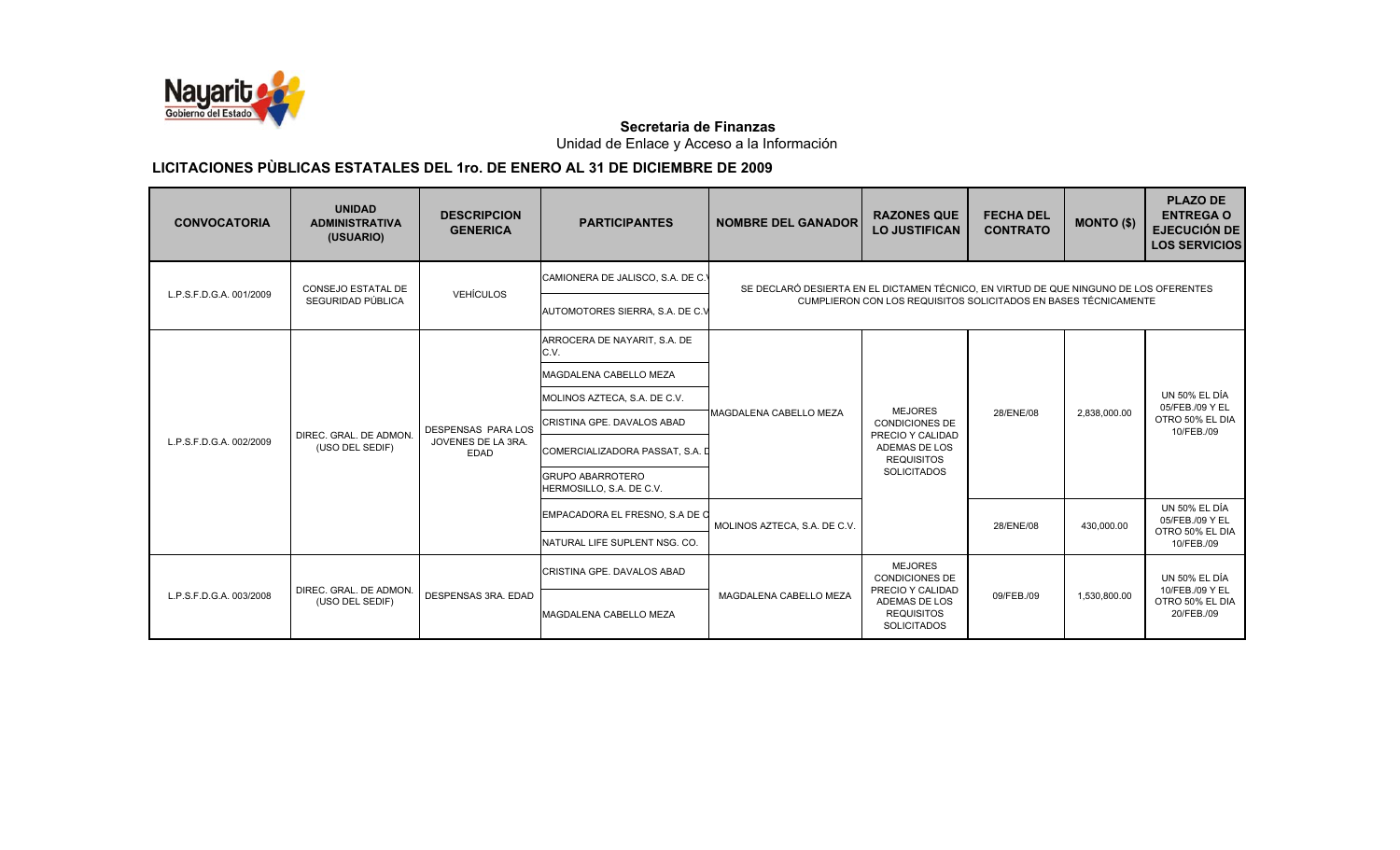

Unidad de Enlace y Acceso a la Información

| <b>CONVOCATORIA</b>     | <b>UNIDAD</b><br><b>ADMINISTRATIVA</b><br>(USUARIO)     | <b>DESCRIPCION</b><br><b>GENERICA</b>    | <b>PARTICIPANTES</b>                              | <b>NOMBRE DEL GANADOR</b>                                                                                | <b>RAZONES QUE</b><br><b>LO JUSTIFICAN</b>                                                   | <b>FECHA DEL</b><br><b>CONTRATO</b> | <b>MONTO (\$)</b>            | <b>PLAZO DE</b><br><b>ENTREGA O</b><br><b>EJECUCIÓN DE</b><br><b>LOS SERVICIOS</b> |  |
|-------------------------|---------------------------------------------------------|------------------------------------------|---------------------------------------------------|----------------------------------------------------------------------------------------------------------|----------------------------------------------------------------------------------------------|-------------------------------------|------------------------------|------------------------------------------------------------------------------------|--|
|                         | SECRETARÍA GENERAL DE                                   |                                          | TROQUELES Y AUTOPLACAS, S.A.<br>DE C.V.           |                                                                                                          |                                                                                              |                                     |                              |                                                                                    |  |
| L.P.S.F.D.G.A. 004/2009 | GOBIERNO (DIRECCIÓN DE<br>TRÁNSITO DEL EDO.)            | PLACAS VEHICULARES<br><b>EN ENGOMADO</b> | TALLERES UNIDOS MEXICANOS.<br>S.A. DE C.V.        | SE DECLARÓ DESIERTA EN DICTAMEN ECONÓMICO, EN VIRTUD DE QUE EL PRESUPUESTO ASIGNADO ES                   | INFERIOR AL DE LAS OFERTAS PRESENTADAS                                                       |                                     |                              |                                                                                    |  |
|                         |                                                         |                                          | PROCESOS GRÁFICO PARA<br>PUBLICIDAD, S.A. DE C.V. |                                                                                                          |                                                                                              |                                     |                              |                                                                                    |  |
|                         | CONSEJO ESTATAL DE<br>SEGURIDAD PÚBLICA (USO            | <b>TRANSPORTADORA</b>                    | PROQUICEN, S.A. DE C.V.                           |                                                                                                          | SE DECLARÓ DESIERTA EN VIRTUD DE QUE EN EL ACTO DE APERTURA DE OFERTAS NO SE PRESENTÓ NINGÚN |                                     |                              |                                                                                    |  |
| L.P.S.F.D.G.A. 005/2009 | P.G.J.)                                                 | PERSONAL                                 | CRIME LAB, S.A. DE C.V.                           | <b>OFERENTE</b>                                                                                          |                                                                                              |                                     |                              |                                                                                    |  |
| L.P.S.F.D.G.A. 006/2009 | CONSEJO ESTATAL DE<br>SEGURIDAD PÚBLICA (USO<br>P.G.J.) | <b>TRANSPORTADORA</b><br>PERSONAL        |                                                   | DESIERTA. EN VIRTUD DE QUE NO SE REGISTRARON CUANDO MENOS DOS OFERENTES PARA PARTICIPAR EN LA LICITACIÓN |                                                                                              |                                     |                              |                                                                                    |  |
|                         | SECRETARÍA GENERAL DE                                   | PLACAS VEHICULARES                       | TROQUELES Y AUTOPLACAS, S.A.<br>DE C.V.           | TROQUELES Y AUTOPLACAS.                                                                                  | MLJUNLJ<br><b>CONDICIONES DE</b><br>PRECIO Y CALIDAD.                                        |                                     |                              | A MÁS TARDAR A<br>LOS 15 DÍAS                                                      |  |
| L.P.S.F.D.G.A. 007/2009 | GOBIERNO (DIRECCIÓN DE<br>TRÁNSITO DEL EDO.)            | <b>EN ENGOMADO</b>                       | TALLERES UNIDOS MEXICANOS,<br>S.A. DE C.V.        | S.A. DE C.V.                                                                                             | <b>ADEMAS DE LOS</b><br><b>REQUISITOS</b><br><b>COLICITADOS</b>                              | 04-MARZO DE 2009                    | 3'617,697.60<br>1'724,448.00 | <b>HÁBILES PREVIA</b><br>AUTORIZACIÓN DE<br>LA S.C.T.                              |  |
|                         |                                                         |                                          | STAR UNIFORMES, S.A. DE C.V.                      |                                                                                                          |                                                                                              |                                     |                              |                                                                                    |  |
| L.P.S.F.D.G.A. 008/2009 | SECRETARÍA DE FINANZAS<br>(DIRECCIÓN DE ADMÓN. Y        |                                          | <b>MARTHA MARTINA GONZALEZ</b><br><b>GONZALEZ</b> |                                                                                                          | <b>MEJORES</b><br><b>CONDICIONES DE</b><br>PRECIO Y CALIDAD.                                 | 19-MZO.09                           |                              | 18-May-09                                                                          |  |
|                         | DES. DE PERSONAL)                                       | <b>TELAS</b>                             | COX LTD MÉXICO, S.A. DE C.V.                      | COX LTD MÉXICO, S.A. DE C.V.                                                                             | ADEMAS DE LOS<br><b>REQUISITOS</b>                                                           |                                     |                              |                                                                                    |  |
|                         |                                                         |                                          | LINE UNIFORMES, S.A. DE C.V.                      |                                                                                                          | <b>SOLICITADOS</b>                                                                           |                                     |                              |                                                                                    |  |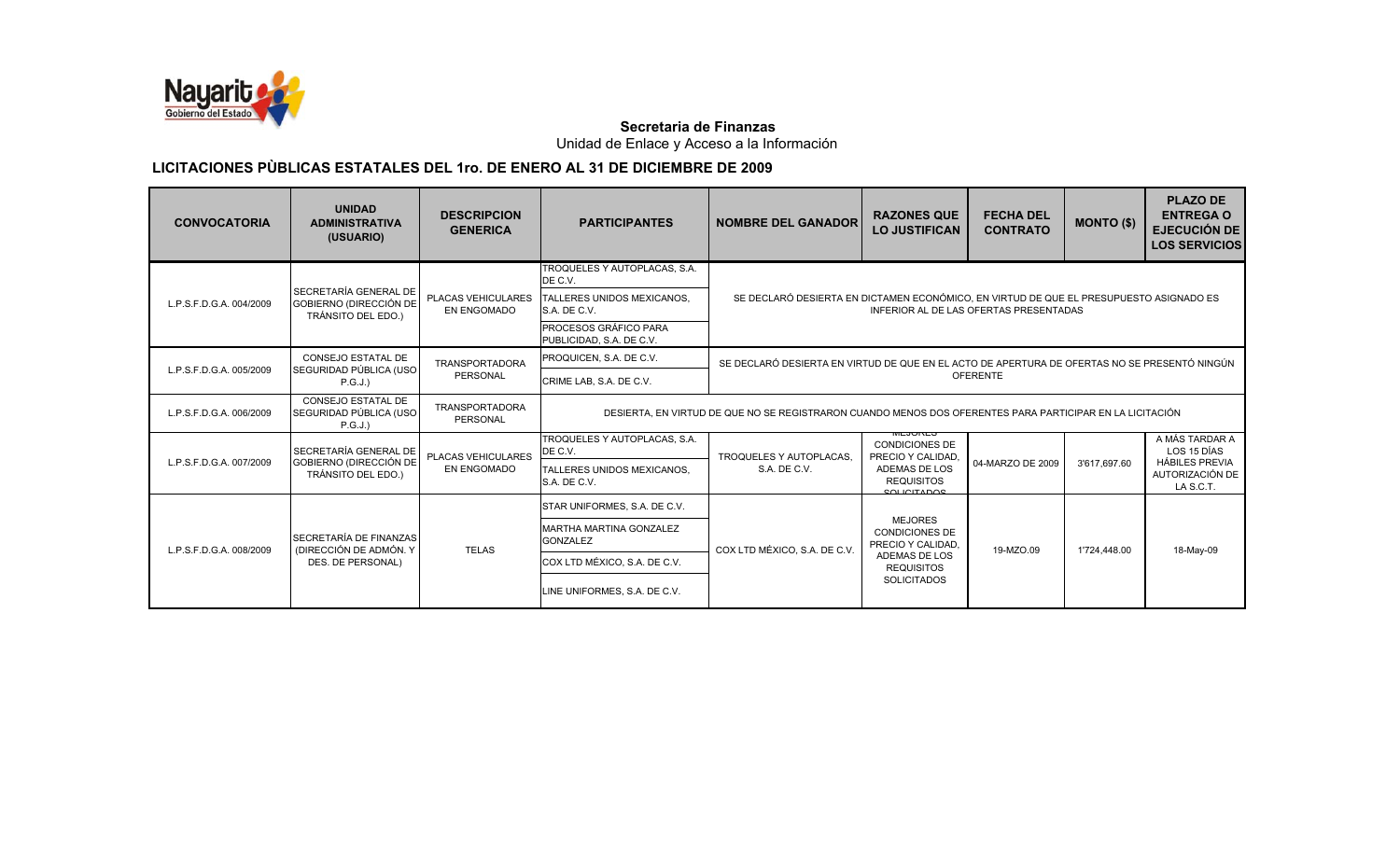

Unidad de Enlace y Acceso a la Información

| <b>CONVOCATORIA</b>     | <b>UNIDAD</b><br><b>ADMINISTRATIVA</b><br>(USUARIO) | <b>DESCRIPCION</b><br><b>GENERICA</b>      | <b>PARTICIPANTES</b>                                               | <b>NOMBRE DEL GANADOR</b>            | <b>RAZONES QUE</b><br><b>LO JUSTIFICAN</b>                   | <b>FECHA DEL</b><br><b>CONTRATO</b> | $MONTO($ \$) | <b>PLAZO DE</b><br><b>ENTREGA O</b><br>EJECUCIÓN DE<br><b>LOS SERVICIOS</b> |
|-------------------------|-----------------------------------------------------|--------------------------------------------|--------------------------------------------------------------------|--------------------------------------|--------------------------------------------------------------|-------------------------------------|--------------|-----------------------------------------------------------------------------|
| L.P.S.F.D.G.A. 009/2009 |                                                     |                                            | <b>MAGDALENA CABELLO MEZA</b>                                      | MAGDALENA CABELLO MEZA               |                                                              | 19-MZO.-2009                        | 5'079,600.00 | 50% DE MANERA<br><b>INMEDIATA Y EL</b><br>OTRO 50% A MÁS                    |
|                         | DIRECCIÓN GENERAL DE<br>ADMINISTRACIÓN (USO         | <b>DESPENSAS PARA LOS</b><br>JÓVENES DE LA | ARROCERA DE NAYARIT, S.A. DE<br>C.V.                               | ARROCERA DE NAYARIT, S.A.<br>DE C.V. | <b>MEJORES</b><br><b>CONDICIONES DE</b><br>PRECIO Y CALIDAD. | 19-MZO.-2009                        | 621,000.00   | 50% DE MANERA<br><b>INMEDIATA Y EL</b><br>OTRO 50% A MÁS                    |
|                         | DEL SEDIF)                                          | <b>TERCERA EDAD</b>                        | <b>MARISELA OLVERA REAL</b>                                        |                                      | ADEMAS DE LOS<br><b>REQUISITOS</b>                           |                                     |              | 50% DE MANERA<br><b>INMEDIATA Y EL</b>                                      |
|                         |                                                     |                                            | CRISTINA GUADALUPE DAVALOS<br>ABAD                                 | MARISELA OLVERA REAL                 | <b>SOLICITADOS</b>                                           | 19-MZO.-2009                        | 315,000.00   | OTRO 50% A MÁS<br>TARDAR A LOS 8<br>DÍAS NATURALES DE<br>NOTIFICADO EL      |
|                         |                                                     |                                            | AXA SEGUROS, S.A. DE C.V.                                          |                                      | <b>MEJORES</b>                                               |                                     |              |                                                                             |
| L.P.S.F.D.G.A. 010/2009 | PROCURADURÍA GENERAL                                | <b>SEGURO VEHICULAR</b>                    | ASEGURADORA INTERACCIONES,<br>S.A.                                 | <b>ASEGURADORA</b>                   | <b>CONDICIONES DE</b><br>PRECIO Y CALIDAD.                   | 09-MZO.-09                          | 839,192.12   | 06-MZO.-2010                                                                |
|                         | <b>DE JUSTICIA</b>                                  |                                            | INTERACCIONES, S.A.<br>QUALITAS CIA. DE SEGUROS, S.A.B.<br>DE C.V. |                                      | ADEMAS DE LOS<br><b>REQUISITOS</b><br><b>SOLICITADOS</b>     |                                     |              |                                                                             |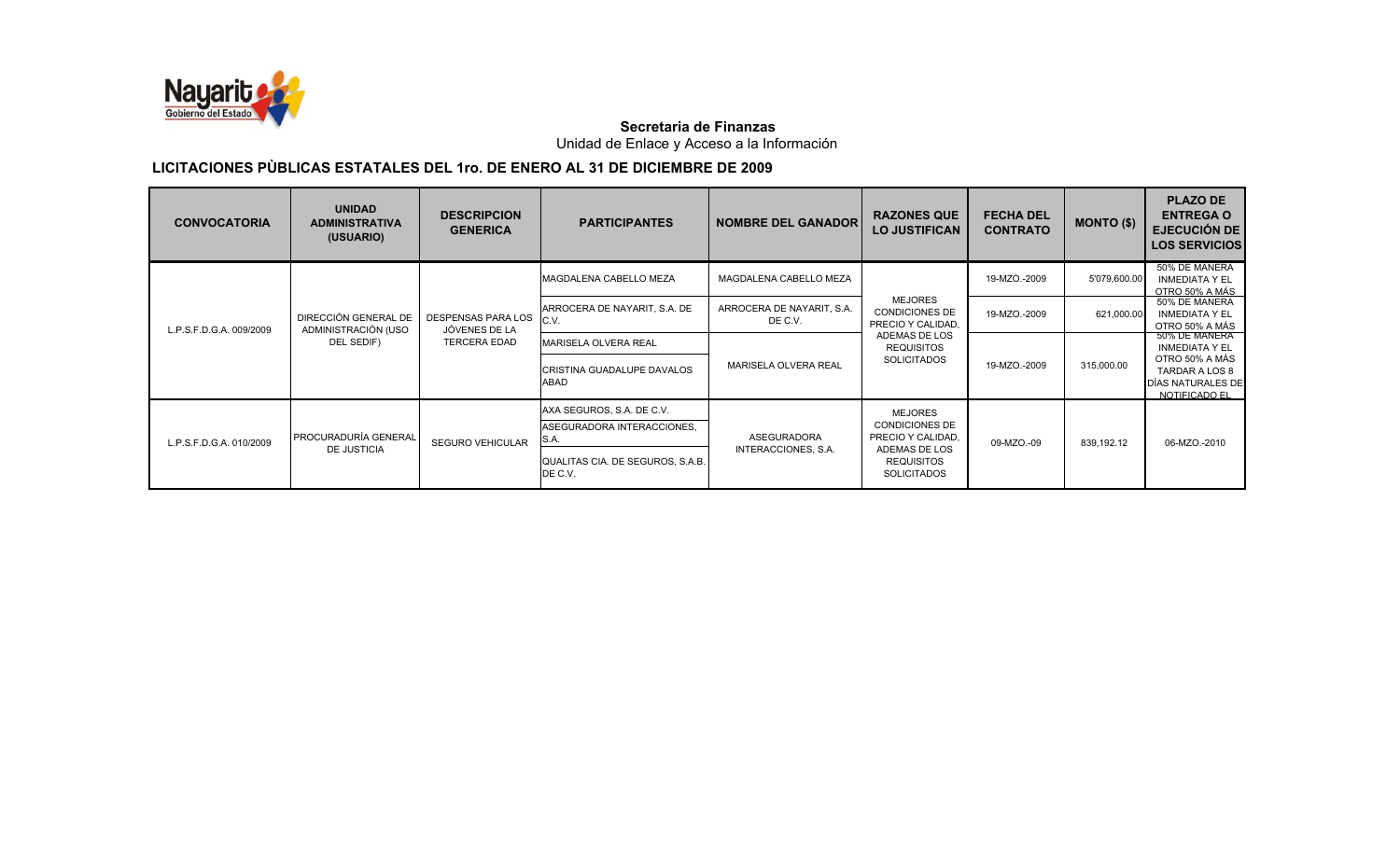

Unidad de Enlace y Acceso a la Información

| <b>CONVOCATORIA</b>     | <b>UNIDAD</b><br><b>ADMINISTRATIVA</b><br>(USUARIO)                                   | <b>DESCRIPCION</b><br><b>GENERICA</b>     | <b>PARTICIPANTES</b>                                                                                                                                                                                                                                                                                                                        | <b>NOMBRE DEL GANADOR</b>                                                                                                                         | <b>RAZONES QUE</b><br><b>LO JUSTIFICAN</b>                                                                               | <b>FECHA DEL</b><br><b>CONTRATO</b> | <b>MONTO (\$)</b> | <b>PLAZO DE</b><br><b>ENTREGA O</b><br><b>EJECUCIÓN DE</b><br><b>LOS SERVICIOS</b> |  |
|-------------------------|---------------------------------------------------------------------------------------|-------------------------------------------|---------------------------------------------------------------------------------------------------------------------------------------------------------------------------------------------------------------------------------------------------------------------------------------------------------------------------------------------|---------------------------------------------------------------------------------------------------------------------------------------------------|--------------------------------------------------------------------------------------------------------------------------|-------------------------------------|-------------------|------------------------------------------------------------------------------------|--|
| L.P.S.F.D.G.A. 011/2009 | <b>PROCURADURÍA GENERAL</b><br><b>DE JUSTICIA</b>                                     | <b>SEGURO VEHICULAR</b>                   | SEGUROS INBURSA, S.A. DE C.V.<br>ASEGURADORA INTERACCIONES,<br>S.A.<br>METLIFE MÉXICO, S.A.                                                                                                                                                                                                                                                 | SEGUROS INBURSA, S.A. G.F.I.                                                                                                                      | <b>MEJORES</b><br><b>CONDICIONES DE</b><br>PRECIO Y CALIDAD,<br>ADEMAS DE LOS<br><b>REQUISITOS</b><br><b>SOLICITADOS</b> | 09-MZO.-2009                        | 883.476.00        | 06-MZO, 2010                                                                       |  |
| L.P.S.F.D.G.A. 012/2009 | SECRETARÍA DE OBRAS<br>PÚBLICAS                                                       | <b>MAQUINARIA Y EQUIPO</b>                | SEMEX, S.A.<br>SISTEMAS Y MECÁNICOS E<br>HIDRAULICOS, S.A. DE C.V.                                                                                                                                                                                                                                                                          |                                                                                                                                                   | DESIERTA. EN VIRTUD DE QUE EL ACTO DE APERTURA DE OFERTAS ÚNICAMENTE SE PRESENTÓ UN OFERENTE                             |                                     |                   |                                                                                    |  |
| L.P.S.F.D.G.A. 013/2009 | <b>INSTITUTO NAYARITA</b><br>PARA INFRAESTRUCTURA<br>FÍSICA EDUCATIVA (USO<br>U.T.C.) | <b>MOBILIARIO</b>                         | MOBILIARIO FUNCIONAL, S.A. DE<br>C.V.<br>INTEGRACIÓN MOBILIARIA, S.A. DE<br>C.V.<br>INDUSTRIAS RIVIERA, S.A. DE C.V.<br>LUIS EDUARDO CAMARILLO<br><b>OCEGUEDA</b><br>ERGONOMÍA PRODUCTIVIDAD, S.A.<br>DE C.V.<br>ARIEL ULISES GONZÁLEZ LLAMAS<br>MOBILIARIO, S.A. DE C.V.<br>INTERMUEBLE SPACIO'S, S.A. DE<br>C.V.<br>COPANAY, S.A. DE C.V. | DESIERTA, EN VIRTUD DE QUE EN DICTAMEN TÉCNICO SE DESCALIFICÓ A UN OFERENTE Y EN LA APERTURA DE<br>OFERTAS ECONÓMICA SE DESCALIFÓ A DOS OFERENTES |                                                                                                                          |                                     |                   |                                                                                    |  |
| L.P.S.F.D.G.A. 014/2009 | SECRETARÍA DE OBRAS<br>PÚBLICAS                                                       | <b>VEHÍCULOS</b>                          | RICARDO L. GARATE Y CIA., S.A. DE<br>C.V.                                                                                                                                                                                                                                                                                                   | DESIERTA, EN VIRTUD DE QUE ÚNICAMENTE SE REGISTRÓ UN OFERENTE                                                                                     |                                                                                                                          |                                     |                   |                                                                                    |  |
| L.P.S.F.D.G.A. 015/2009 | SECRETARÍA DE OBRAS<br>PÚBLICAS                                                       | MAQUINARIA Y EQUIPO COPANAY, S.A. DE C.V. |                                                                                                                                                                                                                                                                                                                                             |                                                                                                                                                   | DESIERTA. EN VIRTUD DE QUE ÚNICAMENTE SE REGISTRÓ UN OFERENTE                                                            |                                     |                   |                                                                                    |  |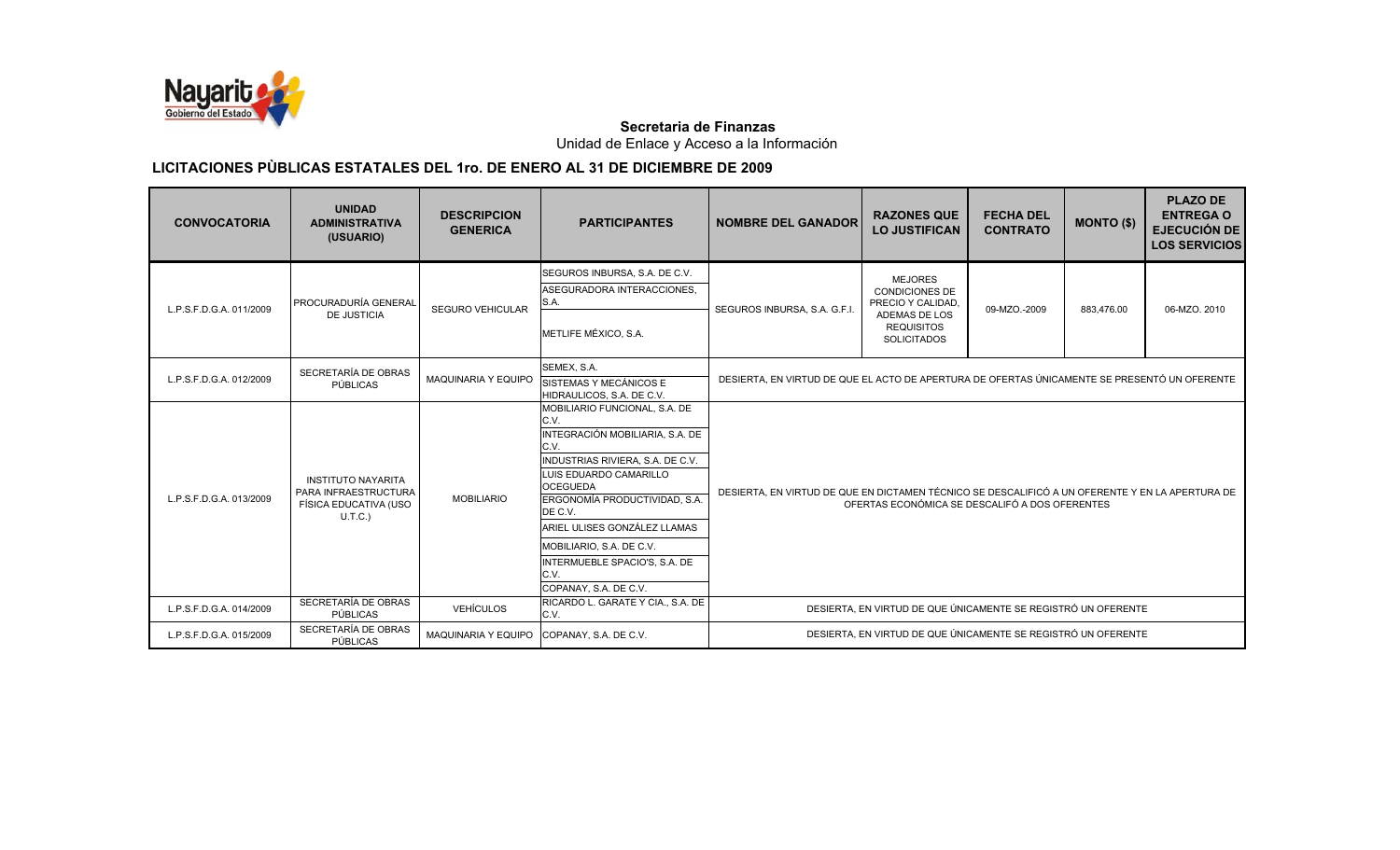

Unidad de Enlace y Acceso a la Información

| <b>CONVOCATORIA</b>     | <b>UNIDAD</b><br><b>ADMINISTRATIVA</b><br>(USUARIO) | <b>DESCRIPCION</b><br><b>GENERICA</b> | <b>PARTICIPANTES</b>                                    | <b>NOMBRE DEL GANADOR</b>                                                                                                   | <b>RAZONES QUE</b><br><b>LO JUSTIFICAN</b>                         | <b>FECHA DEL</b><br><b>CONTRATO</b> | <b>MONTO (\$)</b> | <b>PLAZO DE</b><br><b>ENTREGA O</b><br><b>EJECUCIÓN DE</b><br><b>LOS SERVICIOS</b> |
|-------------------------|-----------------------------------------------------|---------------------------------------|---------------------------------------------------------|-----------------------------------------------------------------------------------------------------------------------------|--------------------------------------------------------------------|-------------------------------------|-------------------|------------------------------------------------------------------------------------|
|                         |                                                     |                                       | <b>COMERCIALIZADORA LASER</b><br>ATLÉTICA, S.A. DE C.V. |                                                                                                                             | <b>MEJORES</b><br><b>CONDICIONES DE</b>                            |                                     |                   |                                                                                    |
| L.P.S.F.D.G.A. 016/2009 | <b>INDEJ</b>                                        | <b>UNIFORMES</b>                      | ERUROSPORT, S.A. DE C.V.                                | <b>COMERCIALIZADORA LASER</b>                                                                                               | PRECIO Y CALIDAD.                                                  | 16-Abr-09                           | \$1,098,825.00    | 20-Abr-09                                                                          |
|                         |                                                     |                                       | <b>CARLOS HERNÁNDEZ GARCÍA</b>                          | ATLÉTICA, S.A. DE C.V.                                                                                                      | ADEMAS DE LOS<br><b>REQUISITOS</b><br><b>SOLICITADOS</b>           |                                     |                   |                                                                                    |
|                         |                                                     |                                       | <b>PATRICIA MARIBEL CORNEJO HARO</b>                    | PATRICIA MARIBEL CORNEJO<br><b>HARO</b>                                                                                     | <b>MEJORES</b>                                                     | 23-Abr-09                           | 225,000.00        | 08-Jun-09                                                                          |
| L.P.S.F.D.G.A. 017/2009 | DIRECCIÓN GENERAL DE<br>ADMINISTRACIÓN (USO         | DESPENSAS JÓVENES                     | <b>IMAGDALENA CABELLO MEZA</b>                          | MAGDALENA CABELLO MEZA                                                                                                      | <b>CONDICIONES DE</b><br>PRECIO Y CALIDAD,                         | 23-Abr-09                           | 3'873,600.00      | 08-Jun-09                                                                          |
|                         | SEDIF)                                              | DE LA TERCERA EDAD                    | ARROCERA DE NAYARIT, S.A. DE<br>C.V.                    | ARROCERA DE NAYARIT, S.A.<br>DE C.V.                                                                                        | <b>ADEMAS DE LOS</b><br><b>REQUISITOS</b><br><b>SOLICITADOS</b>    | 23-Abr-09                           | 1'665,000.00      | 08-Jun-09                                                                          |
|                         |                                                     |                                       | MARISELA OLVERA REAL                                    | <b>MARISELA OLVERA REAL</b>                                                                                                 |                                                                    | 23-Abr-09                           | 322,200.00        | 08-Jun-09                                                                          |
| L.P.S.F.D.G.A. 018/2009 | SECRETARÍA DE OBRAS                                 | EMULSIÓN CATIÓNICA Y S.A. DE C.V.     | <b>GRUPO ASFALTOS PROCESADOS.</b>                       | DESIERTA. EN VIRTUD DE QUE EN LA RECEPCIÓN DE DOCUMENTOS SE DESCALIFICÓ A UN OFERENTE. POR TAL                              |                                                                    |                                     |                   |                                                                                    |
|                         | PÚBLICAS                                            | <b>MATERIAL PÉTREO</b>                | COX LTD MEXICO, S.A. DE C.V.                            |                                                                                                                             | MOTIVO YA NO SE CUENTA CON DOS OFERTAS SUSCEPTIBLES DE ANALIZARSE. |                                     |                   |                                                                                    |
| L.P.S.F.D.G.A. 019/2009 | SECRETARÍA DE OBRAS<br><b>PÚBLICAS</b>              | <b>VEHÍCULOS NUEVOS</b>               | RICARDO L. GARATE Y CIA., S.A. DE<br>C.V.               | DESIERTA, EN VIRTUD DE QUE NO SE REGISTRARON CUANDO MENOS DOS OFERENTES PARA PARTICIPAR EN LA<br><b>LICITACIÓN</b>          |                                                                    |                                     |                   |                                                                                    |
| L.P.S.F.D.G.A. 020/2009 | <b>CONSEJO ESTATAL DE</b><br>SEGURIDAD PÚJBLICA     | RENTA E IMPRESIÓN DE<br>LONAS         | JULIO CÉSAR MARTÍNEZ<br>ANCHONDO                        | DESIERTA, EN VIRTUD DE QUE AL ACTO DE PROPUESTAS TÉCNICAS NO SE REGISTRARON NINGUNA DE LAS<br><b>EMPRESAS PARTICIPANTES</b> |                                                                    |                                     |                   |                                                                                    |
|                         |                                                     |                                       | <b>ELENA CALOCA SOTO</b>                                |                                                                                                                             |                                                                    |                                     |                   |                                                                                    |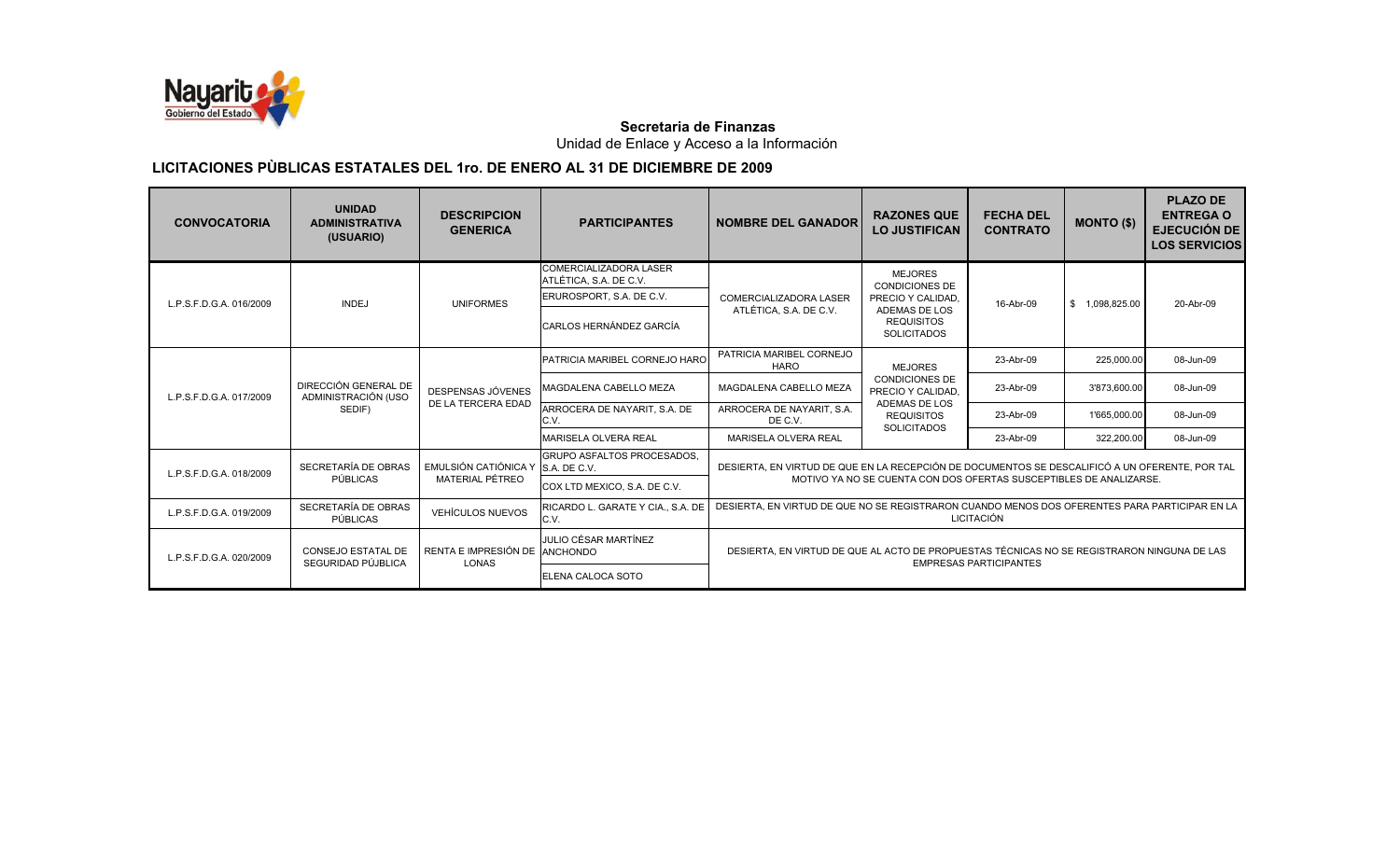

Unidad de Enlace y Acceso a la Información

| <b>CONVOCATORIA</b>     | <b>UNIDAD</b><br><b>ADMINISTRATIVA</b><br>(USUARIO)            | <b>DESCRIPCION</b><br><b>GENERICA</b>                                                 | <b>PARTICIPANTES</b>                                                                                                                                                                                         | <b>NOMBRE DEL GANADOR</b>                                                                                                                                                                                                                                                   | <b>RAZONES QUE</b><br><b>LO JUSTIFICAN</b>                                                                               | <b>FECHA DEL</b><br><b>CONTRATO</b> | <b>MONTO (\$)</b> | <b>PLAZO DE</b><br><b>ENTREGA O</b><br><b>EJECUCIÓN DE</b><br><b>LOS SERVICIOS</b> |
|-------------------------|----------------------------------------------------------------|---------------------------------------------------------------------------------------|--------------------------------------------------------------------------------------------------------------------------------------------------------------------------------------------------------------|-----------------------------------------------------------------------------------------------------------------------------------------------------------------------------------------------------------------------------------------------------------------------------|--------------------------------------------------------------------------------------------------------------------------|-------------------------------------|-------------------|------------------------------------------------------------------------------------|
| L.P.S.F.D.G.A. 021/2009 | <b>CONSEJO ESTATAL DE</b><br>SEGURIDAD PÚBLICA                 | CONTRATACIÓN.<br>ADECUACIÓN DE<br><b>VEHÍCULO PARA UNIDAD</b><br><b>COMANDO MÓVIL</b> | CARLOS FRANCISCO CRESPO<br>PEÑA<br>SERCOM DEL PACÍFICO, S.A. DE<br>C.V.<br><b>TELECOMUNICACIONES Y</b><br>SERVICIOS DEL NORTE, S.A. DE<br>C.V.<br>NOVA TELECOMUNICACIONES, S.A.<br>DE C.V.                   | IDESIERTA. EN VIRTUD DE QUE EN AL ACTO DE APERTURA DE OFERTAS SE DESCALIFÓ A DOS OFERENTES Y EN EL<br>DICTAMEN ECONÓMICO SE DESCALIFICÓ A OTRO OFERENTE, POR TAL MOTIVO YA NO EXISTEN DOS PROPUESTAS                                                                        | SUSCEPTIBLES DE ANALIZARSE ECONÓMICAMENTE.                                                                               |                                     |                   |                                                                                    |
| L.P.S.F.D.G.A. 022/2009 | <b>CONSEJO ESTATAL DE</b><br>SEGURIDAD PÚBLICA                 | RENTA E IMPRESIÓN DE<br><b>LONAS</b>                                                  | JULIO CÉSAR MARTÍNEZ<br><b>ANCHONDO</b><br>FERNANDO ALTAMIRANO GARCÍA<br>ELENA CALOCA SOTO                                                                                                                   | SE DECLARA DESIERTA EN VIRTUD DE QUE UN OFERENTE NO SE PRESENTÓ AL ACTO DE RECEPCIÓN DE<br>DOCUMENTOS Y A DOS OFERENTES SE LES DESCALIFICA POR NO CUMPLIR CON LOS REQUISITOS SOLICITADOS<br>EN BASES, POR TAL MOTIVO YA NO SE TIENEN DOS OFERTAS SUSCEPTIBLES DE ANALIZARS. |                                                                                                                          |                                     |                   |                                                                                    |
| L.P.S.F.D.G.A. 023/2009 | <b>INSTITUTO NAYARITA</b><br>PARA INFRAESTRUCTURA<br>(USO UTC) | <b>MOBILIARIO</b>                                                                     | ERGONOMIA PRODUCTIVIDAD, S.A.<br>DE C.V.<br>INDUSTRIAS RIVIERA, S.A.DE C.V.<br>INTEGRACION MOBILIARIA, S.A. DE<br>C.V.<br>LUIS EDUARDO CAMARILLO<br><b>OCEGUEDA</b><br>MOBILIARIO FUNCIONAL, S.A. DE<br>C.V. | ERGONOMIA PRODUCTIVIDAD.<br>S.A. DE C.V.                                                                                                                                                                                                                                    | <b>MEJORES</b><br><b>CONDICIONES DE</b><br>PRECIO Y CALIDAD.<br>ADEMAS DE LOS<br><b>REQUISITOS</b><br><b>SOLICITADOS</b> | 25-May-09                           | 1'350,163.92      | 29-JUN.-09                                                                         |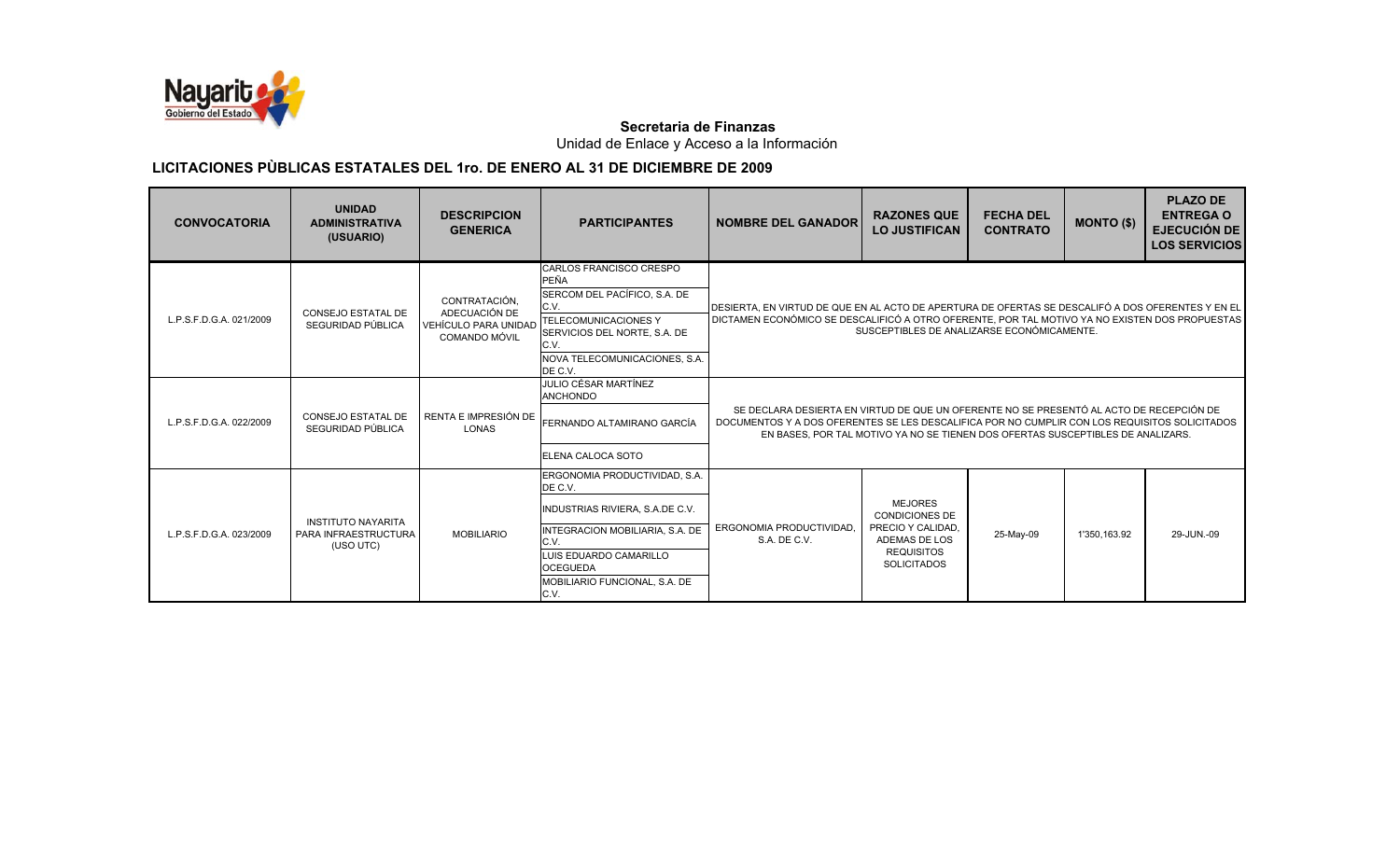

Unidad de Enlace y Acceso a la Información

| <b>CONVOCATORIA</b>     | <b>UNIDAD</b><br><b>ADMINISTRATIVA</b><br>(USUARIO)                                            | <b>DESCRIPCION</b><br><b>GENERICA</b>                                         | <b>PARTICIPANTES</b>                                                                                                                                                                                           | <b>NOMBRE DEL GANADOR</b>                                                                     | <b>RAZONES QUE</b><br><b>LO JUSTIFICAN</b>                                                                               | <b>FECHA DEL</b><br><b>CONTRATO</b> | <b>MONTO (\$)</b>        | <b>PLAZO DE</b><br><b>ENTREGA O</b><br><b>EJECUCIÓN DE</b><br><b>LOS SERVICIOS</b>                                   |
|-------------------------|------------------------------------------------------------------------------------------------|-------------------------------------------------------------------------------|----------------------------------------------------------------------------------------------------------------------------------------------------------------------------------------------------------------|-----------------------------------------------------------------------------------------------|--------------------------------------------------------------------------------------------------------------------------|-------------------------------------|--------------------------|----------------------------------------------------------------------------------------------------------------------|
| L.P.S.F.D.G.A. 024/2009 | CONSEJO ESTATAL DE<br><b>SEGURIDAD PUBLICA (USO)</b><br>DEL C-4)                               | <b>ENLACES DE</b><br><b>MICROONDAS</b>                                        | SERCOM DEL PACIFICO, S.A. DE<br>C.V.<br>HEMAC TELEINFORMATICA, S.A. DE<br>C.V.<br>MICRONET DE MEXICO, S.A. DE C.V.<br>CONSULTORES ASOCIADOS EN<br><b>TECNOLOGIA Y</b><br>TELECOMUNICACIONES, S.A. DE<br>C.V.   | <b>CONSULTORES ASOCIADOS EN</b><br><b>TECNOLOGIA Y</b><br>TELECOMUNICACIONES, S.A. DE<br>C.V. | <b>MEJORES</b><br><b>CONDICIONES DE</b><br>PRECIO Y CALIDAD.<br>ADEMAS DE LOS<br><b>REQUISITOS</b><br><b>SOLICITADOS</b> | 08-Jun-09                           | 417.777.06               | 03-JUL.09                                                                                                            |
| L.P.S.F.D.G.A. 025/2009 | CONSEJO ESTATAL DE<br>SEGURIDAD PUBLICA (USO<br>DEL C-4)                                       | CONTRATACIÓN<br>ADECUACIÓN DE<br>VEHÍCULO PARA UNIDAD<br><b>COMANDO MÓVIL</b> | TELECOMUNICACIONES Y<br>SERVICIOS, S.A. DE C.V.<br>CARLOS FRANCISCO CRESPO<br><b>PEÑA</b><br>NOVA TELECOMUNICACIONES, S.A.<br>DE C.V.<br>SERCOM DEL PACIFICO, S.A. DE<br>C.V.<br><b>FABIAN CORRAL LANGURET</b> | NOVA TELECOMUNICACIONES.<br>S.A. DE C.V.                                                      | <b>MEJORES</b><br><b>CONDICIONES DE</b><br>PRECIO Y CALIDAD,<br>ADEMAS DE LOS<br><b>REQUISITOS</b><br><b>SOLICITADOS</b> | 04-JUN.-09                          | 1'500,000.00             | 17-JUL.09                                                                                                            |
| L.P.S.F.D.G.A. 026/2009 | S.O.P.                                                                                         | EMULSIÓN CATIÓNICA.<br>ROMPIMIENTO MEDIO Y<br>MATERIAL PÉTREO                 | <b>GRUPO ASFALTOS PROCESADOS.</b><br>S.A. DE C.V.<br>PETREOS Y RENTA DE<br>MAQUINARIA, S.A. DE C.V.<br>COPANAY, S.A. DE C.V.                                                                                   | <b>GRUPO ASFALTOS</b><br>PROCESADOS, S.A. DE C.V.<br>PETREOS Y RENTA DE                       | <b>MEJORES</b><br><b>CONDICIONES DE</b><br>PRECIO Y CALIDAD.<br>ADEMAS DE LOS<br><b>REQUISITOS</b><br><b>SOLICITADOS</b> | 05-JUN.-09                          | 877,125.70<br>131,039.28 | LA ENTREGA SERÁ<br>EN UN PERIODO DE<br>2 MESES A PARTIR<br>DEL FALLO Y DE<br><b>ACUERDO A LAS</b><br>NECESIDADES DEL |
| L.P.S.F.D.G.A. 027/2009 | <b>SECRETARIA GENERAL DE</b><br>GOBIERNO (USO DE LA<br>DIREC. GRAL. DE<br>TRANSITO TRANSPORTE) | PLACAS VEHICULARES<br><b>CON ENGOMADO</b>                                     | SICNAY, S.A. DE C.V.<br>TROQUELES Y AUTOPLACAS, S.A.<br>DE C.V.<br>TALLERES UNIDOS MEXICANOS,<br>S.A. DE C.V.<br>PLACAS Y SEÑALAMIENTOS<br>MEXICANOS, S.A. DE C.V.<br>E.D.M. DE MÉXICO, S.A. DE C.V.           | MAQUINARIA, S.A. DE C.V.<br>TROQUELES Y AUTOPLACAS,<br>S.A. DE C.V.                           | <b>MEJORES</b><br><b>CONDICIONES DE</b><br>PRECIO Y CALIDAD,<br>ADEMAS DE LOS<br><b>REQUISITOS</b><br><b>SOLICITADOS</b> | 22-JUN.-09                          | 4'565,500.00             | <b>USUARIO</b><br>15 DÍAS HÁBILES<br>POSTERIORES A LA<br>AUTORIZACIÓN POR<br>LA S.C.T.                               |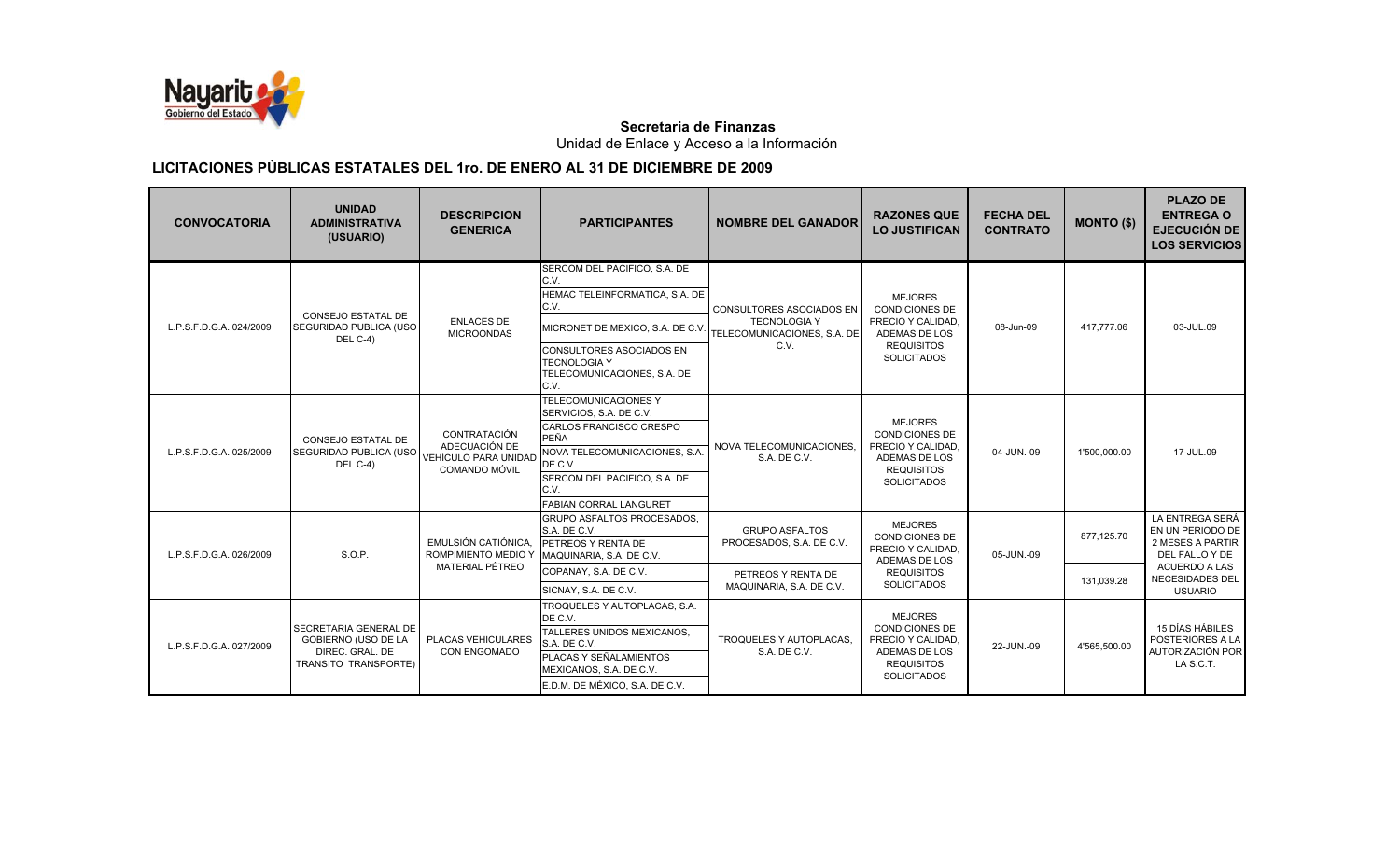

Unidad de Enlace y Acceso a la Información

| <b>CONVOCATORIA</b>     | <b>UNIDAD</b><br><b>ADMINISTRATIVA</b><br>(USUARIO) | <b>DESCRIPCION</b><br><b>GENERICA</b>    | <b>PARTICIPANTES</b>                     | <b>NOMBRE DEL GANADOR</b>                                                                     | <b>RAZONES QUE</b><br><b>LO JUSTIFICAN</b>                                                   | <b>FECHA DEL</b><br><b>CONTRATO</b> | <b>MONTO (\$)</b> | <b>PLAZO DE</b><br><b>ENTREGA O</b><br><b>EJECUCIÓN DE</b><br><b>LOS SERVICIOS</b> |  |
|-------------------------|-----------------------------------------------------|------------------------------------------|------------------------------------------|-----------------------------------------------------------------------------------------------|----------------------------------------------------------------------------------------------|-------------------------------------|-------------------|------------------------------------------------------------------------------------|--|
|                         |                                                     |                                          | DISITEC, S.A. DE C.V.                    |                                                                                               |                                                                                              |                                     |                   |                                                                                    |  |
|                         |                                                     | <b>EQUIPAMIENTO</b>                      | RAMON SAMAYOA SEPÚLVEDA                  |                                                                                               | DESIERTA, EN VIRTUD DE QUE UN OFERENTE NO SE PRESENTO AL ACTO DE RECEPCIÓN DE DOCUMENTOS Y A |                                     |                   |                                                                                    |  |
| L.P.S.F.D.G.A. 028/2009 | U.T.B.B.                                            | <b>ESPECIALIZADO DE</b><br>CAFETERIA     | PALMEL SOLUCIONES, S.A. DE C.V.          | OTROS DOS SE LES DESCALIFICÓ; POR TAL MOTIVO YA NO SE TIENEN DOS OFERTAS PARA ANALIZARSE.     |                                                                                              |                                     |                   |                                                                                    |  |
|                         |                                                     |                                          | DISTRIBUIDORA OCA, S.A. DE C.V.          |                                                                                               |                                                                                              |                                     |                   |                                                                                    |  |
|                         |                                                     |                                          | HIGHWAY SIGNS DE MEXICO, S.A.<br>DE C.V. |                                                                                               |                                                                                              |                                     |                   |                                                                                    |  |
| L.P.S.F.DG.,A. 029/2009 |                                                     |                                          | LORENA ALVAREZ GOMEZ                     |                                                                                               |                                                                                              |                                     |                   |                                                                                    |  |
|                         | SOP                                                 | <b>SEÑALAMIENTOS</b>                     | <b>SALOME OVALLE MARTINEZ</b>            | DESIERTA, EN VIRTUD DE QUE NINGUNO DE LOS OFERENTES CUMPLIÓ CON TODOS LOS REQUISITOS TÉCNICOS |                                                                                              |                                     |                   |                                                                                    |  |
|                         |                                                     |                                          | COX LTD MEXICO, S.A. DE C.V.             |                                                                                               |                                                                                              | SOLICITADOS EN BASES                |                   |                                                                                    |  |
|                         |                                                     |                                          | <b>INANCY GISELA MEDINA VARGAS</b>       |                                                                                               |                                                                                              |                                     |                   |                                                                                    |  |
|                         |                                                     |                                          | <b>ENRIQUE VEGA VELA</b>                 |                                                                                               |                                                                                              |                                     |                   |                                                                                    |  |
|                         |                                                     |                                          | <b>PATRICIA MARIBEL CORNEJO HARO</b>     |                                                                                               |                                                                                              |                                     | P.U.<br>500.00    |                                                                                    |  |
|                         |                                                     |                                          | SOCORRO ESPARZA URIBE                    | PATRICIA MARIBEL CORNEJO                                                                      |                                                                                              |                                     | P.U.<br>925.00    |                                                                                    |  |
|                         |                                                     |                                          | LEOPOLDO ESPINOZA GONZALEZ               | <b>HARO</b>                                                                                   | <b>MEJORES</b>                                                                               |                                     | P.U.<br>420.00    |                                                                                    |  |
|                         |                                                     |                                          | MOLINOS AZTECA, S.A. DE.C.V.             |                                                                                               | <b>CONDICIONES DE</b>                                                                        |                                     | P.U. 4,938.15     | DEL 01 DE JULIO AL                                                                 |  |
| L.P.S.F.D.G.A. 030/2009 | <b>CERESO Y CIRSA</b>                               | <b>ALIMENTOS</b>                         | BENIGNO OCAMPO BUSTAMANTE                |                                                                                               | PRECIO Y CALIDAD,<br>ADEMAS DE LOS                                                           | 22-Jun-09                           |                   | 31 DE DICIEMBRE DE<br>2009                                                         |  |
|                         |                                                     |                                          | <b>CESAR MANUEL BECERRA ROBLES</b>       | SOCORRO ESPARZA URIBE                                                                         | <b>REQUISITOS</b><br><b>SOLICITADOS</b>                                                      |                                     | P.U.<br>150.00    |                                                                                    |  |
|                         |                                                     |                                          | <b>MARLEN SOTO AVILA</b>                 | <b>BENIGNO OCAMPO</b>                                                                         |                                                                                              | P.U. 4,198.97                       |                   |                                                                                    |  |
|                         |                                                     | AGROPECUARIA EL AVIÓN, S.P.R.<br>DE R.L. | <b>BUSTAMANTE</b>                        |                                                                                               |                                                                                              | P.U. 334.00                         |                   |                                                                                    |  |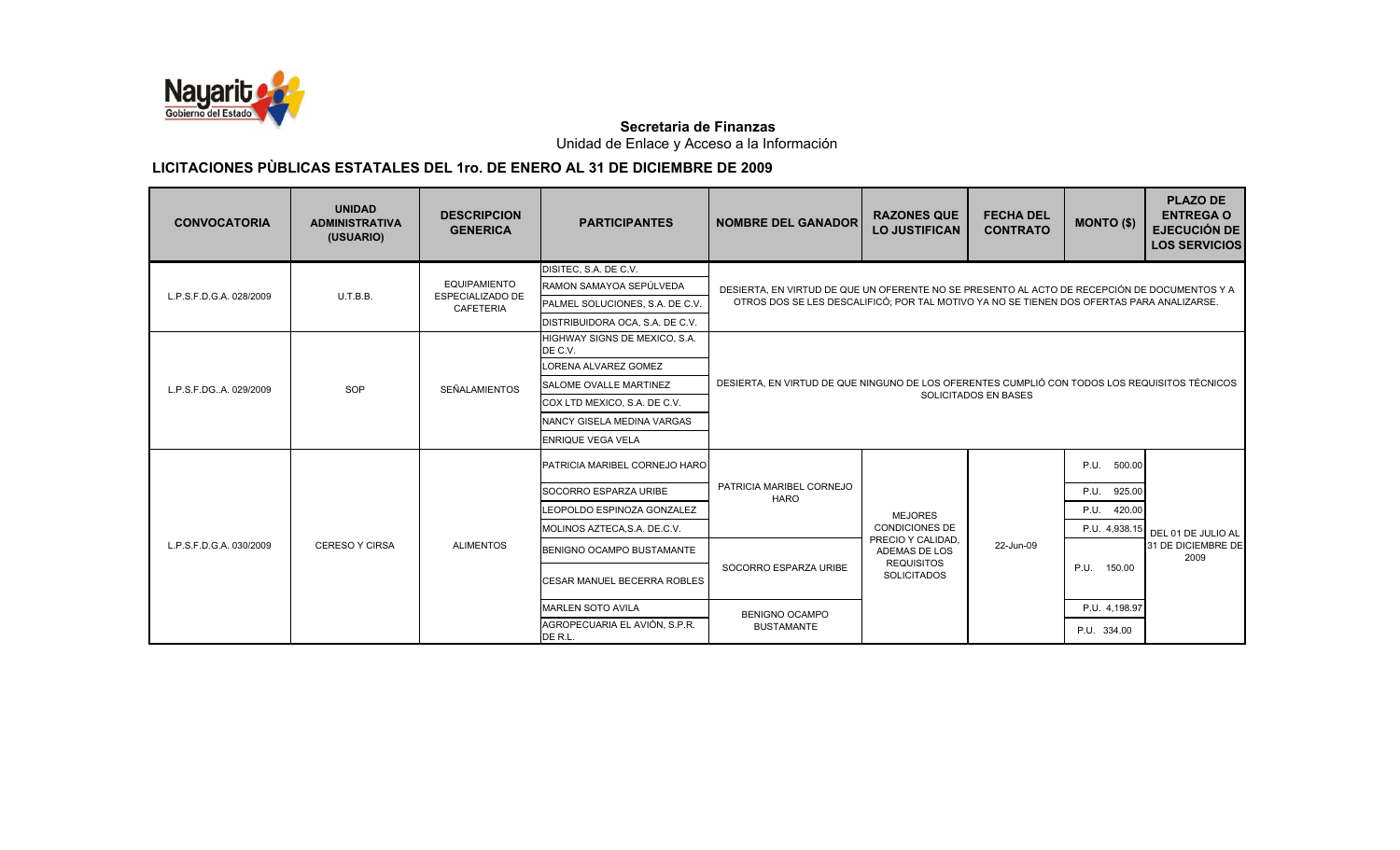

Unidad de Enlace y Acceso a la Información

| <b>CONVOCATORIA</b>     | <b>UNIDAD</b><br><b>ADMINISTRATIVA</b><br>(USUARIO)                        | <b>DESCRIPCION</b><br><b>GENERICA</b>                              | <b>PARTICIPANTES</b>                                                                             | <b>NOMBRE DEL GANADOR</b>                                                                                                                                                                                                                         | <b>RAZONES QUE</b><br><b>LO JUSTIFICAN</b>                         | <b>FECHA DEL</b><br><b>CONTRATO</b> | <b>MONTO (\$)</b> | <b>PLAZO DE</b><br><b>ENTREGA O</b><br><b>EJECUCIÓN DE</b><br><b>LOS SERVICIOS</b> |
|-------------------------|----------------------------------------------------------------------------|--------------------------------------------------------------------|--------------------------------------------------------------------------------------------------|---------------------------------------------------------------------------------------------------------------------------------------------------------------------------------------------------------------------------------------------------|--------------------------------------------------------------------|-------------------------------------|-------------------|------------------------------------------------------------------------------------|
| L.P.S.F.D.G.A. 031/2009 | <b>SEB</b>                                                                 | PAQUETE DE UTILES<br><b>ESCOLARES</b>                              | <b>GRUPO PAPELERO GUTIERREZ,</b><br>S.A. DE C.V.<br>LA PERLA ESCOLAR DE NAYARIT,<br>S.A. DE C.V. | DESIERTA. EN VIRTUD DE QUE EN LA RECEPCIÓN DE DOCUMENTOS SE DESCALIFICÓ A UN OFERENTE. POR TAL                                                                                                                                                    | MOTIVO YA NO SE CUENTA CON DOS OFERTAS SUSCEPTIBLES DE ANALIZARSE. |                                     |                   |                                                                                    |
| L.P.S.F.D.G.A. 032/2009 | SOP                                                                        | <b>VEHICULOS</b>                                                   | ALICA AUTOMOTRIZ, S.A. DE C.V.<br>CAMIONERA TLAQUEPAQUE DE<br>JALISCO, S.A. DE C.V.              | DESIERTA, EN VIRTUD DE QUE NO HUBO DOS OFERTAS SUSCEPTIBLES DE ANALIZARSE EN CADA UNA DE LAS<br><b>PARTIDAS</b>                                                                                                                                   |                                                                    |                                     |                   |                                                                                    |
| L.P.S.F.D.G.A. 033/2009 | CONSEJO ESTATAL DE<br>SEGURIDAD PÚBLICA (USO<br>DEL CEFERESO NO. 4)        | <b>VEHICULOS</b>                                                   | PLASENCIA DE NAYARIT                                                                             | DESIERTA, EN VIRTUD DE QUE NO SE REGISTRARON PARA PARTICIPAR CUANDO MENOS DOS OFERENTES                                                                                                                                                           |                                                                    |                                     |                   |                                                                                    |
|                         |                                                                            |                                                                    | AGROPECUARIA EL AVIÓN. S.P.R.<br>DE R.L.                                                         | AGROPECUARIA EL AVIÓN.<br>S.P.R. DE R.L.                                                                                                                                                                                                          |                                                                    |                                     | 150.00<br>P.U.    |                                                                                    |
| L.P.S.F.D.G.A. 034/2009 |                                                                            |                                                                    | <b>MARLEN SOTO AVILA</b>                                                                         |                                                                                                                                                                                                                                                   | <b>MEJORES</b><br><b>CONDICIONES DE</b>                            |                                     | 466.80<br>P.U.    |                                                                                    |
|                         | <b>CERESO Y CIRSA</b>                                                      | <b>ALIMENTOS</b>                                                   | BENIGNO OCAMPO BUSTAMANTE                                                                        | <b>MARLEN SOTO AVILA</b>                                                                                                                                                                                                                          | PRECIO Y CALIDAD,<br>ADEMAS DE LOS                                 | 29-JUN.-09                          |                   | P.U. 1,036.50 31 DE DICIEMBRE DE                                                   |
|                         |                                                                            |                                                                    | SOCORRO ESPARZA URIBE                                                                            | <b>BENIGNO OCAMPO</b><br><b>BUSTAMANTE</b>                                                                                                                                                                                                        | <b>REQUISITOS</b><br><b>SOLICITADOS</b>                            |                                     | 50.00<br>P.U.     |                                                                                    |
|                         |                                                                            |                                                                    | LEOPOLDO ESPINOZA GONZALEZ                                                                       | LEOPOLDO ESPINOZA<br>GONZALEZ                                                                                                                                                                                                                     |                                                                    |                                     | P.U.<br>12.00     |                                                                                    |
|                         |                                                                            |                                                                    | DIGITAL WORLD, S.A. DE C.V.                                                                      |                                                                                                                                                                                                                                                   |                                                                    |                                     |                   |                                                                                    |
|                         |                                                                            |                                                                    | LA PERLA ESCOLAR DE NAYARIT.<br>S.A. DE C.V.                                                     |                                                                                                                                                                                                                                                   | <b>MEJORES</b><br><b>CONDICIONES DE</b>                            |                                     |                   |                                                                                    |
| L.P.S.F.D.G.A. 035/2009 | S.E.B.                                                                     | PAQUETE DE UTILES<br><b>ESCOLARES</b>                              | MARÍA DE JESÚS DÍAZ SÁNCHEZ                                                                      | IMARÍA DE JESÚS DÍAZ SÁNCHEZ                                                                                                                                                                                                                      | PRECIO Y CALIDAD,<br><b>ADEMAS DE LOS</b>                          | 01 DE JULIO 2009                    | 5'375.178.06      | 28 DE JULIO DE 2009                                                                |
|                         |                                                                            |                                                                    | INDUSTRIA UNIVERSAL DIDÁCTICA.<br>S.A. DE C.V.                                                   |                                                                                                                                                                                                                                                   | <b>REQUISITOS</b><br><b>SOLICITADOS</b>                            |                                     |                   | DEL 01 DE JULIO AL<br>2009                                                         |
|                         |                                                                            |                                                                    | GRUPO COMERCIAL RODILES, S.A.<br>DE C.V.                                                         |                                                                                                                                                                                                                                                   |                                                                    |                                     |                   |                                                                                    |
|                         |                                                                            |                                                                    | DISITEC, S.A. DE C.V.                                                                            |                                                                                                                                                                                                                                                   |                                                                    |                                     |                   |                                                                                    |
| L.P.S.F.D.G.A. 036/2009 | U.T.B.B.                                                                   | <b>EQUIPAMIENTO</b><br><b>ESPECIALIZADO DE</b><br><b>CAFETERIA</b> | D'CASTRO IMPORTADORES DE<br>NORTEAMERICA, S.A. DE C.V.                                           | DESIERTA, EN VIRTUD DE QUE A UN OFERENTE SE LE DESCALIFICÓ EN APERTURA DE OFERTAS Y A OTRO SE LE<br>DESCALIFICA EN DICTAMEN TÉCNICO, POR TAL MOTIVO YA NO SE CUENTA CON DOS OFERTAS QUE CUMPLAN CON<br>TODOS LOS REQUISITOS ESTABLECIDOS EN BASES |                                                                    |                                     |                   |                                                                                    |
|                         |                                                                            |                                                                    | RAMÓN SAMAYOA SEPÚLVEDA                                                                          |                                                                                                                                                                                                                                                   |                                                                    |                                     |                   |                                                                                    |
| L.P.S.F.D.G.A. 037/2009 | <b>CONSEJO ESTATAL DE</b><br>SEGURIDAD PÚBLICA (USO<br>DEL CEFERESO NO. 4) | <b>VEHICULOS</b>                                                   | PLASENCIA DE NAYARIT                                                                             | DESIERTA. EN VIRTUD DE QUE NO SE REGISTRARON PARA PARTICIPAR CUANDO MENOS DOS OFERENTES                                                                                                                                                           |                                                                    |                                     |                   |                                                                                    |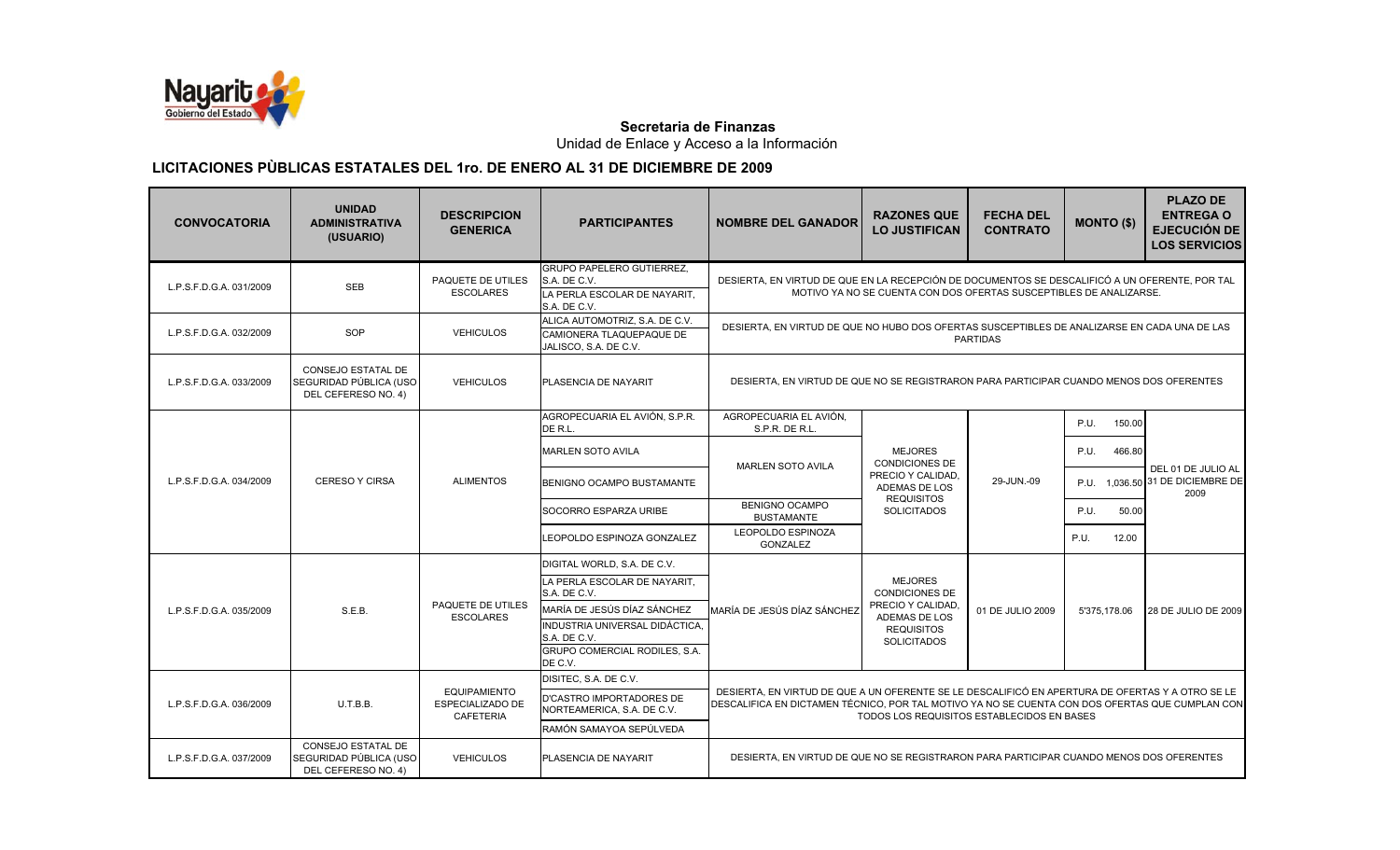

Unidad de Enlace y Acceso a la Información

| <b>CONVOCATORIA</b>     | <b>UNIDAD</b><br><b>ADMINISTRATIVA</b><br>(USUARIO) | <b>DESCRIPCION</b><br><b>GENERICA</b>  | <b>PARTICIPANTES</b>                                            | <b>NOMBRE DEL GANADOR</b>                               | <b>RAZONES QUE</b><br><b>LO JUSTIFICAN</b> | <b>FECHA DEL</b><br><b>CONTRATO</b> | <b>MONTO (\$)</b> | <b>PLAZO DE</b><br><b>ENTREGA O</b><br><b>EJECUCIÓN DE</b><br><b>LOS SERVICIOS</b> |
|-------------------------|-----------------------------------------------------|----------------------------------------|-----------------------------------------------------------------|---------------------------------------------------------|--------------------------------------------|-------------------------------------|-------------------|------------------------------------------------------------------------------------|
|                         |                                                     |                                        | NANCY GISELA MEDINA VARGAS                                      |                                                         |                                            |                                     |                   |                                                                                    |
|                         |                                                     |                                        | LORENA ÁLVAREZ GÓMEZ                                            |                                                         |                                            |                                     |                   |                                                                                    |
|                         |                                                     | SALOMÉ OVALLE MARTÍNEZ                 | SALOMÉ OVALLE MARTÍNEZ                                          | <b>MEJORES</b>                                          |                                            | 190,063.95                          |                   |                                                                                    |
|                         |                                                     |                                        | JUAN JOSÉ ESPINOSA MEZA                                         |                                                         | <b>CONDICIONES DE</b>                      |                                     |                   |                                                                                    |
| L.P.S.F.D.G.A. 038/2009 | SOP                                                 | <b>SEÑALAMIENTOS</b>                   | COPANAY, S.A. DE C.V.                                           |                                                         | PRECIO Y CALIDAD,<br>ADEMAS DE LOS         | 17-JU.-09                           |                   | 05-AGTO.-09                                                                        |
|                         |                                                     |                                        | HIGHWAY SIGNS DE MÉXICO, S.A.<br>DE C.V.                        |                                                         | <b>REQUISITOS</b>                          |                                     |                   |                                                                                    |
|                         |                                                     |                                        | SESUCONSA, S.A. DE C.V.                                         |                                                         | <b>SOLICITADOS</b>                         |                                     | 384,684.48        |                                                                                    |
|                         |                                                     |                                        | <b>GLOBAL TRANSPORTE INDUSTRIA</b><br>SERVICIO, S.A. DE C.V.    | JUAN JOSÉ ESPINOSA MEZA                                 |                                            |                                     |                   |                                                                                    |
|                         |                                                     |                                        | MA. ALICIA CABRERA GARCÍA                                       |                                                         |                                            |                                     |                   |                                                                                    |
|                         |                                                     |                                        | MAGDALENA CABELLO MEZA                                          |                                                         |                                            |                                     |                   |                                                                                    |
|                         |                                                     |                                        | COMERCIALIZADORA NAYARITA DE<br>PRODUCTOS BÁSICOS, S.A. DE C.V. | MAGDALENA CABELLO MEZA                                  |                                            |                                     | 5'685,931.20      |                                                                                    |
|                         |                                                     |                                        | DESPENSAS Y PROVISIONES DE<br>ALIMENTOS, S.A. DE C.V.           | COMERCIALIZADORA NAYARITA<br>DE PRODUCTOS BÁSICOS, S.A. |                                            |                                     | 6'996.935.20      |                                                                                    |
|                         |                                                     |                                        | PATRICIA MARIBEL CORNEJO HARO DE C.V.                           |                                                         |                                            |                                     |                   |                                                                                    |
|                         |                                                     | <b>INSUMOS PARA EL</b><br>PROGRAMA DE  | D-M MEXICANA, S.A. DE C.V.                                      | PATRICIA MARIBEL CORNEJO                                | <b>MEJORES</b><br><b>CONDICIONES DE</b>    |                                     |                   | <b>ENTREGAS</b><br><b>PARCIALES</b>                                                |
| L.P.S.F.D.G.A. 039/2009 | <b>SEDIF</b>                                        | <b>DESAYUNOS</b><br><b>ESCOLARES Y</b> | ALIMENTOS NUTRITIVOS COLIMAN.<br>S.A. DE C.V.                   | <b>HARO</b>                                             | PRECIO Y CALIDAD.<br>ADEMAS DE LOS         | 21-JUL.-09                          | 1'381,992.00      | <b>DURANTE EL</b><br>PERIODO DE                                                    |
|                         |                                                     | SUPLEMENTO<br><b>ALIMENTICIO</b>       | BIMBO, S.A. DE C.V.                                             | ALIMENTOS NUTRITIVOS                                    | <b>REQUISITOS</b><br><b>SOLICITADOS</b>    |                                     | 8'930.674.50      | AGOSTO A<br>DICIEMBRE DE 2009                                                      |
|                         |                                                     |                                        | MOLINOS AZTECA, S.A. DE C.V.                                    | COLIMAN, S.A. DE C.V.                                   |                                            |                                     |                   |                                                                                    |
|                         |                                                     |                                        | ARROCERA DE NAYARIT, S.A. DE                                    |                                                         |                                            |                                     |                   |                                                                                    |
|                         |                                                     | C.V.<br>C.V.<br>C.V.                   | ARROCERA DE OCCIDENTE, S.A. DE                                  | BIMBO, S.A. DE C.V.                                     |                                            |                                     | 3'430,122.00      |                                                                                    |
|                         |                                                     |                                        | JOSE MANUEL RIVERA PEDROZA                                      | ARROCERA DE NAYARIT, S.A.<br>DE C.V.                    |                                            |                                     |                   |                                                                                    |
|                         |                                                     |                                        | GRUPO INDUSTRIAL VIDA, S.A. DE                                  |                                                         |                                            |                                     | 4'605,256.73      |                                                                                    |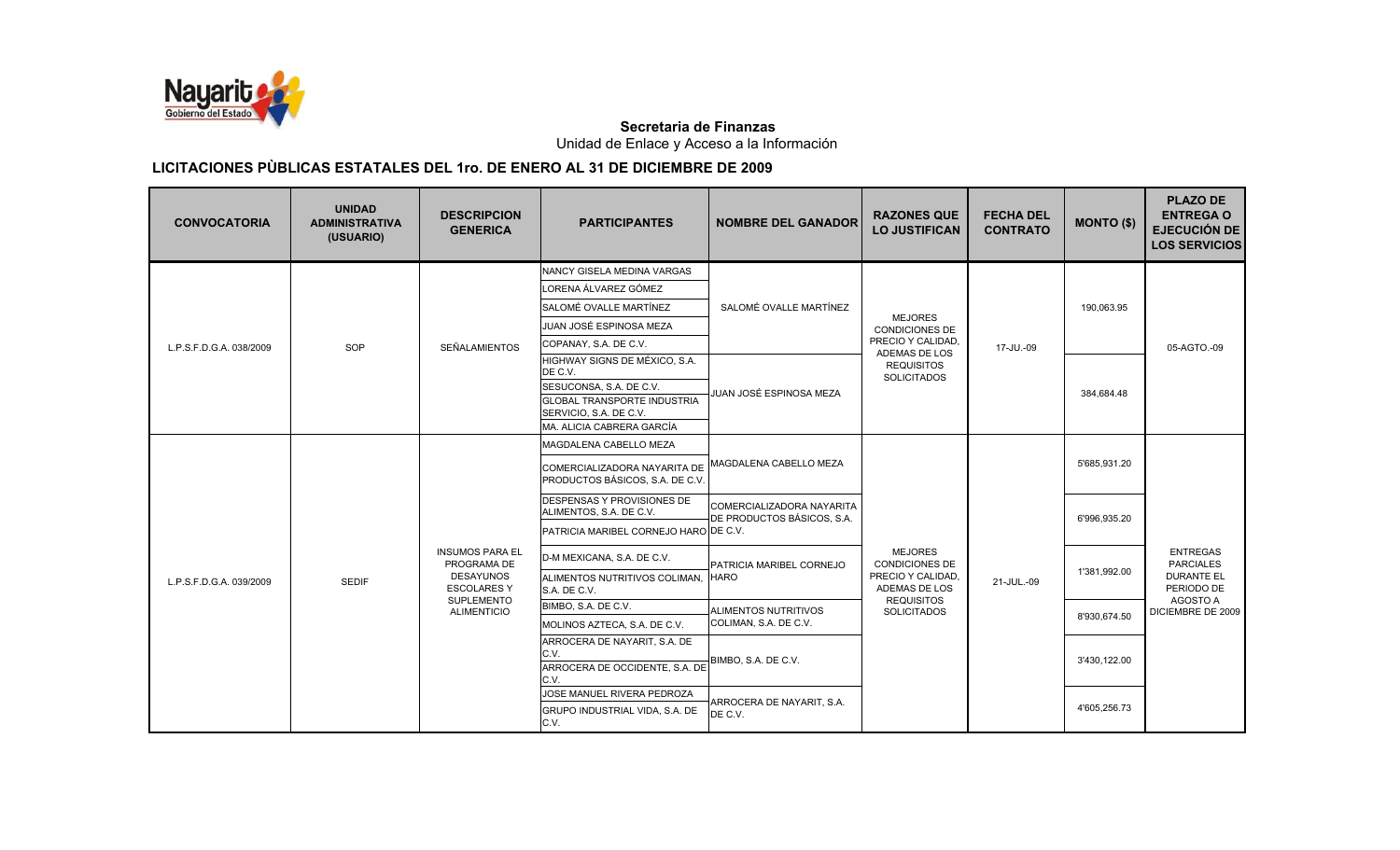

Unidad de Enlace y Acceso a la Información

| <b>CONVOCATORIA</b>                   | <b>UNIDAD</b><br><b>ADMINISTRATIVA</b><br>(USUARIO)       | <b>DESCRIPCION</b><br><b>GENERICA</b> | <b>PARTICIPANTES</b>                                                                                                                                                                   | <b>NOMBRE DEL GANADOR</b>                                                                                                                                                                      | <b>RAZONES QUE</b><br><b>LO JUSTIFICAN</b>                            | <b>FECHA DEL</b><br><b>CONTRATO</b> | <b>MONTO (\$)</b> | <b>PLAZO DE</b><br><b>ENTREGA O</b><br><b>EJECUCIÓN DE</b><br><b>LOS SERVICIOS</b> |
|---------------------------------------|-----------------------------------------------------------|---------------------------------------|----------------------------------------------------------------------------------------------------------------------------------------------------------------------------------------|------------------------------------------------------------------------------------------------------------------------------------------------------------------------------------------------|-----------------------------------------------------------------------|-------------------------------------|-------------------|------------------------------------------------------------------------------------|
|                                       |                                                           |                                       | PATRICIA MARIBEL CORNEJO HARO<br>MAGDALENA CABELLO MEZA                                                                                                                                | PATRICIA MARIBEL CORNEJO<br><b>HARO</b>                                                                                                                                                        |                                                                       |                                     | 1'746.000.00      |                                                                                    |
| L.P.S.F.D.G.A. 040/2009<br>DEL SEDIF) | DIRECCIÓN GENERAL DE                                      |                                       | MOLINOS AZTECA, S.A. DE C.V.<br>ARROCERA DE NAYARIT, S.A. DE<br>C.V.                                                                                                                   | MAGDALENA CABELLO MEZA                                                                                                                                                                         | <b>MEJORES</b><br><b>CONDICIONES DE</b><br>PRECIO Y CALIDAD,          |                                     | 1'489,500.00      |                                                                                    |
|                                       | ADMINISTRACIÓN (USO                                       |                                       | COMERCIALIZADORA PASSAT, S.A.<br>DE C.V.<br>D-M MEXICANA, S.A. DE C.V.                                                                                                                 | MOLINOS AZTECA, S.A. DE C.V.                                                                                                                                                                   | ADEMAS DE LOS<br><b>REQUISITOS</b><br><b>SOLICITADOS</b>              | 10-JUL.-09                          | 531,000.00        | 20-JUL.-09                                                                         |
|                                       |                                                           |                                       | <b>MARISELA OLVERA REAL</b><br>LACTEOS INDUSTRIALIZADOS DE<br>NAYARIT, S.A. DE C.V.                                                                                                    | LACTEOS INDUSTRIALIZADOS<br>DE NAYARIT, S.A. DE C.V.                                                                                                                                           |                                                                       |                                     | 1'021,500         |                                                                                    |
| L.P.S.F.D.G.A. 041/2009               | SECRETARÍA DE OBRAS<br>PÚBLICAS                           | <b>VEHICULOS</b>                      | CAMIONERA DE JALISCO, S.A. DE<br>C.V.<br>ALICA AUTOMOTRIZ, S.A. DE C.V.                                                                                                                | DESIERTA, EN VIRTUD DE QUE SE DESCALIFICÓ A UN OFERENTE EN EL ACTO DE APERTURA DE OFERTAS, POR<br>TAL MOTIVO YA NO SE CUENTA CON DOS OFERTAS QUE CUMPLAN CON TODOS LOS REQUISITOS ESTABLECIDOS |                                                                       | <b>EN BASES.</b>                    |                   |                                                                                    |
| L.P.S.F.D.G.A. 042/2009               | DIRECCIÓN GENERAL DE<br>ADMINISTRACIÓN (USO<br>DEL SEDIF) | DESPENSA (AZÚCAR)                     | ARROCERA DE NAYARIT, S.A. DE<br>C.V.                                                                                                                                                   |                                                                                                                                                                                                | DESIERTA, EN VIRTUD DE QUE ÚNICAMENTE ADQUIRIÓ BASES UN SOLO OFERENTE |                                     |                   |                                                                                    |
|                                       |                                                           |                                       | MULTIACABADOS DE NAYARIT, S.A.<br>DE C.V.<br>LUIS JAVIER ZEPEDA LUNA<br><b>JUAN CARLOS MEDINA THOME</b><br>JUAN JOSÉ ESPONOSA MEZA<br><b>JAVIER BUSTAMANTE MEDINA</b>                  | JAVIER BUSTAMANTE MEDINA                                                                                                                                                                       | <b>MEJORES</b><br><b>CONDICIONES DE</b><br>PRECIO Y CALIDAD.          |                                     | 212,831.69        |                                                                                    |
| L.P.S.F.D.G.A. 043/2009               | SECRETARÍA DE OBRAS<br>PÚBLICAS                           | <b>PINTURA</b>                        | <b>ENRIQUE VEGA VELA</b><br>PROTEKPRO, S.A. DE C.V.<br>FERRETERIA Y TLAPALERIA LA<br>MEXICANA, S.A. DE C.V.<br>HYSOL INDAEL DE MÉXICO, S.A. DE<br>C.V.<br>COX LTD MÉXICO, S.A. DE C.V. | <b>ENRIQUE VEGA VELA</b>                                                                                                                                                                       | ADEMAS DE LOS<br><b>REQUISITOS</b><br><b>SOLICITADOS</b>              | 13-AGTO.2009                        | 69.241.50         | 27-AGTO -2009                                                                      |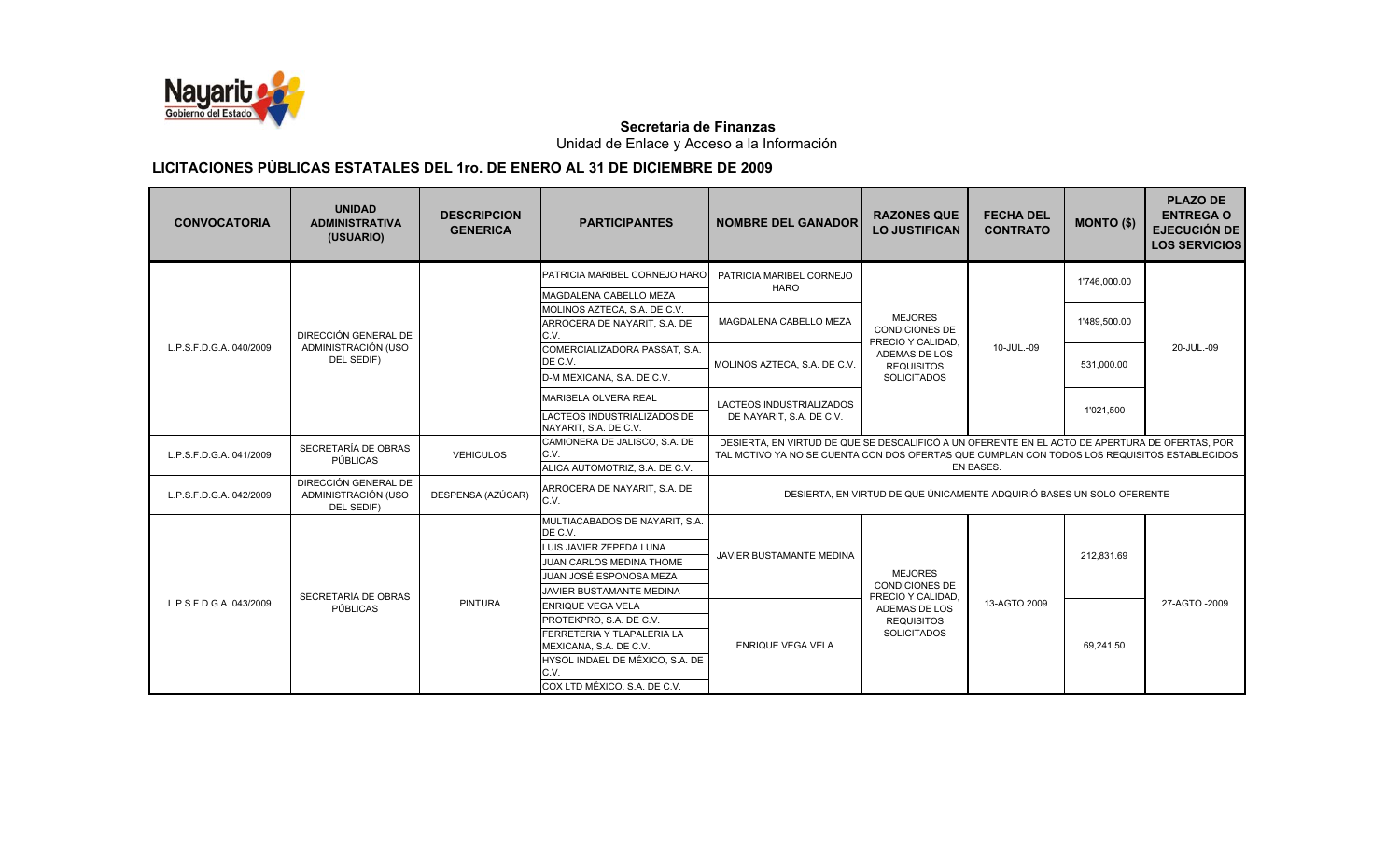

Unidad de Enlace y Acceso a la Información

| <b>CONVOCATORIA</b>     | <b>UNIDAD</b><br><b>ADMINISTRATIVA</b><br>(USUARIO)                                                 | <b>DESCRIPCION</b><br><b>GENERICA</b>     | <b>PARTICIPANTES</b>                                                                                                                                            | <b>NOMBRE DEL GANADOR</b>                                                                                                                                                                                                                                                                                                                                                                                                                       | <b>RAZONES QUE</b><br><b>LO JUSTIFICAN</b>                         | <b>FECHA DEL</b><br><b>CONTRATO</b> | <b>MONTO (\$)</b> | <b>PLAZO DE</b><br><b>ENTREGA O</b><br><b>EJECUCIÓN DE</b><br><b>LOS SERVICIOS</b> |  |
|-------------------------|-----------------------------------------------------------------------------------------------------|-------------------------------------------|-----------------------------------------------------------------------------------------------------------------------------------------------------------------|-------------------------------------------------------------------------------------------------------------------------------------------------------------------------------------------------------------------------------------------------------------------------------------------------------------------------------------------------------------------------------------------------------------------------------------------------|--------------------------------------------------------------------|-------------------------------------|-------------------|------------------------------------------------------------------------------------|--|
| L.P.S.F.D.G.A. 044/2009 | <b>SEDIF</b>                                                                                        | AZUCAR (DESAYUNOS<br>ESCOLARES)           | ARROCERA DE NAYARIT, S.A. DE<br>C.V.<br><b>GRUPO INDUSTRIAL VIDA, S.A. DE</b><br>C.V.                                                                           | DESIERTA, EN VIRTUD DE QUE EN EL ACTO DE APERTURA DE OFERTAS NO SE REGISTRARON CUANDO MENOS<br>DOS OFERENTES PARA LLEVAR A CABO EL PROCESO                                                                                                                                                                                                                                                                                                      |                                                                    |                                     |                   |                                                                                    |  |
| L.P.S.F.D.G.A. 045/2009 | SECRETARÍA DE OBRAS<br>PÚBLICAS                                                                     | <b>EMULSIÓN CATIÓNICA</b>                 | <b>GLOBAL MARKETING</b><br><b>CORPORATION</b><br>COPANAY, S.A. DE C.V.                                                                                          | DESIERTA, EN VIRTUD DE QUE EN EL ACTO DE APERTURA DE OFERTAS NO SE REGISTRARON CUANDO MENOS<br>DOS OFERENTES PARA LLEVAR A CABO EL PROCESO                                                                                                                                                                                                                                                                                                      |                                                                    |                                     |                   |                                                                                    |  |
| L.P.S.F.D.G.A. 046/2009 | SECRETARÍA GENERAL DE<br><b>GOBIERNO (USO DE LA</b><br>DIRECCIÓN GENERAL DE                         | <b>IMPRESORAS DE</b><br>TARJETAS DE PVC Y | JOSÉ ANTONIO MARTÍNEZ ROMERO                                                                                                                                    | DESIERTA, EN VIRTUD DE QUE EN EL ACTO DE APERTURA DE OFERTAS NO SE REGISTRARON CUANDO MENOS<br>DOS OFERENTES PARA LLEVAR A CABO EL PROCESO                                                                                                                                                                                                                                                                                                      |                                                                    |                                     |                   |                                                                                    |  |
|                         | <b>TRÁNSITO Y TRANSPORTE</b><br>DEL ESTADO)                                                         | <b>CONSUMIBLES</b>                        | PUBLICIDAD GRÁFICA TAMEZ. S.A.<br>DE C.V.                                                                                                                       |                                                                                                                                                                                                                                                                                                                                                                                                                                                 |                                                                    |                                     |                   |                                                                                    |  |
| L.P.S.F.D.G.A. 047/2009 | CONSEJO ESTATAL DE<br>SEGURIDAD PÚBLICA (USO)<br>DE LA PROCURADURÍA<br><b>GENERAL DE JUSTICIA Y</b> | MOTOCICLETAS Y<br><b>CUATRIMOTOS</b>      | MOTOS GUERRERO DE NAYARIT.<br>S.A. DE C.V.                                                                                                                      | DESIERTA, EN VIRTUD DE QUE EN EL ACTO DE APERTURA DE OFERTAS SE DESCALIFÓ A UN OFERENTE, POR TAL<br>MOTIVO YA NO SE CUENTAN CON DOS OFERTAS SUSCEPTIBLES DE ANALIZARSE                                                                                                                                                                                                                                                                          |                                                                    |                                     |                   |                                                                                    |  |
|                         | DIRECCIÓN GENERAL DE<br>PREVENCIÓN Y<br>READAPTACIÓN SOCIAL)                                        |                                           | BESI MOTOS, S.A. DE C.V.                                                                                                                                        |                                                                                                                                                                                                                                                                                                                                                                                                                                                 |                                                                    |                                     |                   |                                                                                    |  |
| L.P.S.F.D.G.A. 048/2009 | CONSEJO ESTATAL DE<br>SEGURIDAD PÚBLICA (USO<br>DE LA DIREC. GRAL. DE<br>TRÁNSITO DEL EDO.)         | MÁQUINA PINTARRAYAS                       | JUAN JOSÉ ESPONOSA MEZA<br>CRIME LAB, S.A. DE C.V.                                                                                                              | DESIERTA, EN VIRTUD DE QUE EN EL ACTO DE APERTURA DE OFERTAS SE DESCALIFÓ A UN OFERENTE, POR TAL                                                                                                                                                                                                                                                                                                                                                | MOTIVO YA NO SE CUENTAN CON DOS OFERTAS SUSCEPTIBLES DE ANALIZARSE |                                     |                   |                                                                                    |  |
| L.P.S.F.D.G.A. 049/2009 | <b>CONSEJO ESTATAL DE</b><br>SEGURIDAD PÚBLICA (USO<br><b>DE VARIAS</b><br>DEPENDENCIAS)            | <b>VEHÍCULOS</b>                          | AUTOMOTORES SIERRA, S.A. DE<br>C.V.<br>RICARDO L. GARATE Y CIA., S.A. DE<br>C.V.<br>ALICA AUTOMOTRIZ, S.A. DE C.V.                                              | DESIERTA. EN VIRTUD DE QUE UN OFERENTE NO SE PRESENTÓ AL ACTO DE APERTURA DE OFERTAS Y EN EN<br>MISMO ACTO SE LE DESCALIFICÓ A UN OFERENTE, POR TAL MOTIVO YA NO SE CUENTAN CON DOS OFERTAS<br>SUSCEPTIBLES DE ANALIZARSE.                                                                                                                                                                                                                      |                                                                    |                                     |                   |                                                                                    |  |
| L.P.S.F.D.G.A. 050/2009 | U.T.B.B.                                                                                            | MOB. Y EQUIPO Y<br><b>EQUIPAMIENTO</b>    | INTERMUEBLE SPACIOS, S.A. DE<br>C.V.<br>INFORMATICA OPCYÓN, S.A. DE<br>C.V.<br>ZAMOFI, S.A. DE C.V.<br><b>EQUIPOS DIDÁCTICOS PARA</b><br>ESCUELAS, S.A. DE C.V. | DESIERTA. EN VIRTUD DE QUE EN EL ACTO DE APERTURA DE OFERTAS NO SE PRESENTÓ UN OFERENTE Y EN<br>ESTE MISMO ACTO SE LE DESCALIFICA A UN OFERENTE POR NO CUMPLIR CON LOS REQUISITOS SOLICITADOS EN<br>LAS BASES DE LA DOCUMENTACIÓN LEGAL Y FINANCIERA; Y POR ÚLTIMO, EN EL DICTAMEN TÉCNICO SE LE<br>DESCALIFICA A OTRA EMPRESA; POR TAL MOTIVO YA NO SE TIENEN CUANDO MENOS DOS OFERTAS QUE<br>CUMPLAN CON LOS REQUISITOS SOLICITADOS EN BASES. |                                                                    |                                     |                   |                                                                                    |  |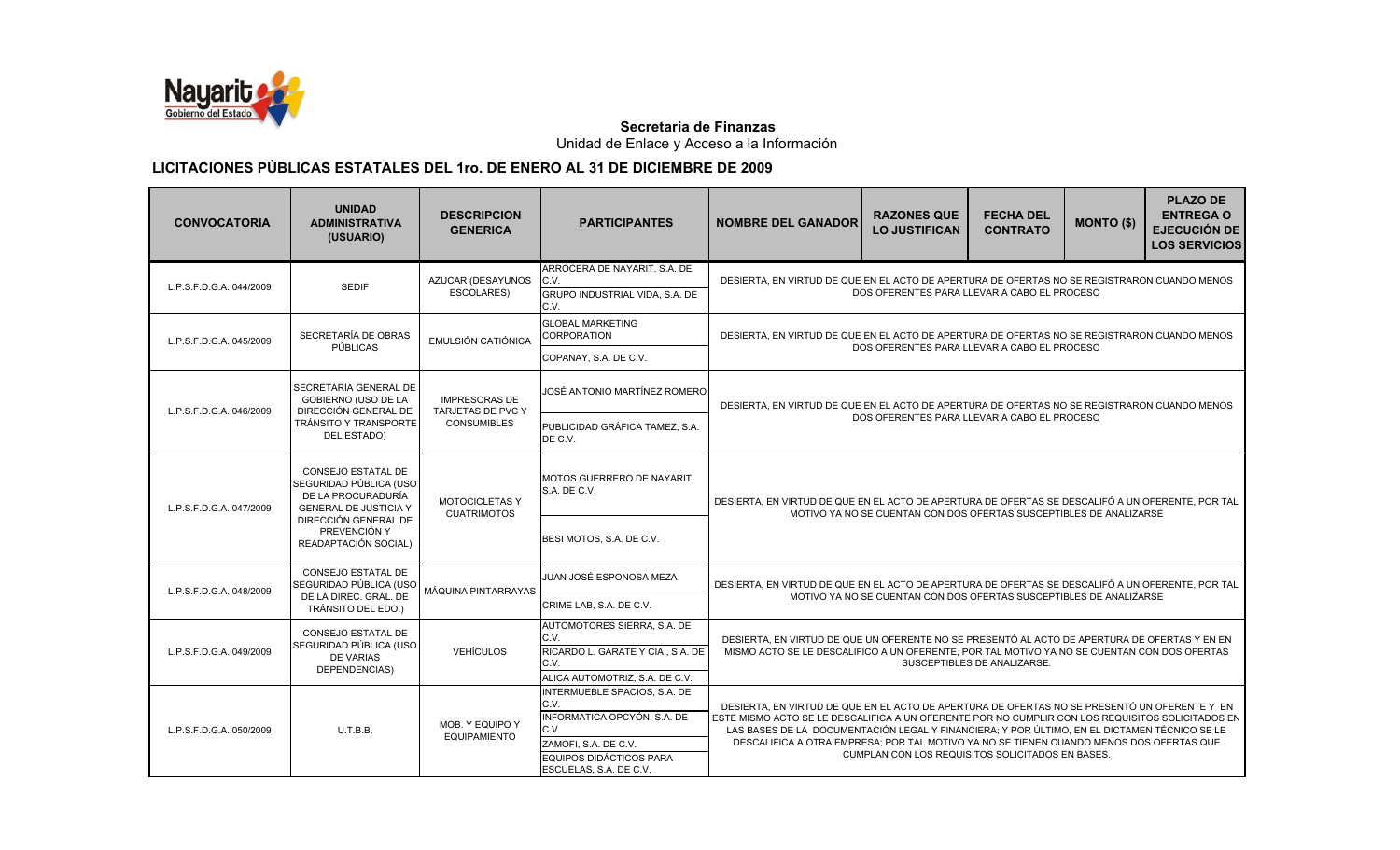

Unidad de Enlace y Acceso a la Información

| <b>CONVOCATORIA</b>     | <b>UNIDAD</b><br><b>ADMINISTRATIVA</b><br>(USUARIO) | <b>DESCRIPCION</b><br><b>GENERICA</b>       | <b>PARTICIPANTES</b>                                    | <b>NOMBRE DEL GANADOR</b>                                                                   | <b>RAZONES QUE</b><br><b>LO JUSTIFICAN</b>  | <b>FECHA DEL</b><br><b>CONTRATO</b> | <b>MONTO (\$)</b> | <b>PLAZO DE</b><br><b>ENTREGA O</b> |                                             |
|-------------------------|-----------------------------------------------------|---------------------------------------------|---------------------------------------------------------|---------------------------------------------------------------------------------------------|---------------------------------------------|-------------------------------------|-------------------|-------------------------------------|---------------------------------------------|
|                         |                                                     |                                             | GIRAMSA, S.A. DE C.V.<br><b>MARTHA MARTINA GONZALEZ</b> |                                                                                             |                                             |                                     |                   |                                     |                                             |
| L.P.S.F.D.G.A. 051/2009 |                                                     |                                             | <b>GONZALEZ</b>                                         | GIRAMSA, S.A. DE C.V.                                                                       | <b>MEJORES</b>                              |                                     | 1'797,760.38      |                                     |                                             |
|                         |                                                     |                                             | CARLOS FRANCISCO CRESPO<br><b>PEÑA</b>                  |                                                                                             | <b>CONDICIONES DE</b>                       |                                     |                   |                                     |                                             |
|                         | CONSEJO ESTATAL DE<br>SEGURIDAD PÚBLICA             | <b>CHALECOS ANTIBALAS</b>                   | SISELECTRON, S.A. DE C.V.                               |                                                                                             | PRECIO Y CALIDAD.<br>ADEMAS DE LOS          | 29/09/2009                          |                   | 09/11/2009                          |                                             |
|                         |                                                     |                                             | PROTECTIVE MATERIALS<br>TECHNOLOGY, S.A. DE C.V.        | MARTHA MARTINA GONZALEZ                                                                     | <b>REQUISITOS</b><br><b>SOLICITADOS</b>     |                                     | 117,058.50        |                                     |                                             |
|                         |                                                     |                                             | BLINDARTE, S. DE R.L. DE C.V.                           | <b>GONZALEZ</b>                                                                             |                                             |                                     |                   |                                     |                                             |
|                         |                                                     |                                             | GRUPO SANTANA DEL PACÍFICO,                             |                                                                                             |                                             |                                     |                   |                                     |                                             |
|                         | <b>POINDERO EQITITE DE</b>                          |                                             | S.A. DE C.V.                                            |                                                                                             |                                             |                                     |                   |                                     |                                             |
|                         | SEGURIDAD PÚBLICA (USO                              | MÁQUINA PINTARRAYAS                         | JUAN JOSÉ ESPONOSA MEZA                                 | DESIERTA, EN VIRTUD DE QUE EN EL ACTO DE APERTURA DE OFERTAS NO SE REGISTRARON CUANDO MENOS |                                             |                                     |                   |                                     |                                             |
| L.P.S.F.D.G.A. 052/2009 | DE LA DIREC. GRAL. DE<br>TRÁNSITO DEL EDO L         |                                             | CRIME LAB, S.A. DE C.V.                                 |                                                                                             | DOS OFERENTES PARA LLEVAR A CABO EL PROCESO |                                     |                   |                                     |                                             |
|                         |                                                     |                                             | COPANAY, S.A. DE C.V.                                   |                                                                                             | <b>MEJORES</b>                              |                                     |                   |                                     |                                             |
|                         |                                                     | COCONAY, S.A. DE C.V.<br>EMULSIÓN CATIÓNICA |                                                         |                                                                                             | <b>CONDICIONES DE</b>                       |                                     |                   |                                     |                                             |
| L.P.S.F.D.G.A. 053/2009 | SECRETARÍA DE OBRAS                                 |                                             | GRUPO ASFALTOS PROCESADOS,                              | COPANAY, S.A. DE C.V.                                                                       | PRECIO Y CALIDAD.<br>ADEMAS DE LOS          | 08-SEPT.-09                         | 690,000.00        | 17-NOV.-09                          |                                             |
|                         |                                                     | PÚBLICAS                                    |                                                         | S.A. DE C.V.                                                                                |                                             | <b>REQUISITOS</b>                   |                   |                                     | <b>EJECUCIÓN DE</b><br><b>LOS SERVICIOS</b> |
|                         |                                                     |                                             | EL CAMINERO CONSTRUCCIONES.<br>S.A. DE C.V.             |                                                                                             | <b>SOLICITADOS</b>                          |                                     |                   |                                     |                                             |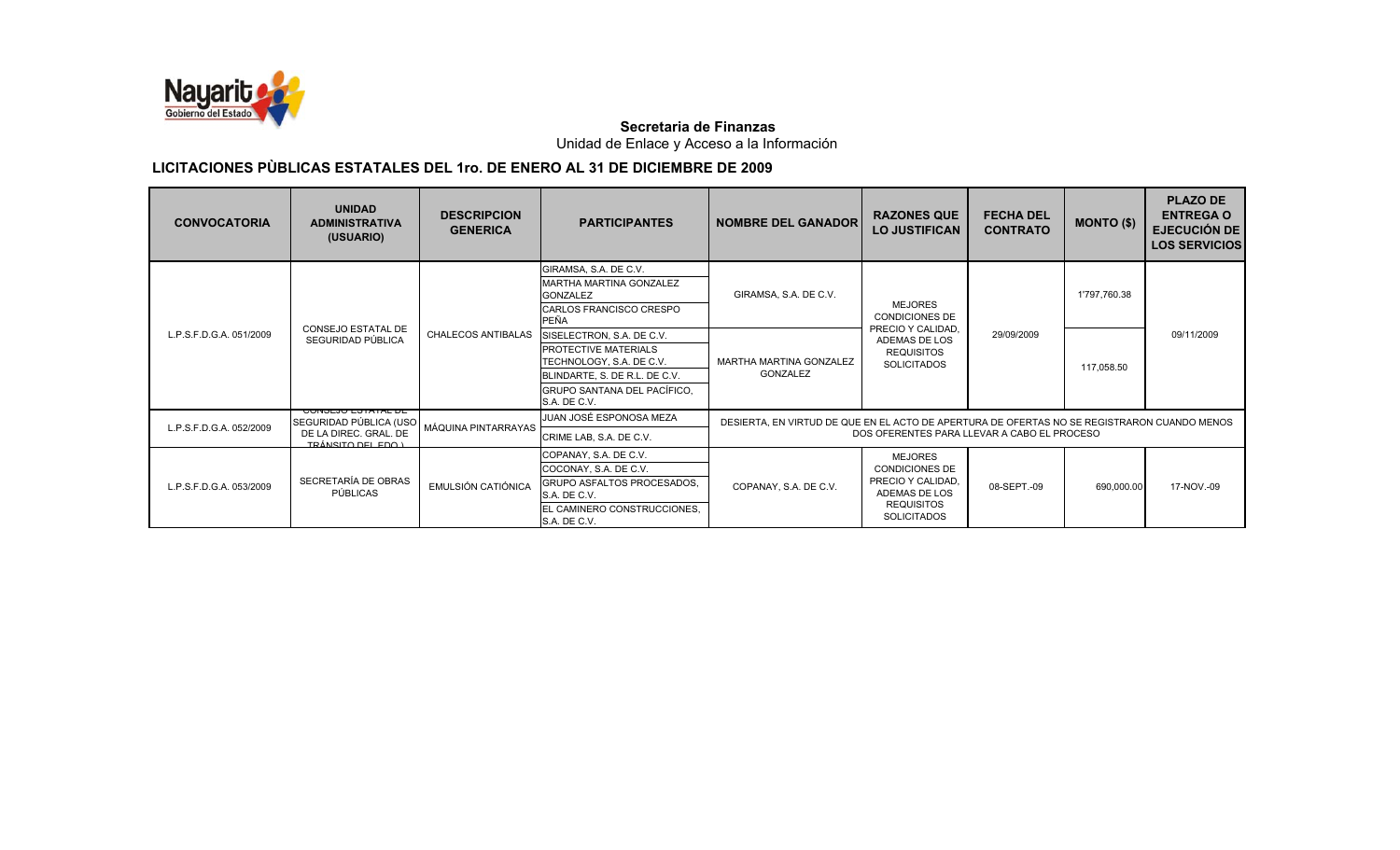

Unidad de Enlace y Acceso a la Información

| <b>CONVOCATORIA</b>     | <b>UNIDAD</b><br><b>ADMINISTRATIVA</b><br>(USUARIO)                                         | <b>DESCRIPCION</b><br><b>GENERICA</b>        | <b>PARTICIPANTES</b>                                                                                                                                                                                                                                                                                                   | <b>NOMBRE DEL GANADOR</b>                                                                                                                  | <b>RAZONES QUE</b><br><b>LO JUSTIFICAN</b>                                                                               | <b>FECHA DEL</b><br><b>CONTRATO</b> | <b>MONTO (\$)</b> | <b>PLAZO DE</b><br><b>ENTREGA O</b><br><b>EJECUCIÓN DE</b><br><b>LOS SERVICIOS</b> |
|-------------------------|---------------------------------------------------------------------------------------------|----------------------------------------------|------------------------------------------------------------------------------------------------------------------------------------------------------------------------------------------------------------------------------------------------------------------------------------------------------------------------|--------------------------------------------------------------------------------------------------------------------------------------------|--------------------------------------------------------------------------------------------------------------------------|-------------------------------------|-------------------|------------------------------------------------------------------------------------|
| L.P.S.F.D.G.A. 054/2009 | CONSEJO ESTATAL DE<br>SEGURIDAD PÚBLICA (USO<br>DE LA DIREC. GRAL. DE<br>TRÁNSITO DEL EDO.) | <b>GRUA</b>                                  | COD MAQUINARIA, S.A. DE C.V.<br>HIAB, S.A. DE C.V.                                                                                                                                                                                                                                                                     | DESIERTA. EN VIRTUD DE QUE EN EL ACTO DE APERTURA DE OFERTAS NO SE REGISTRARON CUANDO MENOS<br>DOS OFERENTES PARA LLEVAR A CABO EL PROCESO |                                                                                                                          |                                     |                   |                                                                                    |
| L.P.S.F.D.G.A. 055/2009 | CONSEJO ESTATAL DE<br>SEGURIDAD PÚBLICA (USO<br>DE LA DIREC. GRAL. DE<br>TRÁNSITO DEL EDO.) | <b>EQUIPAMIENTO PARA</b><br><b>PATRULLAS</b> | LORENA ÁLVAREZ GÓMEZ<br>SALOMÉ OVALLE MARTÍNEZ<br>SERCOM DEL PACÍFICO, S.A. DE<br>C.V.<br>SISTEMAS Y TECNOLOGIA Y<br>TELECOMUNICACIONES RADIOTEC.<br>S.A. DE C.V.<br>GRUPO AUDISEC SYSTEM, S.A. DE<br>C.V.<br>SONIA ELIZABETH PEREA VEGA<br>GRUPO SANTANA DEL PACÍFICO,<br>S.A. DE C.V.<br><b>PROTECTIVE MATERIALS</b> | SALOMÉ OVALLE MARTÍNEZ                                                                                                                     | <b>MEJORES</b><br><b>CONDICIONES DE</b><br>PRECIO Y CALIDAD.<br>ADEMAS DE LOS<br><b>REQUISITOS</b><br><b>SOLICITADOS</b> | 30/09/2009                          | 814,338.00        | 22/10/2009                                                                         |
|                         |                                                                                             |                                              | TECHNOLOGY, S.A. DE C.V.<br>TRANSMISIONES Y SEGURIDAD.<br>S.A. DE C.V.                                                                                                                                                                                                                                                 |                                                                                                                                            |                                                                                                                          |                                     |                   |                                                                                    |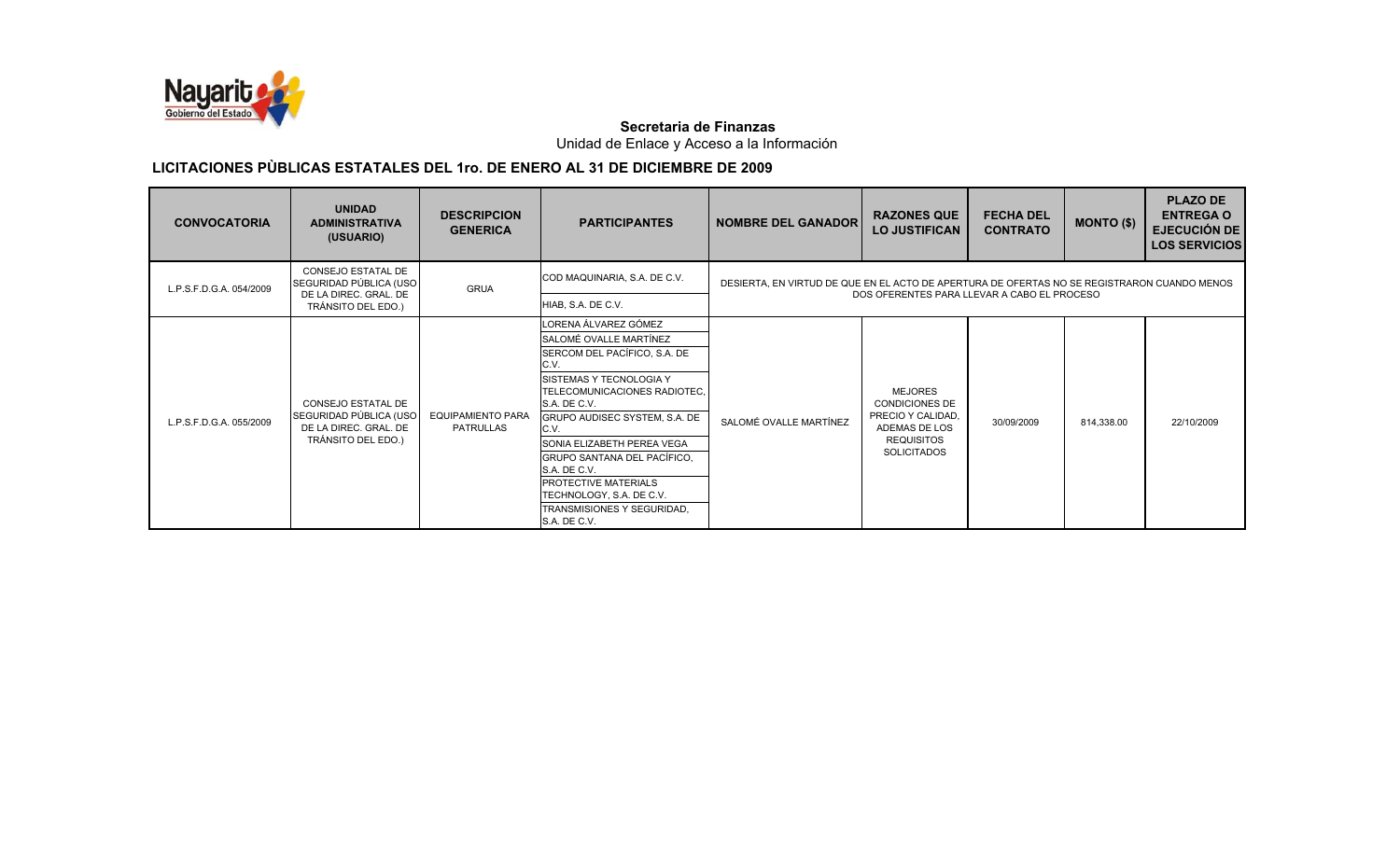

Unidad de Enlace y Acceso a la Información

| <b>CONVOCATORIA</b>     | <b>UNIDAD</b><br><b>ADMINISTRATIVA</b><br>(USUARIO)                                                                        | <b>DESCRIPCION</b><br><b>GENERICA</b>                           | <b>PARTICIPANTES</b>                                                                                                                                                                                                                                                                                                                                                                               | <b>NOMBRE DEL GANADOR</b>                                                                                                                                                                                                                                                                                                                                                             | <b>RAZONES QUE</b><br><b>LO JUSTIFICAN</b>  | <b>FECHA DEL</b><br><b>CONTRATO</b> | <b>MONTO (\$)</b> | <b>PLAZO DE</b><br><b>ENTREGA O</b><br><b>EJECUCIÓN DE</b><br><b>LOS SERVICIOS</b> |
|-------------------------|----------------------------------------------------------------------------------------------------------------------------|-----------------------------------------------------------------|----------------------------------------------------------------------------------------------------------------------------------------------------------------------------------------------------------------------------------------------------------------------------------------------------------------------------------------------------------------------------------------------------|---------------------------------------------------------------------------------------------------------------------------------------------------------------------------------------------------------------------------------------------------------------------------------------------------------------------------------------------------------------------------------------|---------------------------------------------|-------------------------------------|-------------------|------------------------------------------------------------------------------------|
| L.P.S.F.D.G.A. 056/2009 | SECRETARÍA GENERAL DE<br><b>GOBIERNO (USO DE LA</b><br>DIRECCIÓN GENERAL DE<br>TRÁNSITO Y TRANSPORTE<br><b>DEL ESTADO)</b> | <b>IMPRESORAS DE</b><br>TARJETAS DE PVC Y<br><b>CONSUMIBLES</b> | JOSÉ ANTONIO MARTÍNEZ ROMERO<br><b>IDESS MÉXICO, S.A. DE C.V.</b><br>CÓDIGO COMUNICACIONES Y<br>SERVICIOS, S.A. DE C.V.<br><b>SISTEMAS INTELIGENTES DE</b><br>RECONOCIMIENTO, S.A. DE C.V.<br>PUBLICIDAD GRÁFICA TAMEZ. S.A.<br>DE C.V.<br>LATIN ID, S.A. DE C.V.<br>COMPUTACIÓN, EXPERIENCIA Y<br>SERVICIO, S.A. DE C.V.<br>CARLOS FERNANDO MIRAMONTES<br>ROBERTO ÁLVARO CECEÑA<br><b>BALANZA</b> | DESIERTA, EN VIRTUD DE QUE EN EL ACTO DE APERTURA DE OFERTAS SE PRESENTARON ÚNICAMENTE 4<br>OFERENTES Y EN ESTE MISMO ACTO SE LE DESCALIFICÓ A 2 DE ELLOS Y Y EN EL DICTAMEN TÉCNICO SE<br>DESCALIFICÓ A UNA EMPRESA POR NO CUMPLIR CON LOS SOLICITADO EN BASES; POR TAL MOTIVO YA NO SE<br>CUENTA CON AL MENOS DOS OFERTAS QUE CUMPLAN CON TODOS LOS REQUISITOS SOLICITADOS EN BASES |                                             | <b>TÉCNICAMENTE.</b>                |                   |                                                                                    |
| L.P.S.F.D.G.A. 057/2009 | <b>CONSEJO ESTATAL DE</b><br>SEGURIDAD PÙBLICA (DIF.<br>DEPENDENCIAS)                                                      | <b>VEHÍCULOS</b>                                                | PLASENCIA DE NAYARIT, S.A. DE<br>C.V.<br>AUTOMOTRIZ DE NAYARIT, S.A. DE<br>C.V.<br>AUTOMOTORES SIERRA, S.A. DE<br>C.V.<br>ALICA AUTOMOTRIZ, S.A. DE C.V.                                                                                                                                                                                                                                           | DESIERTA, EN VIRTUD DE QUE NO SE CUENTA CON DOS OFERTAS SUSCEPTIBLES DE ANALIZARSE TÉCNICAMENTE                                                                                                                                                                                                                                                                                       |                                             | POR PARTIDA                         |                   |                                                                                    |
| L.P.S.F.D.G.A. 058/2009 | CONSEJO ESTATAL DE<br>SEGURIDAD PÚBLICA                                                                                    | MOTOCICLETAS Y<br><b>CUATRIMOTOS</b>                            | BESI MOTOS, S.A. DE C.V.<br>COMERCIALIZADORA PROMOTODO.<br>S.A. DE C.V.<br>COMERCIALIZADORA DE<br>MOTOS, S.A. DE C.V.<br>MOTOS GUERRERO DE NAYARIT.<br>S.A. DE C.V.                                                                                                                                                                                                                                | DESIERTA, EN VIRTUD DE QUE EN EL ACTO DE APERTURA DE OFERTAS NO SE REGISTRARON CUANDO MENOS                                                                                                                                                                                                                                                                                           | DOS OFERENTES PARA LLEVAR A CABO EL PROCESO |                                     |                   |                                                                                    |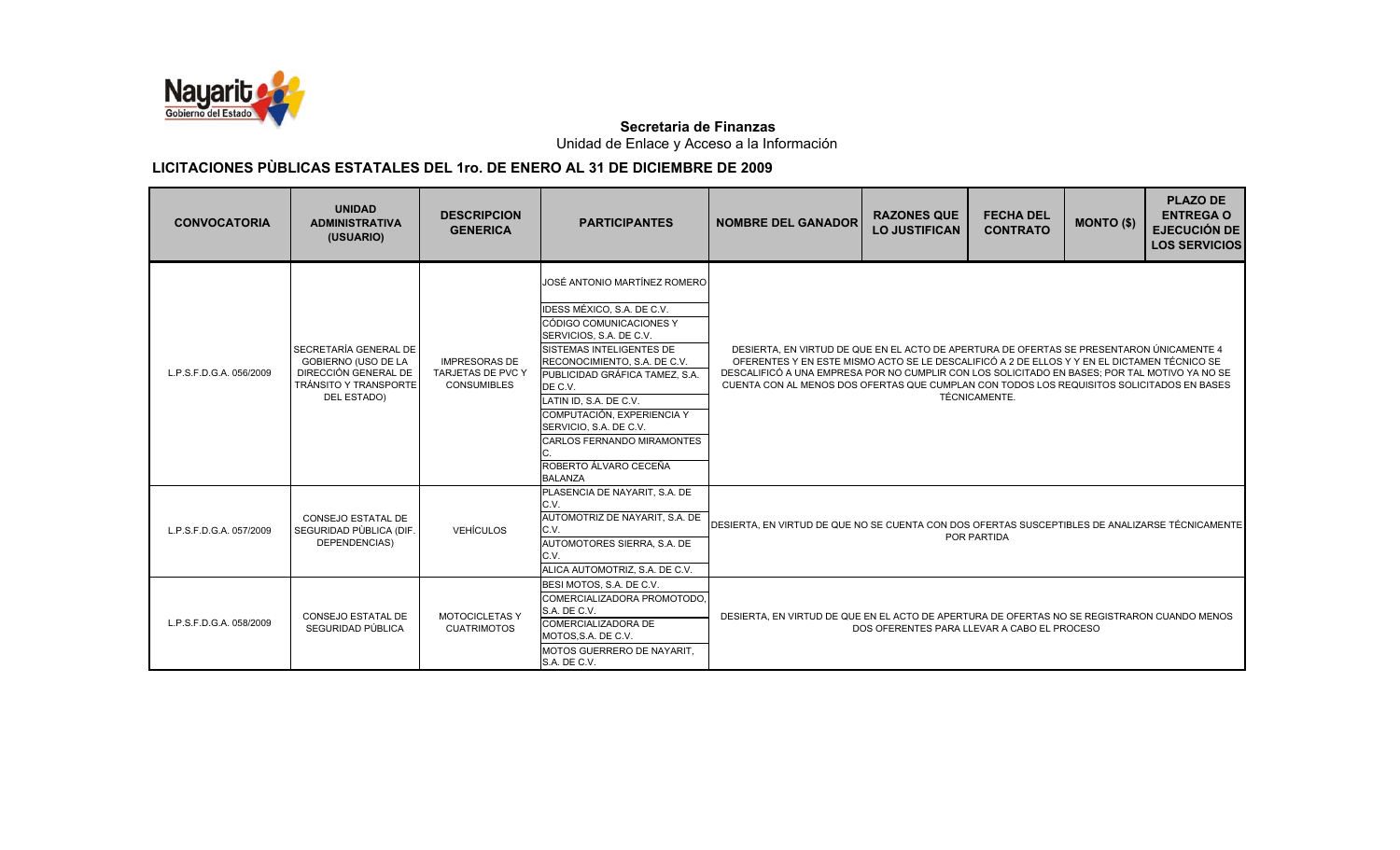

Unidad de Enlace y Acceso a la Información

| <b>CONVOCATORIA</b>     | <b>UNIDAD</b><br><b>ADMINISTRATIVA</b><br>(USUARIO)             | <b>DESCRIPCION</b><br><b>GENERICA</b>      | <b>PARTICIPANTES</b>                                         | <b>NOMBRE DEL GANADOR</b>          | <b>RAZONES QUE</b><br><b>LO JUSTIFICAN</b>                  | <b>FECHA DEL</b><br><b>CONTRATO</b> | <b>MONTO (\$)</b> | <b>PLAZO DE</b><br><b>ENTREGA O</b><br><b>EJECUCIÓN DE</b><br><b>LOS SERVICIOS</b> |
|-------------------------|-----------------------------------------------------------------|--------------------------------------------|--------------------------------------------------------------|------------------------------------|-------------------------------------------------------------|-------------------------------------|-------------------|------------------------------------------------------------------------------------|
|                         |                                                                 |                                            | LINE UNIFORMES, S.A. DE C.V.<br>STAR UNIFORMES, S.A. DE C.V. | STAR UNIFORMES, S.A. DE C.V.       |                                                             |                                     | 2'681,742.50      |                                                                                    |
|                         |                                                                 |                                            | PLASYDERNAY, S.A. DE C.V.                                    | JOSÉ LUIS MALDONADO LUNA           |                                                             |                                     | 945,990.00        |                                                                                    |
|                         |                                                                 |                                            | JOSE LUIS MALDONADO LUNA                                     |                                    |                                                             |                                     |                   |                                                                                    |
| L.P.S.F.D.G.A. 059/2009 |                                                                 |                                            | CARLOS FRANCISCO CRESPO<br><b>PEÑA</b>                       | CARLOS FRANCISCO CRESPO            | <b>MEJORES</b>                                              |                                     | 9,257.50          |                                                                                    |
|                         | CONSEJO ESTATAL DE<br>SEGURIDAD PÚBLICA                         | <b>UNIFORMES</b>                           | EQUIPOS DE OFICINA GB, S.A. DE<br>C.V.                       | PEÑA                               | <b>CONDICIONES DE</b><br>PRECIO Y CALIDAD.<br>ADEMÁS DE LOS | 13-OCT.-09                          |                   | 21-NOV.-2009                                                                       |
|                         |                                                                 |                                            | ARMY UNIFORMES, S.A. DE C.V.                                 | EQUIPOS DE OFICINA GB, S.A.        | <b>REQUISITOS</b><br><b>SOLICITADOS</b>                     |                                     |                   |                                                                                    |
|                         |                                                                 |                                            | GRUPO AUDISEC SYSTEM, S.A. DE<br>C.V.                        | DE C.V.                            |                                                             |                                     | 8,625.00          |                                                                                    |
|                         |                                                                 |                                            | <b>MARTHA MARTINA GONZALEZ</b><br><b>GONZALEZ</b>            |                                    |                                                             |                                     |                   |                                                                                    |
|                         |                                                                 |                                            | YURIT CONSUELO SALAZAR LOPEZ                                 | ARMY UNIFORMES, S.A. DE C.V.       |                                                             |                                     | 154,215.00        |                                                                                    |
|                         | DIRECCIÓN DE                                                    |                                            | LINE UNIFORMES, S.A. DE C.V.                                 |                                    |                                                             |                                     |                   |                                                                                    |
|                         | ADMINISTRACIÓN Y                                                |                                            | STAR UNIFORMES, S.A. DE C.V.                                 |                                    | <b>MEJORES</b>                                              |                                     |                   |                                                                                    |
|                         | <b>DESARROLLO DE</b>                                            |                                            | COX LTD MÉXICO, S.A. DE C.V.                                 |                                    | <b>CONDICIONES DE</b>                                       |                                     |                   |                                                                                    |
| L.P.S.F.D.G.A. 060/2009 | <b>TELAS</b><br>PERSONAL (PERSONAL<br><b>ACTIVO DE BASE DEL</b> | MARTHA MARTINA GONZALEZ<br><b>GONZALEZ</b> | STAR UNIFORMES, S.A. DE C.V.                                 | PRECIO Y CALIDAD,<br>ADEMAS DE LOS | 01/10/2009                                                  | 1'581.531.75                        | 09/11/2009        |                                                                                    |
|                         | PODER EJECUTIVO Y ORG.<br>DESC.)                                |                                            | <b>GLORIA DOMINICK MARTINEZ</b><br><b>MARTINEZ</b>           |                                    | <b>REQUISITOS</b><br><b>SOLICITADOS</b>                     |                                     |                   |                                                                                    |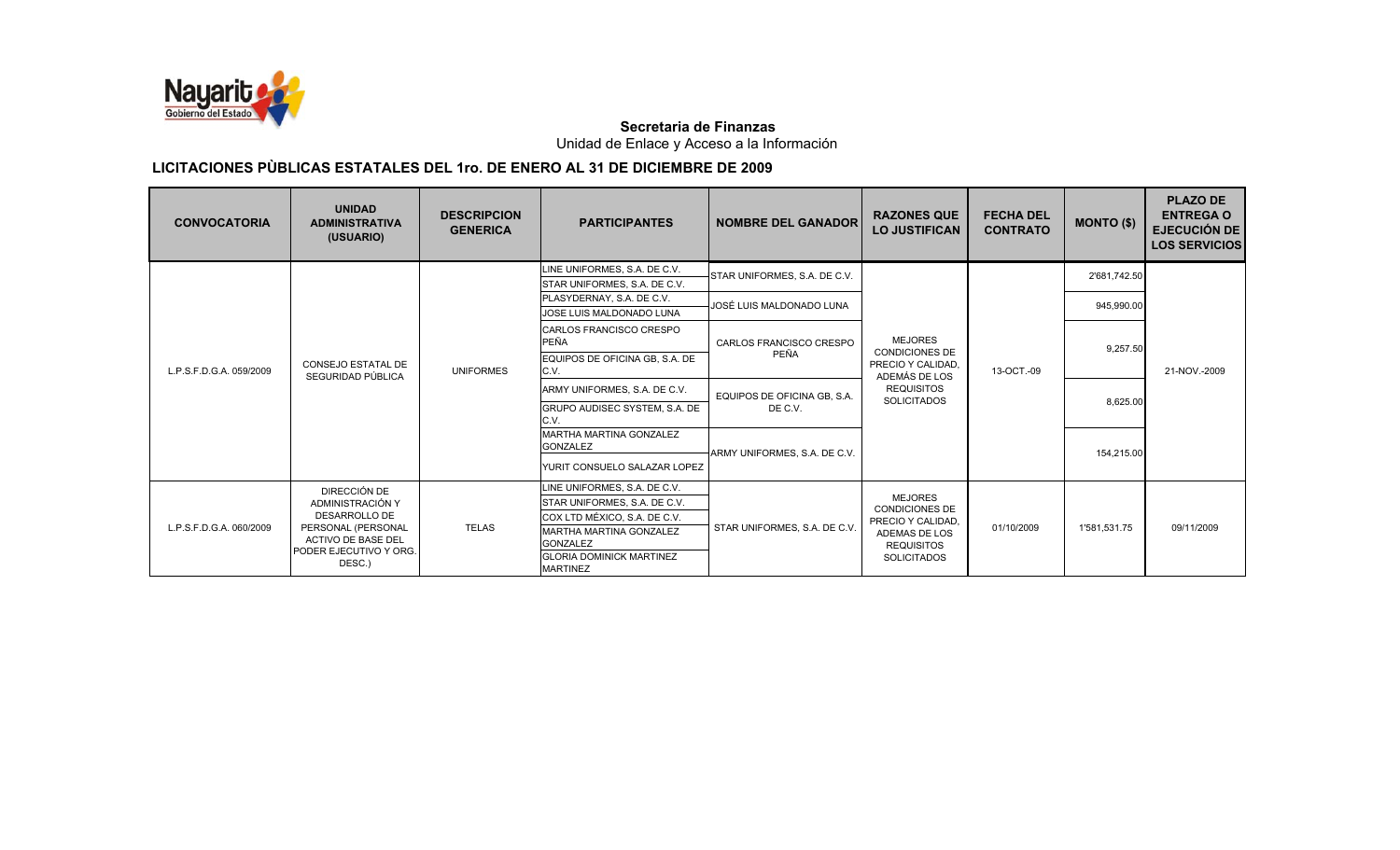

Unidad de Enlace y Acceso a la Información

| <b>CONVOCATORIA</b>      | <b>UNIDAD</b><br><b>ADMINISTRATIVA</b><br>(USUARIO)     | <b>DESCRIPCION</b><br><b>GENERICA</b>     | <b>PARTICIPANTES</b>                                                                                                                                                                                                                               | <b>NOMBRE DEL GANADOR</b>                                                                                                                                                                                                       | <b>RAZONES QUE</b><br><b>LO JUSTIFICAN</b>                                                                                      | <b>FECHA DEL</b><br><b>CONTRATO</b> | <b>MONTO (\$)</b> | <b>PLAZO DE</b><br><b>ENTREGA O</b><br><b>EJECUCIÓN DE</b><br><b>LOS SERVICIOS</b> |  |
|--------------------------|---------------------------------------------------------|-------------------------------------------|----------------------------------------------------------------------------------------------------------------------------------------------------------------------------------------------------------------------------------------------------|---------------------------------------------------------------------------------------------------------------------------------------------------------------------------------------------------------------------------------|---------------------------------------------------------------------------------------------------------------------------------|-------------------------------------|-------------------|------------------------------------------------------------------------------------|--|
| L.P.S.F.D.G.A. 061/20209 | U.T.B.B.                                                | EQUIPO DE VIDEO Y EQ.<br>PARA GASTRONOMIA | INFORMÁTICA OPCYÓN, S.A. DE<br>C.V.<br>INTERMUEBLE SPACIOS, S.A. DE<br>C.V.<br>ZAMOFI, S.A. DE C.V.                                                                                                                                                | DESIERTA. EN VIRTUD DE QUE EN EL ACTO DE APERTURA DE OFERTAS SE DESCALIFICARON A DOS OFERENTES.<br>POR TAL MOTIVO, YA NO SE CUENTAN CON DOS OFERTAS QUE CUMPLAN CON TODOS LOS REQUISITOS<br>ESTABLECIDOS EN BASES TÉCNICAMENTE. |                                                                                                                                 |                                     |                   |                                                                                    |  |
| L.P.S.F.D.G.A. 062/2009  | CONSEJO ESTATAL DE<br>SEGURIDAD PÚBLICA (USO<br>CERESO) | AMBULANCIA DE<br><b>URGENCIAS</b>         | GRUPO CARROCERO DIDS, S.A. DE<br>C.V.<br>CONSORCIO CARROCERO EURO.<br>S.A. DE C.V.                                                                                                                                                                 | DESIERTA, EN VIRTUD DE QUE NO SE REGISTRARON CUANDO MENOS DOS OFERENTES EN EL ACTO DE APERTURA<br><b>DE OFERTAS</b>                                                                                                             |                                                                                                                                 |                                     |                   |                                                                                    |  |
| L.P.S.F.D.G.A. 063/2009  | <b>SEPLA</b>                                            | EQUIPO DE CÓMPUTO                         | COMPUTACIÓN, EXPERIENCIA Y<br>SERVICIO, S.A. DE C.V.<br>INFORMÁTICA OPCYÓN, S.A. DE<br>C.V.<br><b>INFORMATICA Y SISTEMAS DE</b><br>NAYARIT, S.A. DE C.V.<br>CONSULTORES ASOCIADOS EN<br><b>TECNOLOGÍA Y</b><br>TELECOMUNICACIONES, S.A. DE<br>C.V. | <b>CONSULTORES ASOCIADOS EN</b><br><b>TECNOLOGÍA Y</b><br>TELECOMUNICACIONES, S.A. DE<br>C.V.                                                                                                                                   | <b>MEJORES</b><br><b>CONDICIONES DE</b><br>PRECIO Y CALIDAD.<br><b>ADEMAS DE LOS</b><br><b>REQUISITOS</b><br><b>SOLICITADOS</b> | 19-OCT <sub>-2009</sub>             | 190,507.85        | 28-NOV.-2009                                                                       |  |
|                          |                                                         |                                           | ARIEL ULISES GONZÁLEZ LLAMAS<br>PRODUCTOS METÁLICOS STEELE,<br>S.A. DE C.V.                                                                                                                                                                        | ARIEL ULISES GONZÁLEZ<br><b>LLAMAS</b>                                                                                                                                                                                          | <b>MEJORES</b>                                                                                                                  |                                     | 77,549.10         |                                                                                    |  |
| L.P.S.F.D.G.A. 064/2009  | U.T.N.                                                  | <b>MOBILIARIO</b>                         | EQUIPOS DE OFICINA GB. S.A. DE<br>C.V.<br>INDUSTRIA RIVIERA, S.A. DE C.V.                                                                                                                                                                          | EQUIPOS DE OFICINA GB, S.A.<br>DE C.V.                                                                                                                                                                                          | <b>CONDICIONES DE</b><br>PRECIO Y CALIDAD.<br>ADEMAS DE LOS                                                                     | 19-OCT-2009                         | 577,029.75        | 13-NOV.-2009                                                                       |  |
|                          |                                                         |                                           | LUIS ARTURO MORENO RAMÍREZ<br>ERGONOMIA PRODUCTIVIDAD, S.A.<br>DE C.V.                                                                                                                                                                             | <b>REQUISITOS</b><br>INDUSTRIA RIVIERA, S.A. DE<br><b>SOLICITADOS</b><br>C.V.                                                                                                                                                   |                                                                                                                                 | 18,315.36                           |                   |                                                                                    |  |
|                          |                                                         |                                           | EQUIPOS DIDÁCTICOS PARA<br>ESCUELAS, S.A. DE C.V.                                                                                                                                                                                                  | LUIS ARTURO MORENO<br>RAMÍREZ                                                                                                                                                                                                   |                                                                                                                                 |                                     | 91,120.25         |                                                                                    |  |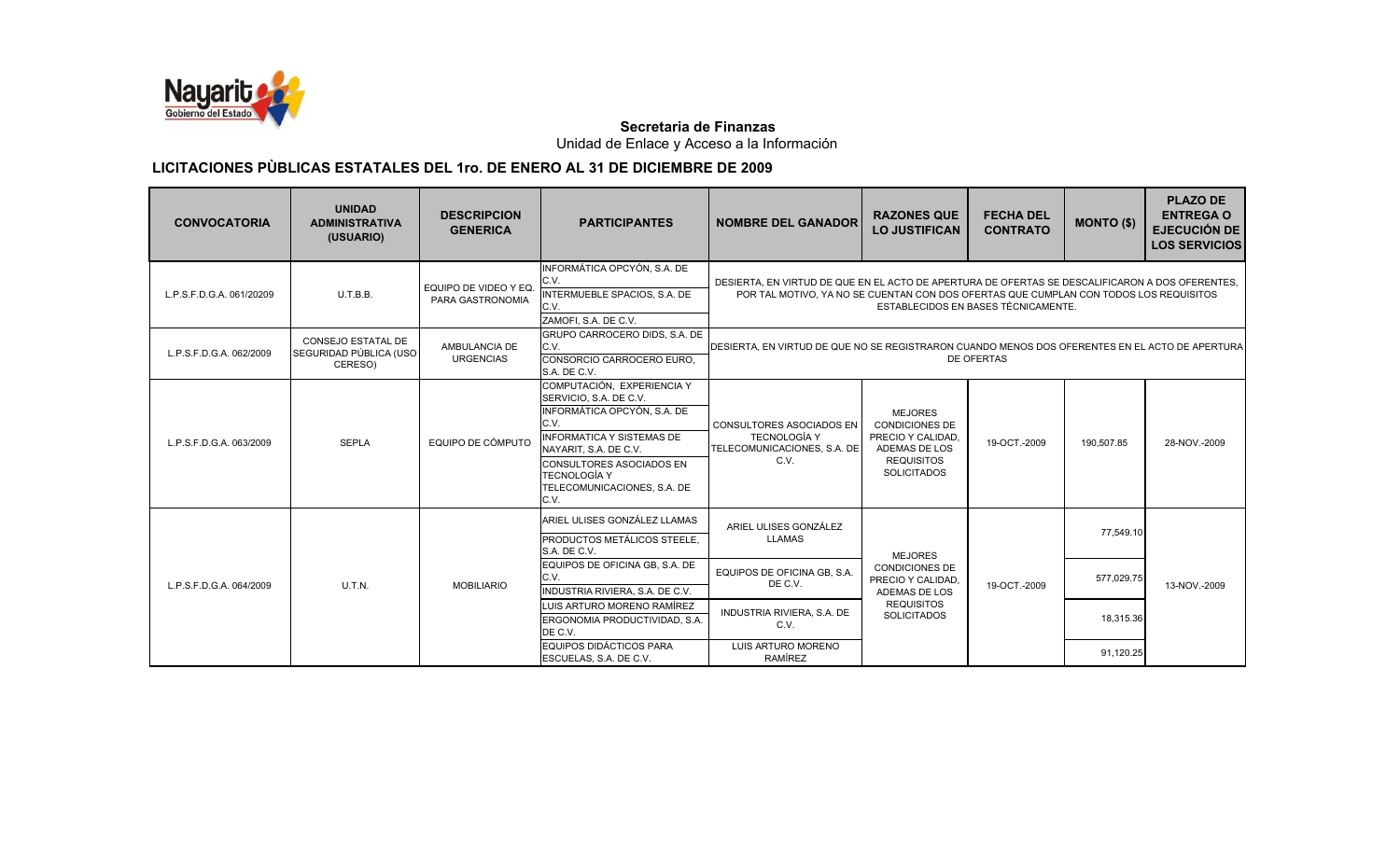

Unidad de Enlace y Acceso a la Información

| <b>CONVOCATORIA</b>     | <b>UNIDAD</b><br><b>ADMINISTRATIVA</b><br>(USUARIO) | <b>DESCRIPCION</b><br><b>GENERICA</b> | <b>PARTICIPANTES</b>                                          | <b>NOMBRE DEL GANADOR</b>                                                                     | <b>RAZONES QUE</b><br><b>LO JUSTIFICAN</b> | <b>FECHA DEL</b><br><b>CONTRATO</b> | <b>MONTO (\$)</b> | <b>PLAZO DE</b><br><b>ENTREGA O</b><br><b>EJECUCIÓN DE</b><br><b>LOS SERVICIOS</b>                                                                                                                                                                     |  |  |  |  |  |
|-------------------------|-----------------------------------------------------|---------------------------------------|---------------------------------------------------------------|-----------------------------------------------------------------------------------------------|--------------------------------------------|-------------------------------------|-------------------|--------------------------------------------------------------------------------------------------------------------------------------------------------------------------------------------------------------------------------------------------------|--|--|--|--|--|
|                         |                                                     |                                       | COD MAQUINARIA, S.A. DE C.V.                                  |                                                                                               |                                            |                                     |                   |                                                                                                                                                                                                                                                        |  |  |  |  |  |
| L.P.S.F.D.G.A. 065/2009 | CONSEJO ESTATAL DE                                  | <b>GRUA</b>                           | HIAB, S.A. DE C.V.                                            |                                                                                               |                                            |                                     |                   | DESIERTA, EN VIRTUD DE QUE EN EL ACTO DE APERTURA DE OFERTAS ÚNICAMENTE SE PRESENTARON DOS<br>OFERENTES Y EN EL EVENTO SE DESCALIFICÓ A UN OFERENTE, POR TAL MOTIVO, YA NO SE CUENTAN CON DOS<br>188,997.90<br>260,233.50<br>4-DIC.-2009<br>766,155.78 |  |  |  |  |  |
| SEGURIDAD PÚBLICA       |                                                     |                                       | INGENIERIA METÁLICA Y<br>MAQUINARIA MEXICANA, S.A. DE<br>C.V. | OFERTAS QUE CUMPLAN CON TODOS LOS REQUISITOS ESTABLECIDOS EN BASES TÉCNICAMENTE.              |                                            |                                     |                   |                                                                                                                                                                                                                                                        |  |  |  |  |  |
|                         |                                                     |                                       | INFORMATICA Y SISTEMAS DE<br>NAYARIT, S.A. DE C.V.            | <b>INFORMATICA Y SISTEMAS DE</b><br>NAYARIT, S.A. DE C.V.                                     | <b>MEJORES</b>                             |                                     |                   |                                                                                                                                                                                                                                                        |  |  |  |  |  |
| L.P.S.F.D.G.A. 066/2009 | CONSEJO ESTATAL DE                                  | EQUIPO DE CÓMPUTO                     | INFORMATICA OPCYON, S.A. DE<br>C.V.                           | COMPUTACIÓN, EXPERIENCIA Y<br>SERVICIO, S.A. DE C.V.                                          | <b>CONDICIONES DE</b><br>PRECIO Y CALIDAD, | 26-OCT.-2009                        |                   |                                                                                                                                                                                                                                                        |  |  |  |  |  |
|                         | SEGURIDAD PÚBLICA                                   |                                       | COMPUTACIÓN, EXPERIENCIA Y<br>SERVICIO, S.A. DE C.V.          | INFORMATICA OPCYÓN, S.A. DE                                                                   | ADEMAS DE LOS<br><b>REQUISITOS</b>         |                                     |                   |                                                                                                                                                                                                                                                        |  |  |  |  |  |
|                         |                                                     |                                       | EXPERTIS, S.A. DE C.V.                                        | C.V.                                                                                          | <b>SOLICITADOS</b>                         |                                     |                   |                                                                                                                                                                                                                                                        |  |  |  |  |  |
| L.P.S.F.D.G.A. 067/2009 | <b>CONSEJO ESTATAL DE</b><br>SEGURIDAD PÚBLICA      | EQUIPO MÉDICO                         | JOSÉ LUIS VÁZQUEZ LAMAS                                       | DESIERTA, EN VIRTUD DE QUE NO SE REGISTRARON CUANDO MENOS DOS OFERENTES PARA LLEVAR A CABO EL |                                            | <b>PROCESO</b>                      |                   |                                                                                                                                                                                                                                                        |  |  |  |  |  |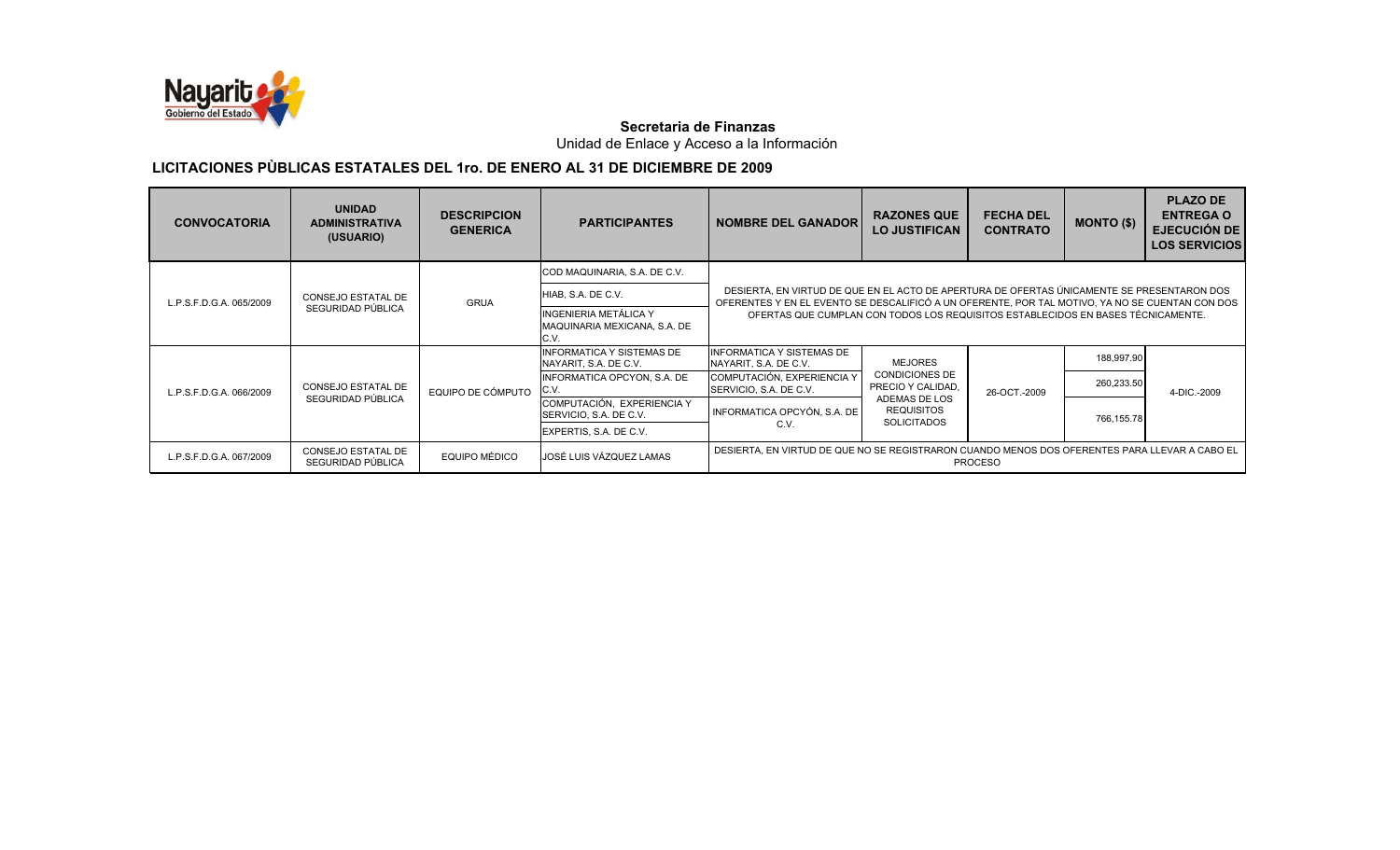

Unidad de Enlace y Acceso a la Información

| <b>CONVOCATORIA</b>     | <b>UNIDAD</b><br><b>ADMINISTRATIVA</b><br>(USUARIO) | <b>DESCRIPCION</b><br><b>GENERICA</b>        | <b>PARTICIPANTES</b>                                                               | <b>NOMBRE DEL GANADOR</b>                                                                                                                                                                                   | <b>RAZONES QUE</b><br><b>LO JUSTIFICAN</b>                                    | <b>FECHA DEL</b><br><b>CONTRATO</b> | <b>MONTO (\$)</b> | <b>PLAZO DE</b><br><b>ENTREGA O</b><br><b>EJECUCIÓN DE</b><br><b>LOS SERVICIOS</b> |  |
|-------------------------|-----------------------------------------------------|----------------------------------------------|------------------------------------------------------------------------------------|-------------------------------------------------------------------------------------------------------------------------------------------------------------------------------------------------------------|-------------------------------------------------------------------------------|-------------------------------------|-------------------|------------------------------------------------------------------------------------|--|
|                         |                                                     |                                              | EQUIPOS DE OFICINA GB, S.A. DE<br>C.V.                                             | EQUIPOS DE OFICINA GB, S.A.<br>DE C.V.                                                                                                                                                                      | <b>MEJORES</b>                                                                |                                     | 398,485.37        |                                                                                    |  |
| L.P.S.F.D.G.A. 068/2009 | <b>CONSEJO ESTATAL DE</b><br>SEGURIDAD PÚBLICA      | MOBILIARIO Y EQUIPO<br><b>DE OFICINA</b>     | PRODUCTOS METÁLICOS STEELE.<br>S.A. DE C.V.                                        | LUIS ARTURO MORENO<br>RAMÍREZ                                                                                                                                                                               | <b>CONDICIONES DE</b><br>PRECIO Y CALIDAD,<br>ADEMAS DE LOS                   | 15-OCT <sub>-09</sub>               | 62,733.65         | 26-NOV.-09                                                                         |  |
|                         |                                                     |                                              | LUIS ARTURO MORENO RAMÍREZ<br>ARIEL ULISES GONZÁLEZ LLAMAS                         | ARIEL ULISES GONZÁLEZ<br><b>LLAMAS</b>                                                                                                                                                                      | <b>REQUISITOS</b><br>SOLICITADOS                                              |                                     | 48,587.50         |                                                                                    |  |
|                         |                                                     |                                              | GIRAMSA, S.A. DE C.V.                                                              |                                                                                                                                                                                                             |                                                                               |                                     |                   |                                                                                    |  |
|                         |                                                     |                                              | GRUPO AUDISEC SYSTEM, S.A. DE<br>C.V.                                              | GIRAMSA, S.A. DE C.V.                                                                                                                                                                                       | <b>MEJORES</b>                                                                |                                     | 144.371.00        |                                                                                    |  |
| L.P.S.F.D.G.A. 069/2009 | <b>CONSEJO ESTATAL DE</b><br>SEGURIDAD PÚBLICA      | EQUIPO ANTIMOTÍN                             | CARLOS FRANCISCO CRESPO<br><b>PEÑA</b>                                             |                                                                                                                                                                                                             | <b>CONDICIONES DE</b><br>PRECIO Y CALIDAD,<br>ADEMAS DE LOS                   | 26-OCT.-2009                        |                   | 05-DIC.-09                                                                         |  |
|                         |                                                     |                                              | BULLET INTERNACIONAL, S.A. DE<br>C.V.                                              | CARLOS FRANCISCO CRESPO                                                                                                                                                                                     | <b>REQUISITOS</b><br><b>SOLICITADOS</b>                                       |                                     | 124,315.00        |                                                                                    |  |
|                         |                                                     |                                              | PROTECTIVE MATERIALS<br>TECHNOLOGY, S.A. DE C.V.                                   | PEÑA                                                                                                                                                                                                        |                                                                               |                                     |                   |                                                                                    |  |
|                         |                                                     |                                              | BRLINDARTE, S. DE R.L. DE C.V.                                                     |                                                                                                                                                                                                             |                                                                               |                                     |                   |                                                                                    |  |
| L.P.S.F.D.G.A. 070/2009 | SECRETARÍA GENERAL DE<br><b>GOBIERNO (USO</b>       | <b>TARJETAS DE</b><br><b>CIRCULACIÓN CON</b> | COMPUTER FORMS, S.A. DE C.V.                                                       | COMPUTER FORMS, S.A. DE C.V.                                                                                                                                                                                | <b>MEJORES</b><br><b>CONDICIONES DE</b><br>PRECIO Y CALIDAD.                  | 23-OCT.09                           | 10'302.275.00     | 100% DE LAS PDAS.<br>1, 3 Y 4 Y 50% DE LA<br>PDA. 4: Y EL 15 DE                    |  |
|                         | DIRECCIÓN GRAL. DE<br>TRÁNSITO Y TRANSPORTE)        | <b>HOLOGRAMA</b>                             | MOVA PRINTING SOLUTIONS, S.A.<br>DE C.V.                                           |                                                                                                                                                                                                             | ADEMAS DE LOS<br><b>REQUISITOS</b><br><b>SOLICITADOS</b>                      |                                     |                   | ENERO DEL 2010 EL<br>50% RESTANTE DE<br>LA PDA, 4                                  |  |
| L.P.S.F.D.G.A. 071/2009 | SECRETARÍA DE<br>EDUCACIÓN BÁSICA (USO<br>R.T.N.)   | EQUIPO ELECTRÓNICO<br>PARA T.V.              | <b>EXCELENCIA EN COMUNICACIONES</b><br>Y TECNOLOGÍA, S.A. DE C.V.                  | <b>EXCELENCIA EN</b><br><b>COMUNICACIONES Y</b><br>TECNOLOGÍA, S.A. DE C.V.                                                                                                                                 | <b>MEJORES</b><br><b>CONDICIONES DE</b><br>PRECIO Y CALIDAD.<br>ADEMÁS DE LOS | 30-OCT <sub>-09</sub>               | 174.311.70        | 08-DIC.-09                                                                         |  |
|                         |                                                     |                                              | COLOR CASSETTES, S.A. DE C.V.                                                      | COLOR CASSETTES, S.A. DE<br>C.V.                                                                                                                                                                            | <b>REQUISITOS</b><br><b>SOLICITADOS</b>                                       |                                     | 875,178.75        |                                                                                    |  |
| L.P.S.F.D.G.A. 072/2009 | CONSEJO ESTATAL DE<br>SEGURIDAD PÚBLICA             | AMBULANCIA DE<br><b>URGENCIAS</b>            | CONSORCIO CARROCERO EURO.<br>S.A. DE C.V.<br>GRUPO CARROCERO DIDS, S.A. DE<br>C.V. | DESIERTA. EN VIRTUD DE QUE EN DICTAMEN TÉCNICO SE DESCALIFICÓ A UN OFERENTE. POR TAL MOTIVO YA NO<br>SE CUENTAN CON DOS OFERTAS QUE CUMPLAN CON TODOS LOS REQUISITOS ESTABLECIDOS EN BASES<br>TÉCNICAMENTE. |                                                                               |                                     |                   |                                                                                    |  |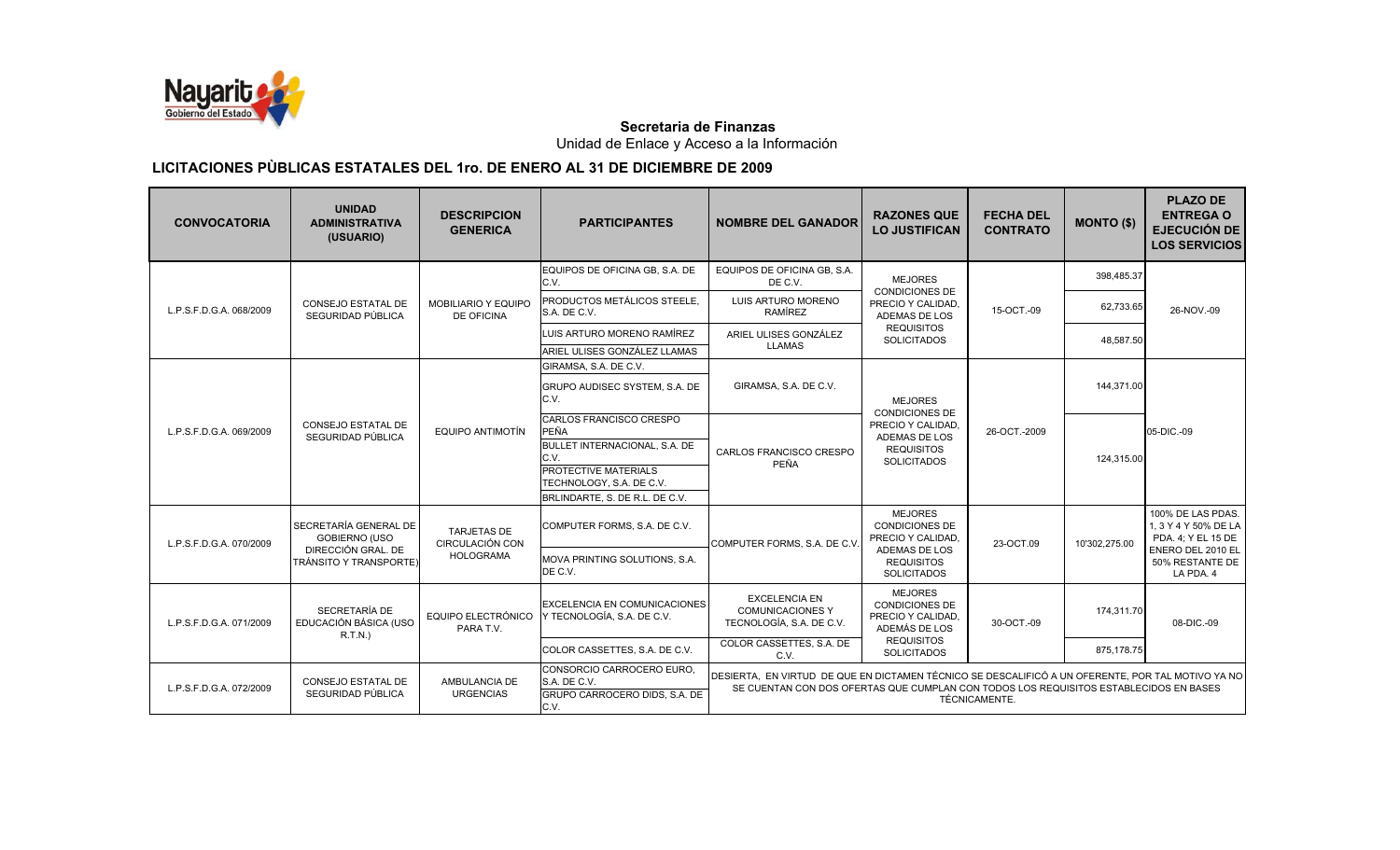

Unidad de Enlace y Acceso a la Información

| <b>CONVOCATORIA</b>     | <b>UNIDAD</b><br><b>ADMINISTRATIVA</b><br>(USUARIO)                                                                               | <b>DESCRIPCION</b><br><b>GENERICA</b> | <b>PARTICIPANTES</b>                                                                                                                                                                                                                                                                                                                                                                                                                                                                               | <b>NOMBRE DEL GANADOR</b>                 | <b>RAZONES QUE</b><br><b>LO JUSTIFICAN</b>                                                                               | <b>FECHA DEL</b><br><b>CONTRATO</b> | <b>MONTO (\$)</b> | <b>PLAZO DE</b><br><b>ENTREGA O</b><br><b>EJECUCIÓN DE</b><br><b>LOS SERVICIOS</b>                               |
|-------------------------|-----------------------------------------------------------------------------------------------------------------------------------|---------------------------------------|----------------------------------------------------------------------------------------------------------------------------------------------------------------------------------------------------------------------------------------------------------------------------------------------------------------------------------------------------------------------------------------------------------------------------------------------------------------------------------------------------|-------------------------------------------|--------------------------------------------------------------------------------------------------------------------------|-------------------------------------|-------------------|------------------------------------------------------------------------------------------------------------------|
| L.P.S.F.D.G.A. 073/2009 | DIRECCIÓN DE<br>ADMINISTRACIÓN Y<br>DESARROLLO DE<br>PERSONAL (PERSONAL<br>ACTIVO DE BASE DEL<br>PODER EJECUTIVO Y ORG.<br>DESC.) | <b>SEGURO DE VIDA</b>                 | AXA SEGUROS, S.A. DE C.V.<br>METLIFE MÉXICO, S.A. DE C.V.<br>ZURICH VIDA COMPAÑÍA DE<br>SEGUROS, S.A. DE C.V.<br>SEGUROS INBURSA, S.A. GRUPO<br><b>FINANCIERO INBURSA</b><br>SEGUROS BANORTE GENERALI,<br>S.A. DE C.V.<br><b>GRUPO NACIONAL PROVINCIAL,</b><br>S.A.B.<br>SEGUROS ARGO, S.A. DE C.V.<br>ACE SEGUROS, S.A.<br>MPFRE TEPEYAC, S.A. DE C.V.<br>ROYAL&SIUNALLIANCE SEGUROS<br>MÉXICO, S.A. DE C.V.<br>ASEGURADORA INTERACCIONES,<br>S.A<br>AIG MEXICO COMPAÑÍA DE<br>SEGUROS VIDA, S.A. | SEGUROS BANORTE GENERALI.<br>S.A. DE C.V. | <b>MEJORES</b><br><b>CONDICIONES DE</b><br>PRECIO Y CALIDAD.<br>ADEMAS DE LOS<br><b>REQUISITOS</b><br><b>SOLICITADOS</b> | 21-OCT-2009                         | 1'820,664.45      | A PARTIR DE LAS<br>12:00 HORAS DEL<br>DIA 20 DE OCTUBRE<br>DE 2009 Y HASTA<br>LAS 12:00 HORAS DE<br>OCTUBRE 2010 |
| L.P.S.F.D.G.A. 074/2009 | <b>SEDER</b>                                                                                                                      | <b>SEGURO DE VIDA</b><br>CAMPESINO    | AXA SEGUROS, S.A. DE C.V.<br>METLIFE MÉXICO, S.A. DE C.V.<br>SEGUROS BANORTE GENERALI,<br>S.A. DE C.V.<br>SEGUROS INBURSA, S.A. GRUPO<br><b>FINANCIERO INBURSA</b><br><b>GRUPO NACIONAL PROVINCIAL,</b><br>S.A.B.<br>ACE SEGUROS, S.A.<br>SEGURO ARGOS, S.A. DE C.V.<br>MAPFRE TEPEYAC, S.A. DE C.V.<br>ASEGURADORA INTERACCIONES,<br>S.A<br>AIG MEXICO COMPAÑÍA DE<br>SEGUROS VIDA, S.A.                                                                                                          | AXA SEGUROS, S.A. DE C.V.                 | <b>MEJORES</b><br><b>CONDICIONES DE</b><br>PRECIO Y CALIDAD,<br>ADEMAS DE LOS<br><b>REQUISITOS</b><br><b>SOLICITADOS</b> | 28-OCT.-09                          | 16'522,560.32     | 01-NOV.09 AL 01-<br>NOV.-2010                                                                                    |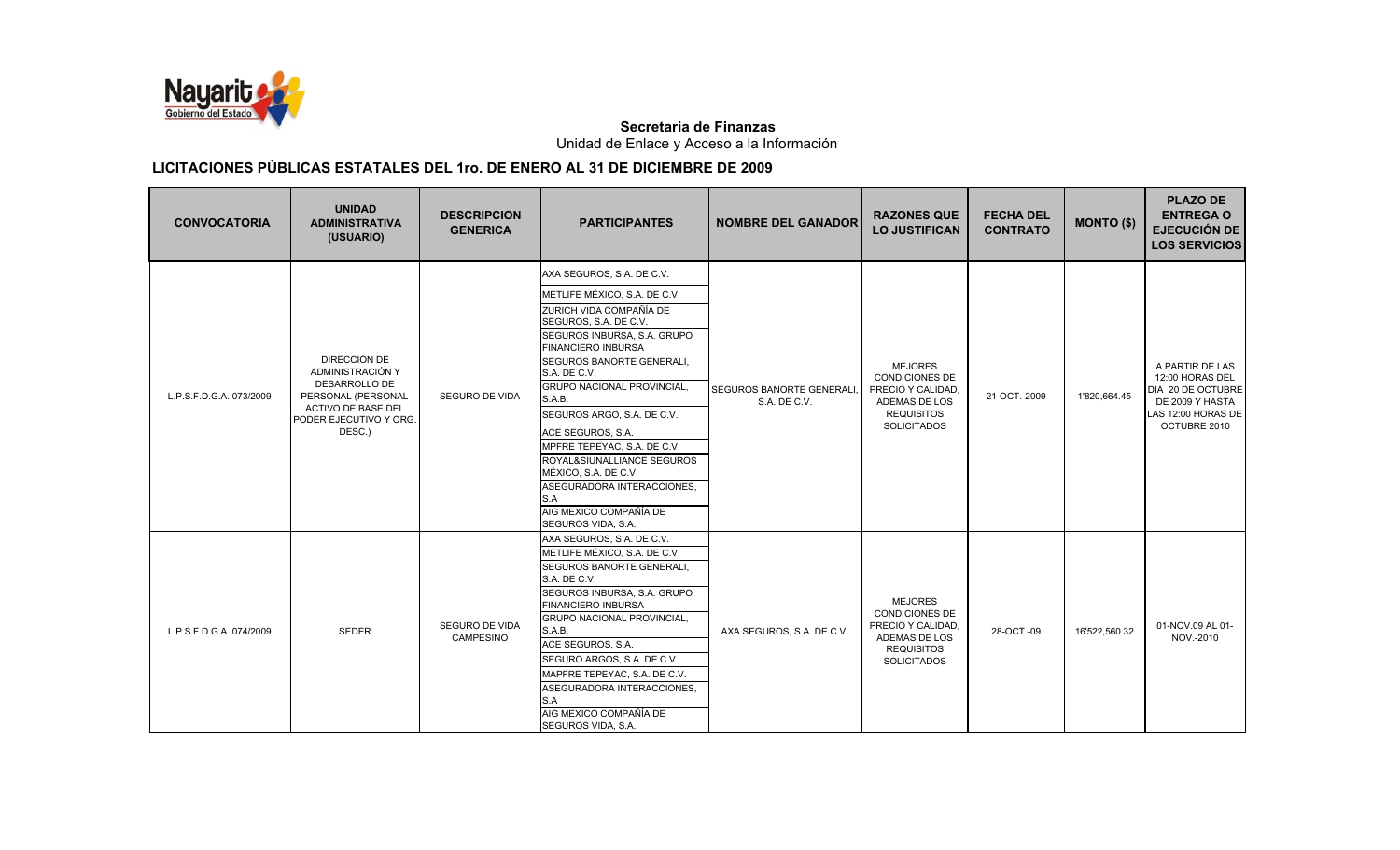

Unidad de Enlace y Acceso a la Información

| <b>CONVOCATORIA</b>     | <b>UNIDAD</b><br><b>ADMINISTRATIVA</b><br>(USUARIO)                   | <b>DESCRIPCION</b><br><b>GENERICA</b> | <b>PARTICIPANTES</b>                                                                                                                                                                                                                                            | <b>NOMBRE DEL GANADOR</b>                                                                                                                                                                                                                                                         | <b>RAZONES QUE</b><br><b>LO JUSTIFICAN</b>                                                                               | <b>FECHA DEL</b><br><b>CONTRATO</b> | <b>MONTO (\$)</b>                      | <b>PLAZO DE</b><br><b>ENTREGA O</b><br><b>EJECUCIÓN DE</b><br><b>LOS SERVICIOS</b>                                                              |
|-------------------------|-----------------------------------------------------------------------|---------------------------------------|-----------------------------------------------------------------------------------------------------------------------------------------------------------------------------------------------------------------------------------------------------------------|-----------------------------------------------------------------------------------------------------------------------------------------------------------------------------------------------------------------------------------------------------------------------------------|--------------------------------------------------------------------------------------------------------------------------|-------------------------------------|----------------------------------------|-------------------------------------------------------------------------------------------------------------------------------------------------|
| L.P.S.F.D.G.A. 075/2009 | CONSEJO ESTATAL DE<br>SEGURIDAD PÚBLICA (USO<br>DE DIF. DEPENDENCIAS) | <b>EQUIPO MÉDICO</b>                  | REPRESENTACIONES MAY, S.A. DE<br>C.V.<br>GRUPO LAPCIT, S.A. DE C.V.<br><b>GRUPO DE ABASTECIMIENTO</b><br>HOSPITALARIO, S.A. DE C.V.                                                                                                                             | DESIERTA, EN VIRTUD DE QUE EN EL ACTO DE APERTURA DE OFERTAS ÚNICAMENTE SE PRESENTARON DOS<br>OFERENTES Y EN EL EVENTO SE DESCALIFICÓ A UN OFERENTE, POR TAL MOTIVO, YA NO SE CUENTAN CON DOS<br>OFERTAS QUE CUMPLAN CON TODOS LOS REQUISITOS ESTABLECIDOS EN BASES TÉCNICAMENTE. |                                                                                                                          |                                     |                                        |                                                                                                                                                 |
| L.P.S.F.D.G.A. 076/2009 | SECRETARÍA DE OBRAS<br>PÚBLICAS                                       | <b>EMULSIÓN CATIÓNICA</b>             | GRUPO ASFALTOS PROCESADOS,<br>S.A. DE C.V.<br>PETREOS Y RENTA DE<br>MAQUINARIA, S.A. DE C.V.<br>SICNAY, S.A. DE C.V.<br>EMULSIONES ASFÁLTICAS Y SUS<br>DERIVADOS, S.A. DE C.V.<br>COPANAY, S.A. DE C.V.<br><b>GLOBAL MARKETING</b><br>CORPORATION, S.A. DE C.V. | <b>GRUPO ASFALTOS</b><br>PROCESADOS, S.A. DE C.V.                                                                                                                                                                                                                                 | <b>MEJORES</b><br><b>CONDICIONES DE</b><br>PRECIO Y CALIDAD.<br>ADEMAS DE LOS<br><b>REQUISITOS</b><br><b>SOLICITADOS</b> | 30-OCT.-09                          | 2'039,525.00                           | DE ACUERDO A LAS<br><b>NECESIDADES DEL</b><br>ÁREA USUARIA<br><b>DURANTE EL</b><br>PERIODO DE TRES<br><b>MESES A PARTIR</b><br><b>DEL FALLO</b> |
| L.P.S.F.D.G.A. 077/2009 | <b>SEPLA</b>                                                          | EQUIPO DE CÓMPUTO                     | <b>INFORMATICA Y SISTEMAS DE</b><br>NAYARIT, S.A. DE C.V.<br>EDUARDO ENRIQUE CASTILLO<br><b>ANAYA</b><br>LUIS EDUARDO CHAVEZ BUSTOS                                                                                                                             | INFORMÁTICA OPCYÓN, S.A. DE<br>C.V.<br><b>CONSULTORES ASOCIADOS EN</b><br>TECNOLOGÍA Y<br>TELECOMUNICACIONES, S.A. DE<br>C.V.<br><b>INFORMATICA Y SISTEMAS DE</b><br>NAYARIT, S.A. DE C.V.                                                                                        | <b>MEJORES</b><br><b>CONDICIONES DE</b><br>PRECIO Y CALIDAD,<br>ADEMÁS DE LOS<br><b>REQUISITOS</b><br><b>SOLICITADOS</b> | 25-NOV.-09                          | 462,530.00<br>252,885.00<br>192,866.50 | 24-DIC.-2009                                                                                                                                    |
|                         |                                                                       |                                       | INFORMATICA OPCYÓN, S.A. DE<br>C.V.<br>CONSULTORES ASOCIADOS EN<br><b>TECNOLOGÍA Y</b><br>TELECOMUNICACIONES, S.A. DE<br>C.V.                                                                                                                                   |                                                                                                                                                                                                                                                                                   |                                                                                                                          |                                     |                                        |                                                                                                                                                 |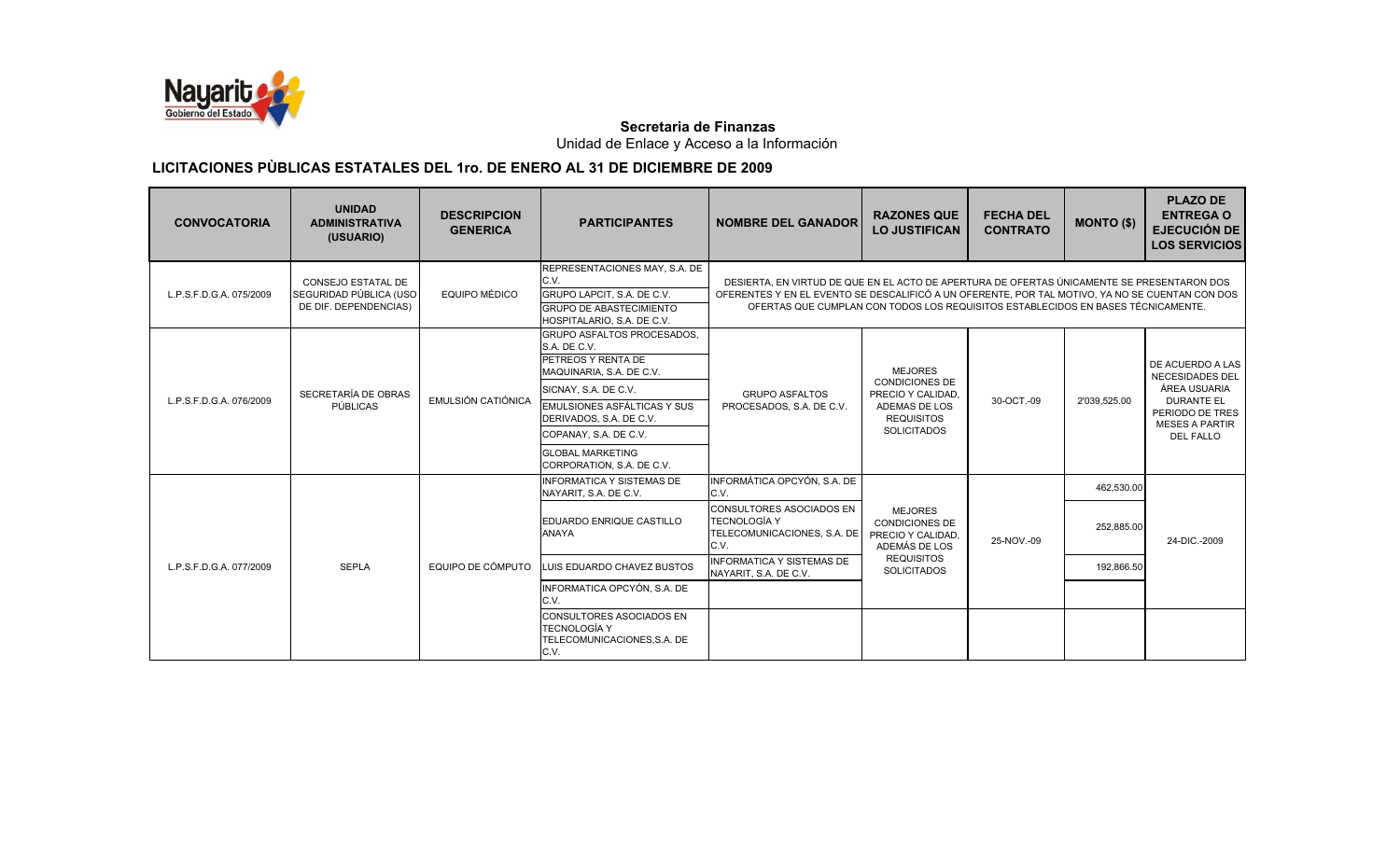

Unidad de Enlace y Acceso a la Información

| <b>CONVOCATORIA</b>     | <b>UNIDAD</b><br><b>ADMINISTRATIVA</b><br>(USUARIO)                                          | <b>DESCRIPCION</b><br><b>GENERICA</b>                                     | <b>PARTICIPANTES</b>                                            | <b>NOMBRE DEL GANADOR</b>                                          | <b>RAZONES QUE</b><br><b>LO JUSTIFICAN</b> | <b>FECHA DEL</b><br><b>CONTRATO</b> | <b>MONTO (\$)</b> | <b>PLAZO DE</b><br><b>ENTREGA O</b><br><b>EJECUCIÓN DE</b><br><b>LOS SERVICIOS</b> |  |  |
|-------------------------|----------------------------------------------------------------------------------------------|---------------------------------------------------------------------------|-----------------------------------------------------------------|--------------------------------------------------------------------|--------------------------------------------|-------------------------------------|-------------------|------------------------------------------------------------------------------------|--|--|
| L.P.S.F.D.G.A. 078/2009 | CONSEJO ESTATAL DE<br>SEGURIDAD PÚBLICA (USO<br>DIRECCIÓN GRAL. DE<br>TRÁNSITO Y TRANSPORTE) | <b>UNIFORMES</b>                                                          |                                                                 | SE CANCELÓ LICITACIÓN                                              |                                            |                                     |                   |                                                                                    |  |  |
| L.P.S.F.D.G.A. 079/2009 |                                                                                              |                                                                           |                                                                 | SE OMITIÓ NÚMERO                                                   |                                            |                                     |                   |                                                                                    |  |  |
|                         |                                                                                              |                                                                           | MAGDALENA CABELLO MEZA                                          | MAGDALENA CABELLO MEZA                                             |                                            |                                     | 1'134,000.00      |                                                                                    |  |  |
| L.P.S.F.D.G.A. 080/2009 | DIRECCIÓN GENERAL DE                                                                         |                                                                           | COMERCIALIZADORA NAYARITA DE<br>PRODUCTOS BÁSICOS, S.A. DE C.V. | COMERCIALIZADORA NAYARITA<br>DE PRODUCTOS BÁSICOS, S.A.<br>DE C.V. | <b>MEJORES</b><br><b>CONDICIONES DE</b>    |                                     | 2'232,000.00      | 50% EL 10 DE                                                                       |  |  |
|                         | ADMINISTRACIÓN (USO<br>SEDIF)                                                                | DESPENSAS JÓVENES<br>DE LA TERCERA EDAD                                   | PATRICIA MARIBEL CORNEJO HARO                                   | PATRICIA MARIBEL CORNEJO<br><b>HARO</b>                            | PRECIO Y CALIDAD,<br>ADEMÁS DE LOS         | 06-NOV.-2009                        | 1'615,500.00      | NOV09 Y EL OTRO<br>50% EL 23-NOV.-2009                                             |  |  |
|                         |                                                                                              |                                                                           | ARROCERA DE NAYARIT, S.A. DE<br>C.V.<br>COMERCIALIZADORA EL     | ARROCERA DE NAYARIT, S.A.<br>DE C.V.                               | <b>REQUISITOS</b><br><b>SOLICITADOS</b>    |                                     | 900,000.00        |                                                                                    |  |  |
|                         |                                                                                              |                                                                           | SARDINERO, S.A. DE C.V.                                         |                                                                    |                                            |                                     |                   |                                                                                    |  |  |
|                         |                                                                                              |                                                                           | SOCORRO ESPARZA URIBE                                           | SOCORRO ESPARZA URIBE                                              |                                            |                                     | P.U.<br>449.00    |                                                                                    |  |  |
|                         |                                                                                              |                                                                           | PATRICIA MARIBEL CORNEJO HARO                                   | PATRICIA MARIBEL CORNEJO<br><b>HARO</b>                            |                                            |                                     | P.U.<br>1,680.00  |                                                                                    |  |  |
|                         |                                                                                              |                                                                           | AGROPECUARIA EL AVIÓN, S.P.R.<br>DE R.L.                        | AGROPECUARIA EL AVIÓN,<br>S.P.R. DE R.L.                           |                                            |                                     | P.U.<br>115.00    |                                                                                    |  |  |
|                         |                                                                                              |                                                                           | <b>MARLEN SOTO AVILA</b>                                        | <b>MARLEN SOTO AVILA</b>                                           |                                            |                                     | P.U.<br>3,888.20  |                                                                                    |  |  |
|                         | SECRETARÍA GENERAL DE                                                                        |                                                                           | BENIGNO OCAMPO BUSTAMANTE                                       | <b>BENIGNO OCAMPO</b><br><b>BUSTAMANTE</b>                         | <b>MEJORES</b><br><b>CONDICIONES DE</b>    |                                     | P.U.<br>50.00     | DEL 01 DE ENERO                                                                    |  |  |
| L.P.S.F.D.G.A. 081/2009 | GOBIERNO (USO CERESO<br>V.C. Y CIRSA)                                                        | <b>ALIMENTOS</b>                                                          | LEOPOLDO ESPINOZA GONZALEZ                                      | LEOPOLDO ESPINOZA<br><b>GONZALEZ</b>                               | PRECIO Y CALIDAD.<br>ADEMÁS DE LOS         | 20-NOV.-2009                        | P.U.<br>12.00     | AL 30 DE JUNIO DE<br>2010                                                          |  |  |
|                         |                                                                                              |                                                                           | LECHERA GUADALAJARA, S.A. DE<br>C.V.                            | LECHERA GUADALAJARA, S.A.<br>DE C.V.                               | <b>REQUISITOS</b><br><b>SOLICITADOS</b>    |                                     | P.U.<br>51.60     |                                                                                    |  |  |
|                         |                                                                                              |                                                                           | ROSALVA GALAVIZ DELGADO                                         |                                                                    |                                            |                                     |                   |                                                                                    |  |  |
|                         |                                                                                              | MOLINOS AZTECA, S.A. DE C.V.<br>LACTEOS INDUSTRIALIZADOS, S.A.<br>DE C.V. | ROSALVA GALAVIZ DELGADO                                         |                                                                    |                                            | P.U.<br>3,725.20                    |                   |                                                                                    |  |  |
|                         |                                                                                              |                                                                           | AGRICOLA FELIX, S.A. DE C.V.                                    |                                                                    |                                            |                                     |                   |                                                                                    |  |  |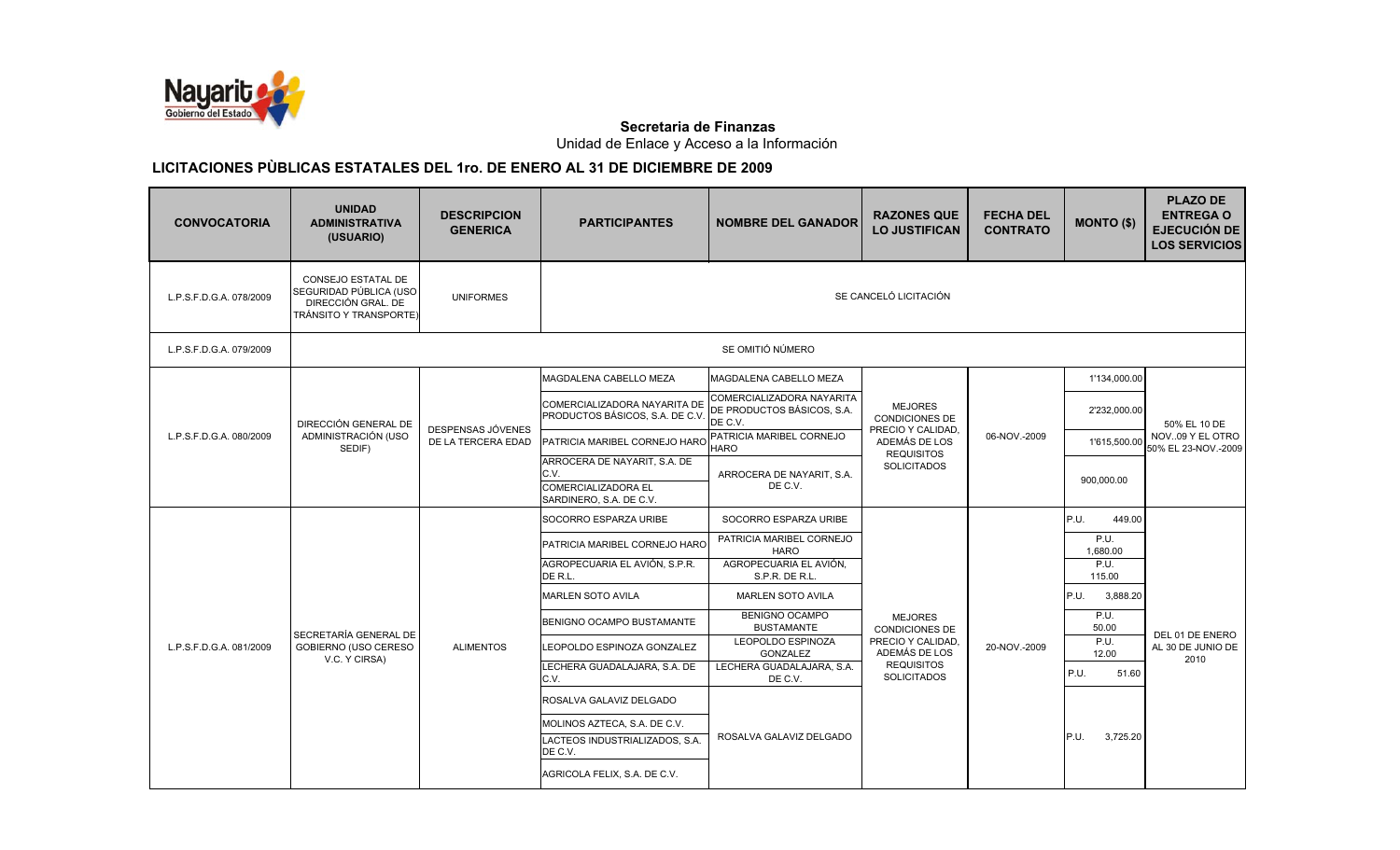

Unidad de Enlace y Acceso a la Información

| <b>CONVOCATORIA</b>     | <b>UNIDAD</b><br><b>ADMINISTRATIVA</b><br>(USUARIO)                                                                                             | <b>DESCRIPCION</b><br><b>GENERICA</b>    | <b>PARTICIPANTES</b>                                                                                                                                                                                                                                       | <b>NOMBRE DEL GANADOR</b>                                                                                                                                                                                                                                                                      | <b>RAZONES QUE</b><br><b>LO JUSTIFICAN</b>                                                                               | <b>FECHA DEL</b><br><b>CONTRATO</b> | <b>MONTO (\$)</b> | <b>PLAZO DE</b><br><b>ENTREGA O</b><br><b>EJECUCIÓN DE</b><br><b>LOS SERVICIOS</b> |
|-------------------------|-------------------------------------------------------------------------------------------------------------------------------------------------|------------------------------------------|------------------------------------------------------------------------------------------------------------------------------------------------------------------------------------------------------------------------------------------------------------|------------------------------------------------------------------------------------------------------------------------------------------------------------------------------------------------------------------------------------------------------------------------------------------------|--------------------------------------------------------------------------------------------------------------------------|-------------------------------------|-------------------|------------------------------------------------------------------------------------|
| L.P.S.F.D.G.A. 082/2009 | SECRETARÍA DE<br>EDUCACIÓN BÁSICA (USO<br>R.T.N.)                                                                                               | <b>EQUIPO PARA</b><br>PRODUCCIÓN DE T.V. | INFORMÁTICA OPCYÓN, S.A DE C.V.<br>SISTEMAS Y TECNOLOGÍA EN<br>TELECOMUNICACIONES,<br>RADIOTEC.S.A. DE C.V.<br>BLM COMERCIALIZACIÓN, S.A. DE<br>C.V.<br><b>EXCELENCIA EN COMUNICACIONES</b><br>Y TECNOLOGÍA, S.A. DE C.V.<br>COLOR CASSETTES, S.A. DE C.V. | DESIERTA. EN VIRTUD DE QUE EN EL ACTO DE APERTURA DE OFERTAS TÉCNICAS ÚNICAMENTE SE PRESENTARON<br>DOS OFERENTES. Y EN DICTAMEN TÉCNICO SE DESCALIFICA EN VARIAS PARTIDAS A UN OFERENTE. POR TAL<br>MOTIVO NO SE CUENTA CON DOS PROPUESTAS QUE CUMPLAN CON TODOS LOS REQUISITOS SOLICITADOS EN |                                                                                                                          | BASES.                              |                   |                                                                                    |
| L.P.S.F.D.G.A. 083/2009 | DIRECCIÓN DE<br>ADMINISTRACIÓN Y<br><b>DESARROLLO DE</b><br>PERSONAL (PERSONAL<br><b>ACTIVO DE BASE DEL</b><br>PODER EJECUTIVO Y ORG.<br>DESC.) | ARCÓN NAVIDEÑO                           | COMERCIALIZADORA NAYARITA DE<br>PRODUCTOS BÁSICOS, S.A. DE C.V.<br>MAGDALENA CABELLO MEZA<br><b>COMERCIALIZADORA EL</b><br>SARDINERO, S.A. DE C.V.                                                                                                         | COMERCIALIZADORA NAYARITA<br>DE PRODUCTOS BÁSICOS, S.A.<br>DE C.V.                                                                                                                                                                                                                             | <b>MEJORES</b><br><b>CONDICIONES DE</b><br>PRECIO Y CALIDAD.<br>ADEMÁS DE LOS<br><b>REQUISITOS</b><br><b>SOLICITADOS</b> | 07-DIC.-09                          | 3'861.447.40      | 12-NOV.-09                                                                         |
| L.P.S.F.D.G.A. 084/2009 | DIRECCIÓN GENERAL DE<br>ADMINISTRACIÓN (USO<br>SEDIF)                                                                                           | DESPENSAS JÓVENES<br>DE LA TERCERA EDAD  | MAGDALENA CABELLO MEZA<br>PATRICIA MARIBEL CORNEJO HARO<br>COMERCIALIZADORA NAYARITA DE<br>PRODUCTOS BÁSICOS, S.A. DE C.V.                                                                                                                                 | COMERCIALIZADORA NAYARITA<br>DE PRODUCTOS BÁSICOS, S.A.<br>DE C.V.                                                                                                                                                                                                                             | <b>MEJORES</b><br><b>CONDICIONES DE</b><br>PRECIO Y CALIDAD,<br>ADEMÁS DE LOS<br><b>REQUISITOS</b><br><b>SOLICITADOS</b> | 03-DIC.-2009                        | 1'232.000.00      | 10-DIC.-09                                                                         |
| L.P.S.F.D.G.A. 085/2009 | SECRETARÍA DE OBRAS<br>PÚBLICAS                                                                                                                 | PISTA DE HIELO                           |                                                                                                                                                                                                                                                            | DESIERTA. EN VIRTUD DE QUE NO SE REGISTRARON CUANDO MENOS DOS OFERENTES PARA LLEVAR A CABO EL PROCESO                                                                                                                                                                                          |                                                                                                                          |                                     |                   |                                                                                    |
| L.P.S.F.D.G.A. 086/2009 | CONSEJO ESTATAL DE<br>SEGURIDAD PÚBLICA                                                                                                         | <b>CAMIONETAS</b>                        |                                                                                                                                                                                                                                                            | DESIERTA. EN VIRTUD DE QUE NO SE REGISTRARON CUANDO MENOS DOS OFERENTES PARA LLEVAR A CABO EL PROCESO                                                                                                                                                                                          |                                                                                                                          |                                     |                   |                                                                                    |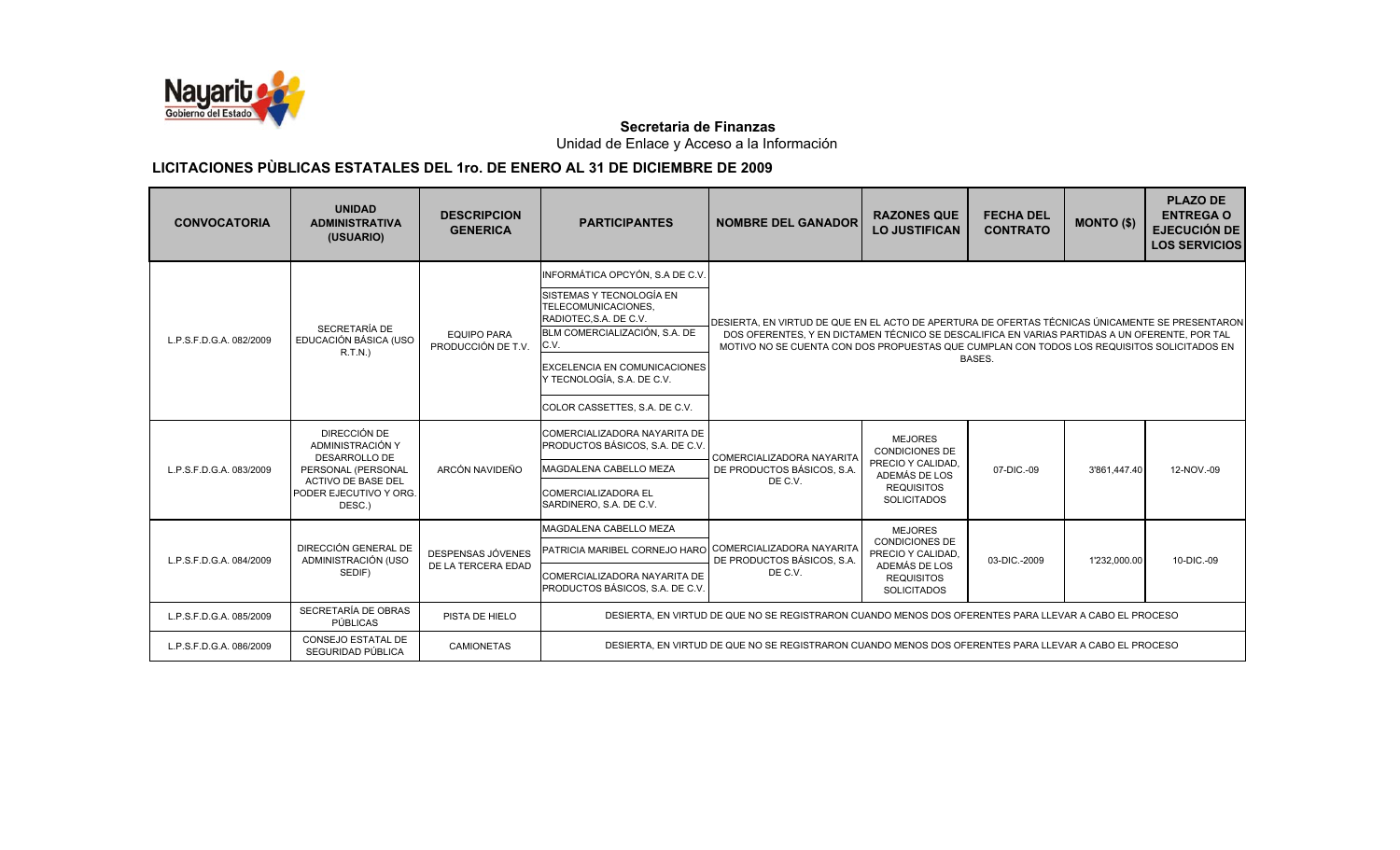

Unidad de Enlace y Acceso a la Información

| <b>CONVOCATORIA</b>                                 | <b>UNIDAD</b><br><b>ADMINISTRATIVA</b><br>(USUARIO) | <b>DESCRIPCION</b><br><b>GENERICA</b>    | <b>PARTICIPANTES</b>                                                      | <b>NOMBRE DEL GANADOR</b>                                                                                       | <b>RAZONES QUE</b><br><b>LO JUSTIFICAN</b>                                                  | <b>FECHA DEL</b><br><b>CONTRATO</b> | <b>MONTO (\$)</b> | <b>PLAZO DE</b><br><b>ENTREGA O</b><br><b>EJECUCIÓN DE</b><br><b>LOS SERVICIOS</b> |            |            |
|-----------------------------------------------------|-----------------------------------------------------|------------------------------------------|---------------------------------------------------------------------------|-----------------------------------------------------------------------------------------------------------------|---------------------------------------------------------------------------------------------|-------------------------------------|-------------------|------------------------------------------------------------------------------------|------------|------------|
| L.P.S.F.D.G.A. 087/2009                             | U.T.N.                                              | <b>EQUIPO DEPORTIVO</b>                  | NORMAX, S.A. DE C.V.                                                      | DESIERTA, EN VIRTUD DE QUE NO SE REGISTRARON CUANDO MENOS DOS OFERENTES PARA LLEVAR A CABO EL<br><b>PROCESO</b> |                                                                                             |                                     |                   |                                                                                    |            |            |
|                                                     |                                                     |                                          | EXCELENCIA EN COMUNICACIONES<br>Y TECNOLOGÍA, S.A. DE C.V.                | <b>EXCELENCIA EN</b><br><b>COMUNICACIONES Y</b><br>TECNOLOGÍA, S.A. DE C.V.                                     | <b>MEJORES</b><br><b>CONDICIONES DE</b>                                                     |                                     | 463,243.48        |                                                                                    |            |            |
| SECRETARÍA DE<br>L.P.S.F.D.G.A. 088/2009<br>R.T.N.) | EDUCACIÓN BÁSICA (USO                               | <b>EQUIPO PARA</b><br>PRODUCCIÓN DE T.V. | SISTEMAS Y TECNOLOGÍA EN<br>TELECOMUNICACIONES.<br>RADIOTEC, S.A. DE C.V. | SISTEMAS Y TECNOLOGÍA EN<br>TELECOMUNICACIONES,                                                                 | PRECIO Y CALIDAD,<br>02-DIC.-09<br>ADEMÁS DE LOS<br><b>REQUISITOS</b><br><b>SOLICITADOS</b> |                                     |                   |                                                                                    | 149,404.76 | 21-DIC.-09 |
|                                                     |                                                     |                                          | VIEWHAUS SISTEMAS, S.A. DE C.V.                                           | RADIOTEC, S.A. DE C.V.                                                                                          |                                                                                             |                                     |                   |                                                                                    |            |            |
| L.P.S.F.D.G.A. 089/2009                             | SECRETARÍA DE OBRAS<br>PÚBLICAS                     | PISTA DE HIELO                           |                                                                           | DESIERTA, EN VIRTUD DE QUE NO SE REGISTRARON CUANDO MENOS DOS OFERENTES PARA LLEVAR A CABO EL PROCESO           |                                                                                             |                                     |                   |                                                                                    |            |            |
|                                                     |                                                     |                                          | CARLOS FRANCISCO CRESPO<br>PEÑA                                           |                                                                                                                 |                                                                                             |                                     |                   |                                                                                    |            |            |
|                                                     |                                                     |                                          | PROTECTIVE MATERIALS<br>TECHNOLOGY, S.A. DE C.V.                          |                                                                                                                 |                                                                                             |                                     |                   |                                                                                    |            |            |
|                                                     |                                                     |                                          | SHARE Y ASOCIADOS, S.A. DE C.V.                                           |                                                                                                                 |                                                                                             |                                     |                   |                                                                                    |            |            |
| L.P.S.F.D.G.A. 090/2009                             | <b>CONSEJO ESTATAL DE</b><br>SEGURIDAD PÚBLICA (USO | <b>UNIFORMES</b>                         | JOSÉ ALAN PARRA NUÑO                                                      | DESIERTA EN DICTAMEN TÉCNICO YA QUE LAS DOS EMPRESAS QUE FUERON ACEPTADAS EN EL ACTO DE                         |                                                                                             |                                     |                   |                                                                                    |            |            |
|                                                     | P.G.J.)                                             |                                          | MARTHA MARTINA GONZALEZ<br><b>GONZALEZ</b>                                | APERTURA DE OFERTAS, NO CUMPLEN CON TODOS LOS REQUISITOS ESTABLECIDOS EN BASES.                                 |                                                                                             |                                     |                   |                                                                                    |            |            |
|                                                     |                                                     |                                          | STAR UNIFORMES, S.A. DE C.V.                                              |                                                                                                                 |                                                                                             |                                     |                   |                                                                                    |            |            |
|                                                     |                                                     |                                          | JORGE LUIS GAXIOLA ARAGÓN                                                 |                                                                                                                 |                                                                                             |                                     |                   |                                                                                    |            |            |
|                                                     |                                                     |                                          | <b>GLORIA DOMINICK MARTÍNEZ</b><br><b>MARTÍNEZ</b>                        |                                                                                                                 |                                                                                             |                                     |                   |                                                                                    |            |            |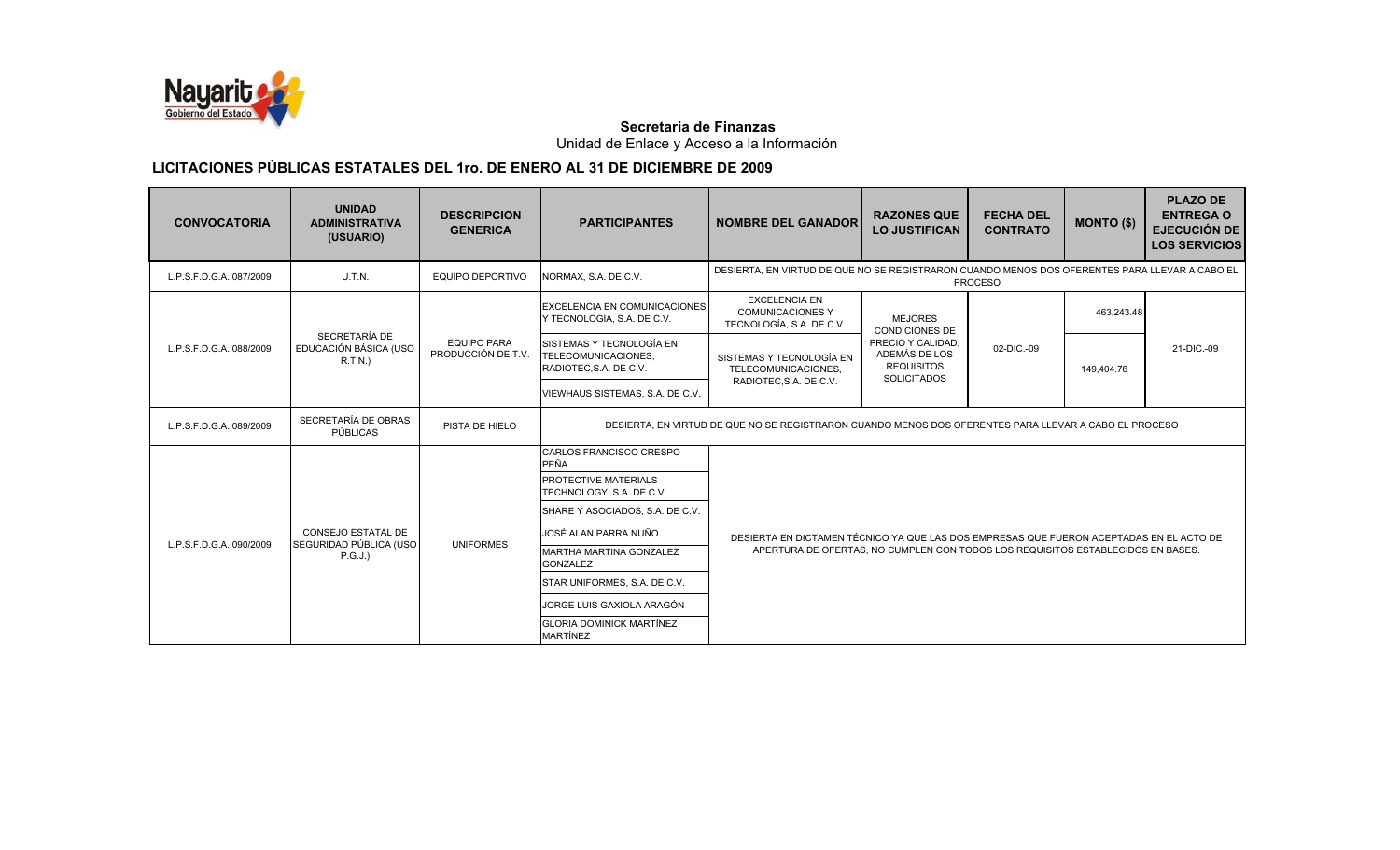

Unidad de Enlace y Acceso a la Información

| <b>CONVOCATORIA</b>     | <b>UNIDAD</b><br><b>ADMINISTRATIVA</b><br>(USUARIO)            | <b>DESCRIPCION</b><br><b>GENERICA</b> | <b>PARTICIPANTES</b>                                                                      | <b>NOMBRE DEL GANADOR</b>                                                                                       | <b>RAZONES QUE</b><br><b>LO JUSTIFICAN</b>                                                                               | <b>FECHA DEL</b><br><b>CONTRATO</b> | <b>MONTO (\$)</b> | <b>PLAZO DE</b><br><b>ENTREGA O</b><br><b>EJECUCIÓN DE</b><br><b>LOS SERVICIOS</b> |
|-------------------------|----------------------------------------------------------------|---------------------------------------|-------------------------------------------------------------------------------------------|-----------------------------------------------------------------------------------------------------------------|--------------------------------------------------------------------------------------------------------------------------|-------------------------------------|-------------------|------------------------------------------------------------------------------------|
|                         | <b>CONSEJO ESTATAL DE</b><br>SEGURIDAD PUBLICA (USO<br>P.G.J.) | EQUIPO DE CÓMPUTO                     | INFORMATICA OPCYÓN, S.A. DE<br>C.V.                                                       | INFORMATICA OPCYÓN, S.A. DE<br>C.V.                                                                             | <b>MEJORES</b><br><b>CONDICIONES DE</b><br>PRECIO Y CALIDAD.<br>ADEMAS DE LOS<br><b>REQUISITOS</b><br><b>SOLICITADOS</b> | 17-DIC.-09                          | 7,892.45          | 14-ENE.-2010                                                                       |
| L.P.S.F.D.G.A. 091/2009 |                                                                |                                       | <b>INFORMATICA Y SISTEMAS DE</b><br>NAYARIT, S.A. DE C.V.                                 |                                                                                                                 |                                                                                                                          |                                     |                   |                                                                                    |
|                         |                                                                |                                       | PARTES Y ACCESORIOS DE<br>COMPUTACIÓN DE TEPIC, S.A. DE<br>C.V.                           | <b>INFORMATICA Y SISTEMAS DE</b><br>NAYARIT, S.A. DE C.V.                                                       |                                                                                                                          |                                     | 25,961.25         | 14-ENE.-2010                                                                       |
|                         |                                                                |                                       | COMPUTACIÓN, EXPERIENCIA Y<br>SERVICIO, S.A. DE C.V.                                      |                                                                                                                 |                                                                                                                          |                                     |                   |                                                                                    |
|                         |                                                                |                                       | <b>CONSULTORIA INTEGRAL EN</b><br><b>TECNOLOGÍA INFORMÁTICA</b><br>APLICADA, S.A. DE C.V. | PARTES Y ACCESORIOS DE<br>COMPUTACIÓN DE TEPIC. S.A.<br>DE C.V.                                                 |                                                                                                                          |                                     | 494.179.15        | 14 Y 29 DE ENERO<br>DE 2010                                                        |
|                         |                                                                |                                       | EDUARDO ENRIQUE CASTILLO<br>ANAYA                                                         |                                                                                                                 |                                                                                                                          |                                     |                   |                                                                                    |
|                         |                                                                |                                       | SERGIO GONZALEZ RAMIREZ                                                                   |                                                                                                                 |                                                                                                                          |                                     |                   |                                                                                    |
|                         |                                                                |                                       | CONSULTORES ASOCIADOS EN<br><b>TECNOLOGÍA Y</b><br>TELECOMUNICACIONES, S.A. DE<br>C.V.    | COMPUTACIÓN, EXPERIENCIA Y<br>SERVICIO, S.A. DE C.V.                                                            |                                                                                                                          |                                     | 263,982.50        | 29-Ene-10                                                                          |
| L.P.S.F.D.G.A. 092/2009 | SECRETARÍA GENERAL DE<br>GOBIERNO (USO CERESO<br>V.C. Y CIRSA) | <b>ALIMENTOS</b>                      | MOLINOS AZTECA, S.A. DE C.V.                                                              | DESIERTA, EN VIRTUD DE QUE NO SE REGISTRARON CUANDO MENOS DOS OFERENTES PARA LLEVAR A CABO EL<br><b>PROCESO</b> |                                                                                                                          |                                     |                   |                                                                                    |
|                         | SECRETARÍA DE<br>EDUCACIÓN MEDIA<br><b>SUPERIOR</b>            | <b>COMPUTADORA</b><br>PORTÁTIL        | INFORMÁTICA OPCYÓN, S.A. DE<br>C.V.                                                       | INFORMÁTICA OPCYÓN, S.A. DE<br>C.V.                                                                             | <b>MEJORES</b><br><b>CONDICIONES DE</b><br>PRECIO Y CALIDAD,<br>ADEMAS DE LOS<br><b>REQUISITOS</b><br><b>SOLICITADOS</b> | 10-DIC.-2009                        | 1'202,325.00      | 19-DIC.-09                                                                         |
| L.P.S.F.D.G.A. 093/2009 |                                                                |                                       | JOSÉ LUIS MALDONADO LUNA                                                                  |                                                                                                                 |                                                                                                                          |                                     |                   |                                                                                    |
|                         |                                                                |                                       | COMPUTACIÓN, EXPERIENCIA Y<br>SERVICIO, S.A. DE C.V.                                      |                                                                                                                 |                                                                                                                          |                                     |                   |                                                                                    |
|                         |                                                                |                                       | <b>INFORMÁTICA Y SISTEMAS DE</b><br>NAYARIT, S.A. DE C.V.                                 |                                                                                                                 |                                                                                                                          |                                     |                   |                                                                                    |
|                         |                                                                |                                       | LABORATORIO ELECTRÓNICO<br>PARA OFICINAS, S.A. DE C.V.                                    |                                                                                                                 |                                                                                                                          |                                     |                   |                                                                                    |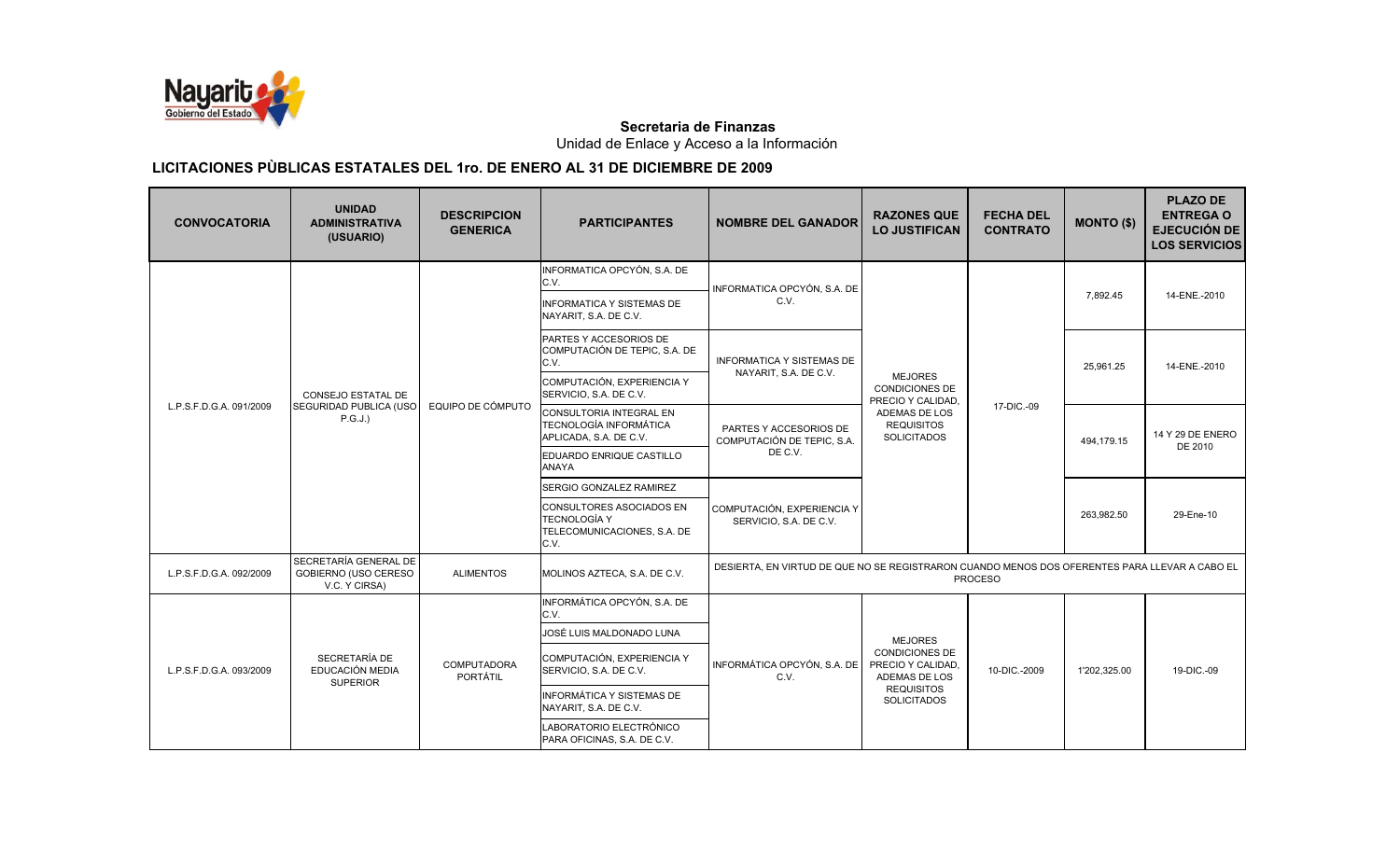

Unidad de Enlace y Acceso a la Información

| <b>CONVOCATORIA</b>     | <b>UNIDAD</b><br><b>ADMINISTRATIVA</b><br>(USUARIO)   | <b>DESCRIPCION</b><br><b>GENERICA</b>                             | <b>PARTICIPANTES</b>                                                                                         | <b>NOMBRE DEL GANADOR</b>                                                                                                                                                                      | <b>RAZONES QUE</b><br><b>LO JUSTIFICAN</b>                                                                               | <b>FECHA DEL</b><br><b>CONTRATO</b> | <b>MONTO (\$)</b> | <b>PLAZO DE</b><br><b>ENTREGA O</b><br>EJECUCIÓN DE<br><b>LOS SERVICIOS</b> |  |
|-------------------------|-------------------------------------------------------|-------------------------------------------------------------------|--------------------------------------------------------------------------------------------------------------|------------------------------------------------------------------------------------------------------------------------------------------------------------------------------------------------|--------------------------------------------------------------------------------------------------------------------------|-------------------------------------|-------------------|-----------------------------------------------------------------------------|--|
| L.P.S.F.D.G.A. 094/2009 | CONSEJO ESTATAL DE<br>SEGURIDAD PÚBLICA               | <b>CAMIONETAS</b>                                                 | RICARDO L. GARATE Y CIA., S.A. DE<br>C.V.                                                                    | DESIERTO EN VIRTUD DE QUE NO ADQUIRIERON LAS BASES CUANDO MENOS DOS OFERENTES                                                                                                                  |                                                                                                                          |                                     |                   |                                                                             |  |
| L.P.S.F.D.G.A. 095/2009 | U.T.N.                                                | EQUIPO DEPORTIVO                                                  | ARALD JEAN MIHOV I./MIHOV                                                                                    | DESIERTO, EN VIRTUD DE QUE UNO DE LOS OFERENTES PRESENTÓ UN ESCRITO EN EL CUAL NO PODÍA SEGUIR<br>PARTICIPANDO EN LA LICITACIÓN: POR TAL MOTIVO YA NO SE CUENTA CON AL MENOS DOS OFERENTES QUE |                                                                                                                          |                                     |                   |                                                                             |  |
|                         |                                                       |                                                                   | NOR MAX, S.A. DE C.V.                                                                                        | ASISTAN AL ACTO DE APERTURA DE PROPUESTAS                                                                                                                                                      |                                                                                                                          |                                     |                   |                                                                             |  |
| L.P.S.F.D.G.A. 096/2009 | U.T.N.                                                | SUMINISTRO E<br>DE VOZ Y DATOS                                    | JESÚS ANTONIO PARTIDA GIL                                                                                    | JESÚS ANTONIO PARTIDA GIL                                                                                                                                                                      | <b>MEJORES</b><br><b>CONDICIONES DE</b>                                                                                  |                                     | 796.318.50        | 25-FEB.-2010                                                                |  |
|                         |                                                       |                                                                   | INSTALACIÓN DE EQUIPO CONSULTORES ASOCIADOS EN<br><b>TECNOLOGÍA Y</b><br>TELECOMUNICACIONES, S.A. DE<br>C.V. | CONSULTORES ASOCIADOS EN<br><b>TECNOLOGÍA Y</b><br>TELECOMUNICACIONES, S.A. DE<br>C.V.                                                                                                         | PRECIO Y CALIDAD.<br>ADEMAS DE LOS<br><b>REQUISITOS</b><br><b>SOLICITADOS</b>                                            | 22-DIC.-09                          | 1'393,305.37      |                                                                             |  |
| L.P.S.F.D.G.A. 097/2009 | DIRECCIÓN GENERAL DE<br>ADMINISTRACIÓN (USO<br>SEDIF) | <b>DESPENSAS PARA LOS</b><br>JÓVENES DE LA<br><b>TERCERA EDAD</b> | PATRICIA MARIBEL CORNEJO HARO DE PRODUCTOS BÁSICOS, S.A.                                                     | COMERCIALIZADORA NAYARITA<br>DE C.V.                                                                                                                                                           | <b>MEJORES</b><br><b>CONDICIONES DE</b><br>PRECIO Y CALIDAD,<br>ADEMAS DE LOS<br><b>REQUISITOS</b><br><b>SOLICITADOS</b> | 14-DIC.-2009                        | 4'041,000.00      | 14-DIC.-09                                                                  |  |
|                         |                                                       |                                                                   | COMERCIALIZADORA NAYARITA DE<br>PRODUCTOS BÁSICOS, S.A. DE C.V.                                              | LACTEOS INDUSTRIALES DE<br>NAYARIT, S.A. DE C.V.                                                                                                                                               |                                                                                                                          |                                     | 1'170,000.00      |                                                                             |  |
|                         |                                                       |                                                                   | LACTEOS INDUSTRIALES DE<br>NAYARIT, S.A. DE C.V.                                                             | ARROCERA DE NAYARIT, S.A.<br>DE C.V.                                                                                                                                                           |                                                                                                                          |                                     | 837,000.00        |                                                                             |  |
|                         |                                                       |                                                                   | ARROCERA DE NAYARIT, S.A. DE<br>C.V.                                                                         | BIMBO, S.A. DE C.V.                                                                                                                                                                            |                                                                                                                          |                                     | 423,000.00        |                                                                             |  |
|                         |                                                       |                                                                   | <b>MARISELA OLVERA REAL</b>                                                                                  |                                                                                                                                                                                                |                                                                                                                          |                                     |                   |                                                                             |  |
|                         |                                                       |                                                                   | BIMBO, S.A. DE C.V.                                                                                          |                                                                                                                                                                                                |                                                                                                                          |                                     |                   |                                                                             |  |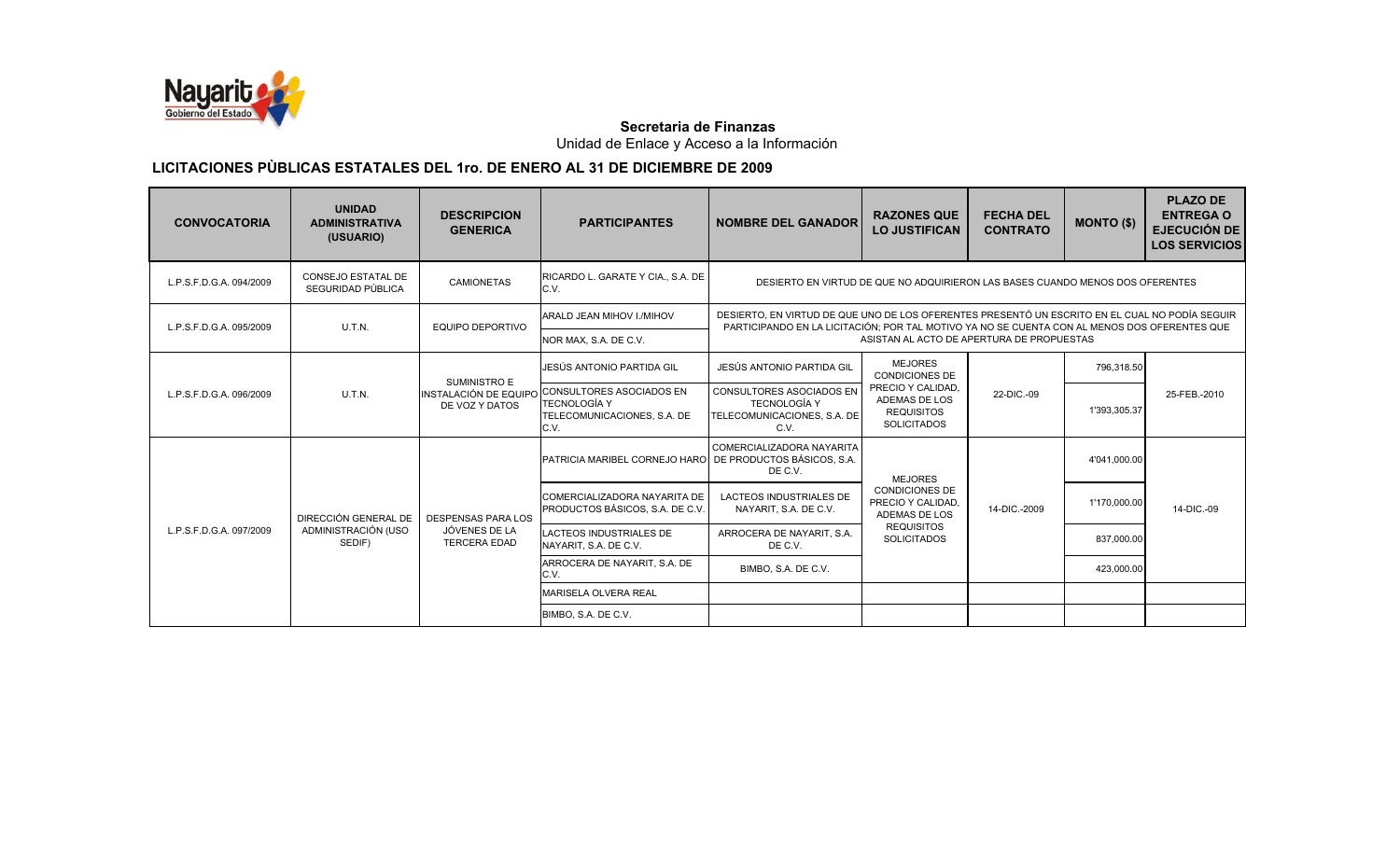

Unidad de Enlace y Acceso a la Información

| <b>CONVOCATORIA</b>     | <b>UNIDAD</b><br><b>ADMINISTRATIVA</b><br>(USUARIO)        | <b>DESCRIPCION</b><br><b>GENERICA</b>                                      | <b>PARTICIPANTES</b>                                                   | <b>NOMBRE DEL GANADOR</b>                                                                                                                                                  | <b>RAZONES QUE</b><br><b>LO JUSTIFICAN</b> | <b>FECHA DEL</b><br><b>CONTRATO</b> | <b>MONTO (\$)</b> | <b>PLAZO DE</b><br><b>ENTREGA O</b><br><b>EJECUCIÓN DE</b><br><b>LOS SERVICIOS</b> |  |
|-------------------------|------------------------------------------------------------|----------------------------------------------------------------------------|------------------------------------------------------------------------|----------------------------------------------------------------------------------------------------------------------------------------------------------------------------|--------------------------------------------|-------------------------------------|-------------------|------------------------------------------------------------------------------------|--|
| L.P.S.F.D.G.A. 098/2009 | U.T.B.B.                                                   | <b>EQUIPAMIENTO PARA EL</b><br><b>LABORATORIO DE</b><br><b>GASTRONOMÍA</b> | PLASIDERNAY, S.A. DE C.V.                                              | DESIERTA EN DICTAMEN TÉCNICO YA QUE LAS DOS EMPRESAS QUE FUERON ACEPTADAS EN EL ACTO DE<br>APERTURA DE OFERTAS. NO CUMPLEN CON TODOS LOS REQUISITOS ESTABLECIDOS EN BASES. |                                            |                                     |                   |                                                                                    |  |
|                         |                                                            |                                                                            | INTERMUEBLES SPACIO'S, S.A. DE<br>C.V.                                 |                                                                                                                                                                            |                                            |                                     |                   |                                                                                    |  |
|                         |                                                            |                                                                            | <b>FRANCISCO JAVIER BERNAL</b><br><b>CORTES</b>                        |                                                                                                                                                                            |                                            |                                     |                   |                                                                                    |  |
|                         |                                                            |                                                                            | AREA EMPRESARIAL, S. DE R.L. DE<br>C.V.                                |                                                                                                                                                                            |                                            |                                     |                   |                                                                                    |  |
|                         |                                                            |                                                                            | EQUIPOS COMERCIALES, S.A. DE<br>C.V.                                   |                                                                                                                                                                            |                                            |                                     |                   |                                                                                    |  |
| L.P.S.F.D.G.A. 099/2009 | U.T.B.B.                                                   | EQUIPO DE CÓMPUTO                                                          | INFORMATICA OPCYÓN, S.A. DE<br>C.V.                                    |                                                                                                                                                                            |                                            |                                     |                   |                                                                                    |  |
|                         |                                                            |                                                                            | INFORMÁTICA Y SISTEMAS DE<br>NAYARIT, S.A. DE C.V.                     | DESIERTA EN DICTAMEN TÉCNICO YA QUE LAS DOS EMPRESAS QUE FUERON ACEPTADAS EN EL ACTO DE                                                                                    |                                            |                                     |                   |                                                                                    |  |
|                         |                                                            |                                                                            | SINAPSIS SERVICIOS INTEGRALES<br>EN COMPUTACIÓN, S. DE R.L. DE<br>C.V. | APERTURA DE OFERTAS, NO CUMPLEN CON TODOS LOS REQUISITOS ESTABLECIDOS EN BASES.                                                                                            |                                            |                                     |                   |                                                                                    |  |
|                         |                                                            |                                                                            | ABAD COMPUTACIÓN, S.A. DE C.V.                                         |                                                                                                                                                                            |                                            |                                     |                   |                                                                                    |  |
| L.P.S.F.D.G.A. 100/2009 | U.T.B.B.                                                   | <b>EQUIPAMIENTO DE</b><br><b>CAFETERIA</b>                                 | EQUIPOS COMERCIALES, S.A. DE<br>C.V.                                   | DESIERTA, EN VIRTUD DE QUE NO SE REGISTRARON CUANDO MENOS DOS OFERENTES PARA LLEVAR A CABO EL<br><b>PROCESO</b>                                                            |                                            |                                     |                   |                                                                                    |  |
| L.P.S.F.D.G.A. 101/2009 | <b>CONSEJO ESTATAL DE</b><br>SEGURIDAD PÚBLICA<br>(P.G.J.) | <b>UNIFORMES</b>                                                           | <b>EN PROCESO</b>                                                      |                                                                                                                                                                            |                                            |                                     |                   |                                                                                    |  |
| L.P.S.F.D.G.A. 102/2009 | <b>CONSEJO ESTATAL DE</b><br>SEGURIDAD PÚBLICA<br>(P.G.J.) | <b>UNIFORMES</b>                                                           | <b>EN PROCESO</b>                                                      |                                                                                                                                                                            |                                            |                                     |                   |                                                                                    |  |